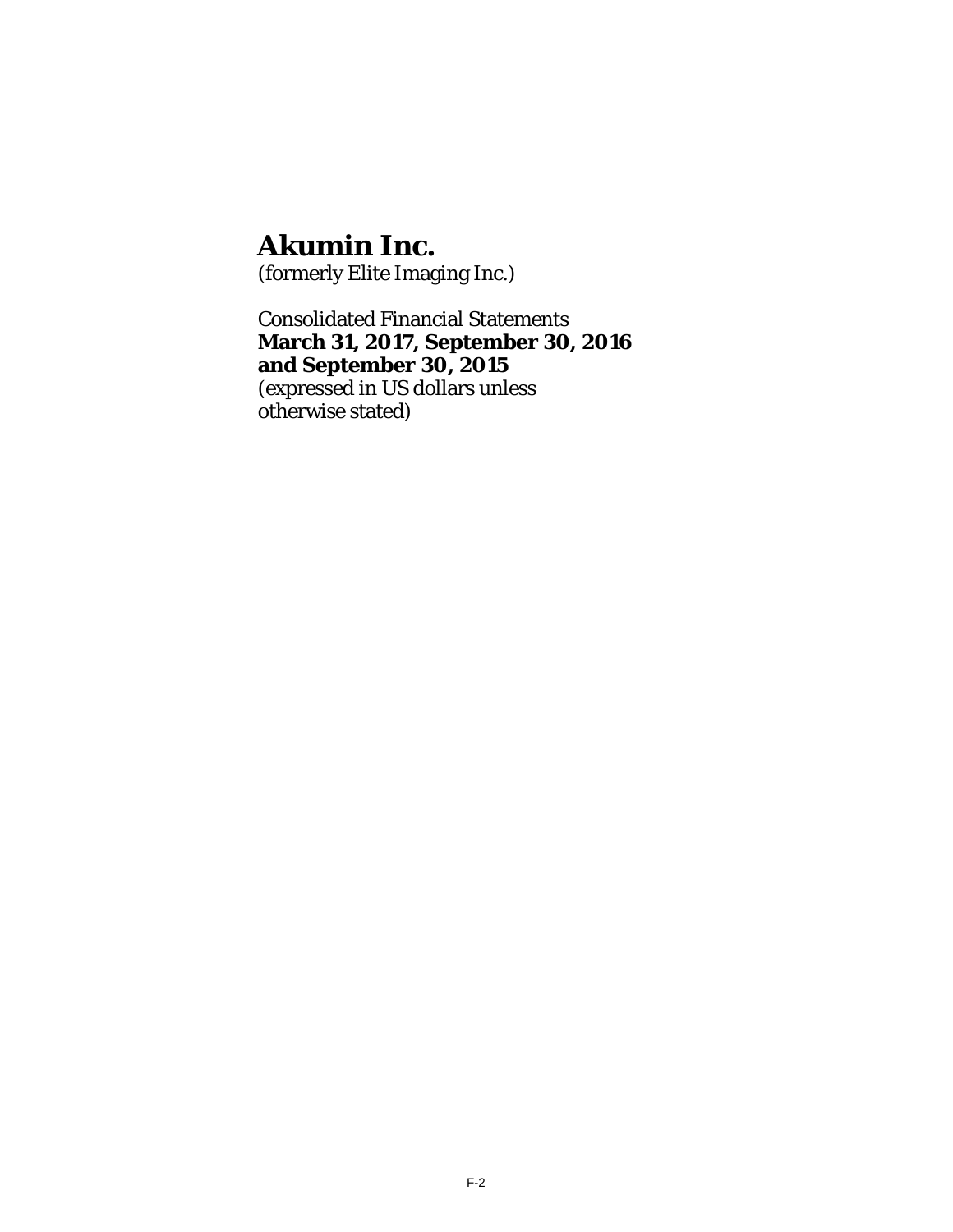# **CONTENTS**

Page

| <b>Independent Auditor's Report</b>                               | $1 - 2$     |
|-------------------------------------------------------------------|-------------|
| <b>Consolidated Balance Sheets</b>                                | 3           |
| <b>Consolidated Statements of Net Loss and Comprehensive Loss</b> | 4           |
| <b>Consolidated Statements of Changes in Equity</b>               | $5^{\circ}$ |
| <b>Consolidated Statements of Cash Flows</b>                      | 6           |
| <b>Notes to Consolidated Financial Statements</b>                 | $7 - 45$    |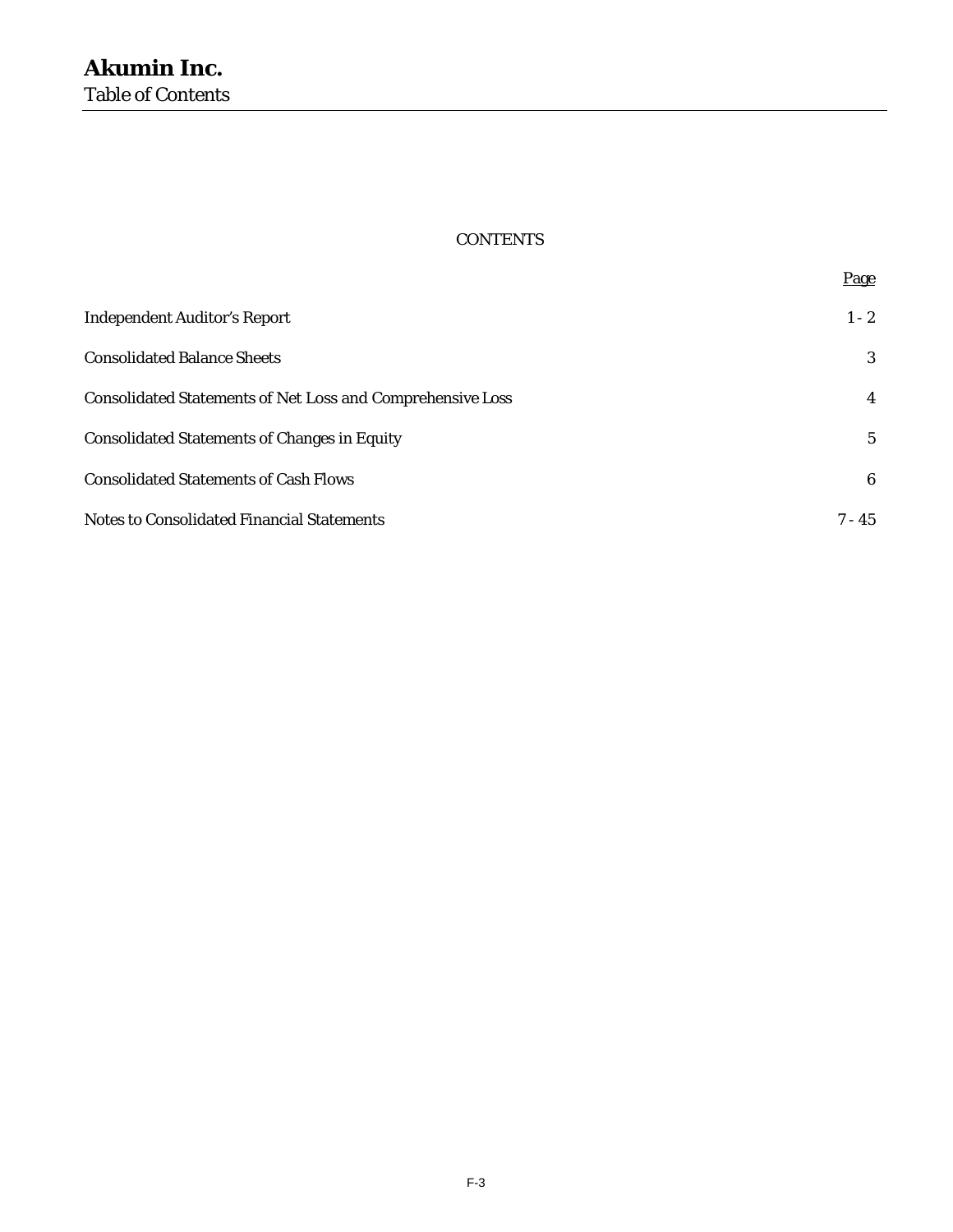

November 23, 2017

# **Independent Auditor's Report**

**To the Directors of Akumin Inc.**  (formerly Elite Imaging Inc.)

We have audited the accompanying consolidated financial statements of Akumin Inc. (formerly Elite Imaging Inc.) and its subsidiaries, which comprise the consolidated balance sheets as at March 31, 2017, September 30, 2016 and September 30, 2015 and the consolidated statements of net loss and comprehensive loss, changes in equity and cash flows for the six-month period ended March 31, 2017 and the years ended September 30, 2016 and September 30, 2015, and the related notes, which comprise a summary of significant accounting policies and other explanatory information.

#### **Management's responsibility for the consolidated financial statements**

Management is responsible for the preparation and fair presentation of these consolidated financial statements in accordance with International Financial Reporting Standards as issued by the International Accounting Standards Board (IASB) and for such internal control as management determines is necessary to enable the preparation of consolidated financial statements that are free from material misstatement, whether due to fraud or error.

#### **Auditor's responsibility**

Our responsibility is to express an opinion on these consolidated financial statements based on our audits. We conducted our audits in accordance with Canadian generally accepted auditing standards. Those standards require that we comply with ethical requirements and plan and perform the audit to obtain reasonable assurance about whether the consolidated financial statements are free from material misstatement.

An audit involves performing procedures to obtain audit evidence about the amounts and disclosures in the consolidated financial statements. The procedures selected depend on the auditor's judgment, including the assessment of the risks of material misstatement of the consolidated financial statements, whether due to fraud or error. In making those risk assessments, the auditor considers internal control relevant to the entity's preparation and fair presentation of the consolidated financial statements in order to design audit procedures that are appropriate in the circumstances, but not for the purpose of expressing an opinion on the effectiveness of the entity's internal control. An audit also includes evaluating the appropriateness of accounting policies used and the reasonableness of accounting estimates made by management, as well as evaluating the overall presentation of the consolidated financial statements.

We believe that the audit evidence we have obtained in our audits is sufficient and appropriate to provide a basis for our audit opinion.

*PricewaterhouseCoopers LLP PwC Tower, 18 York Street, Suite 2600, Toronto, Ontario, Canada M5J 0B2 T: +1 416 863 1133, F: +1 416 365 8215* 

"PwC" refers to PricewaterhouseCoopers LLP, an Ontario limited liability partnership.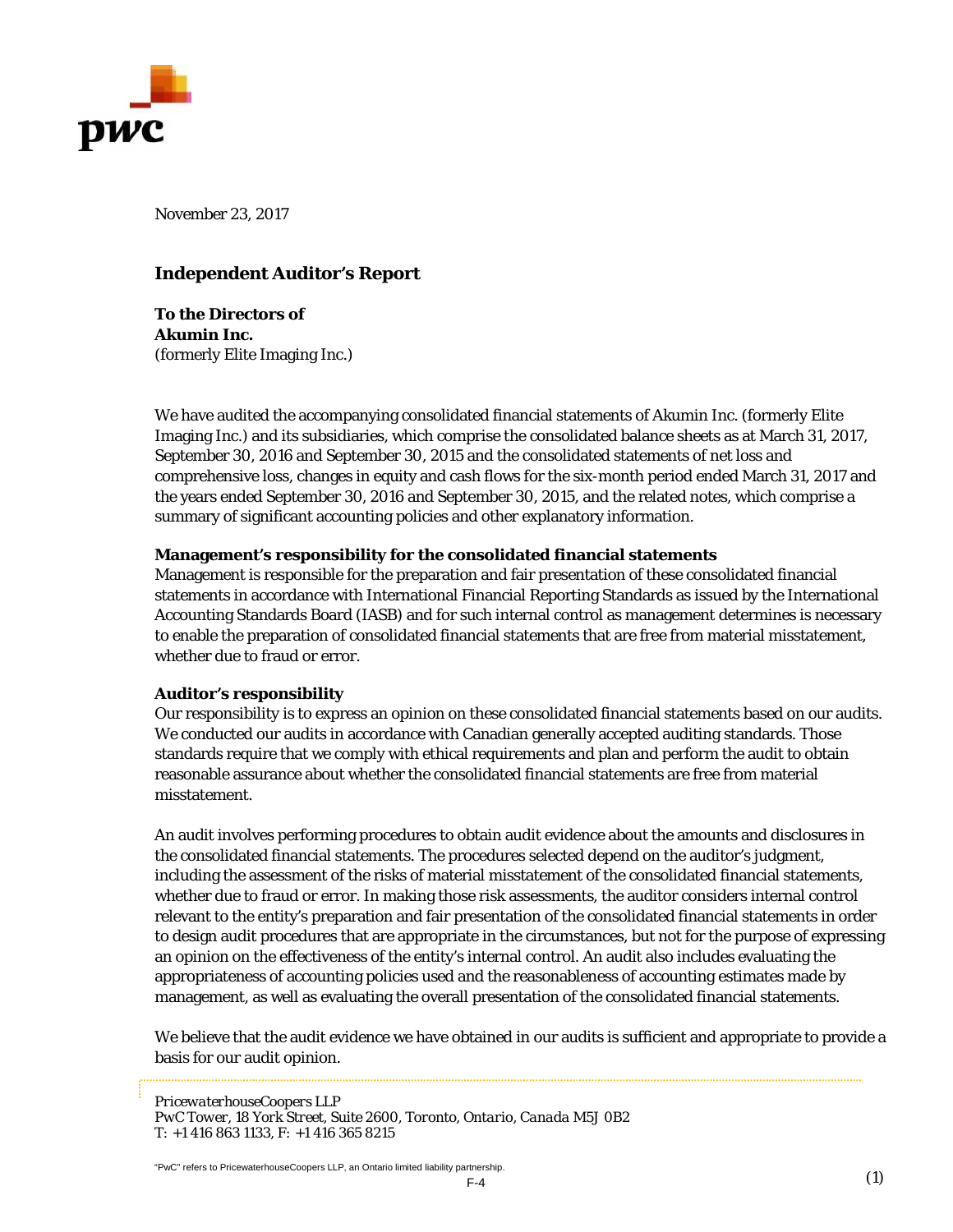

#### **Opinion**

In our opinion, the consolidated financial statements present fairly, in all material respects, the financial position of Akumin Inc. (formerly Elite Imaging Inc.) and its subsidiaries as at March 31, 2017, September 30, 2016 and September 30, 2015 and their financial performance and their cash flows for the six-month period ended March 31, 2017 and the years ended September 30, 2016 and September 30, 2015 in accordance with International Financial Reporting Standards as issued by the IASB.

**(Signed) "PricewaterhouseCoopers LLP"** 

**Chartered Professional Accountants, Licensed Public Accountants**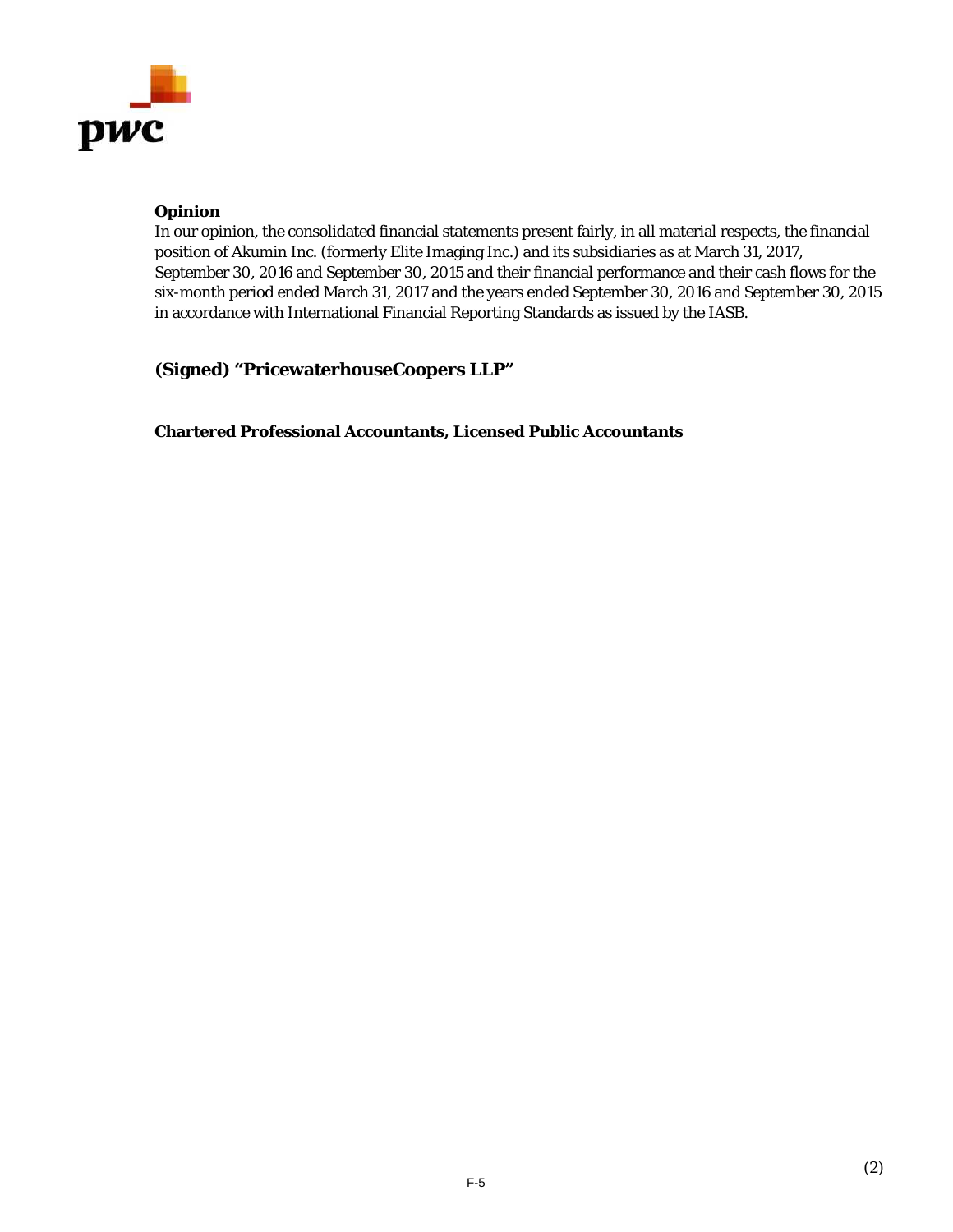# Consolidated Balance Sheets

# (expressed in US dollars unless otherwise stated)

|                                                                                                                                                                    | March 31,<br>2017<br>\$                                     | September 30,<br>2016<br>\$                               | September 30,<br>2015<br>S                                |
|--------------------------------------------------------------------------------------------------------------------------------------------------------------------|-------------------------------------------------------------|-----------------------------------------------------------|-----------------------------------------------------------|
| <b>Assets</b>                                                                                                                                                      |                                                             |                                                           |                                                           |
| <b>Current assets</b><br>Cash<br>Accounts receivable (note 4)<br>Prepaid expenses                                                                                  | 13,051,343<br>6,650,814<br>484,247<br>20,186,404            | 7,248,063<br>5,770,549<br>218,243<br>13,236,855           | 3,011,994<br>5,387,535<br>48,010<br>8,447,539             |
| <b>Security deposits</b>                                                                                                                                           | 101,375                                                     | 44,978                                                    |                                                           |
| Property and equipment (note 5)                                                                                                                                    | 17,890,881                                                  | 17,942,484                                                | 15,734,438                                                |
| <b>Goodwill</b> (notes 3 and 7)                                                                                                                                    | 17,956,368                                                  | 17,956,368                                                | 13,774,882                                                |
| Intangible assets (note 6)                                                                                                                                         | 177,810                                                     | 201,070                                                   | 175,054                                                   |
|                                                                                                                                                                    | 56,312,838                                                  | 49,381,755                                                | 38,131,913                                                |
| <b>Liabilities</b>                                                                                                                                                 |                                                             |                                                           |                                                           |
| <b>Current liabilities</b><br>Accounts payable and accrued liabilities (note 8)<br>Provisions (note 9)<br>Finance leases (note 10)<br>Bank loans payable (note 11) | 5,029,563<br>1,805,000<br>288,715<br>2,110,614<br>9,233,892 | 5.826.443<br>1,932,360<br>722,898<br>799,831<br>9,281,532 | 4,993,518<br>190,000<br>1,095,849<br>204,599<br>6,483,966 |
| <b>Finance leases (note 10)</b>                                                                                                                                    | 154,540                                                     | 154,106                                                   | 421,615                                                   |
| <b>Bank loans payable (note 11)</b>                                                                                                                                | 24,895,744                                                  | 26,057,507                                                | 20,851,776                                                |
| Derivative financial instruments (note 12)                                                                                                                         | 165,942                                                     | 180,281                                                   | 138,729                                                   |
| Subordinated notes payable (note 12)                                                                                                                               | 6,138,718                                                   | 6,234,657                                                 | 6,105,719                                                 |
|                                                                                                                                                                    | 40,588,836                                                  | 41,908,083                                                | 34,001,805                                                |
| <b>Shareholders' Equity</b>                                                                                                                                        |                                                             |                                                           |                                                           |
| Common shares (note 13)<br>Warrants (note 13)<br>Stock options reserve (notes 13 and 18)<br>Deficit                                                                | 20,102,046<br>774,886<br>1,174,987<br>(6,327,917)           | 11,004,683<br>475,180<br>713,560<br>(4,719,751)           | 6,570,554<br>292,936<br>(2,733,382)                       |
|                                                                                                                                                                    | 15,724,002                                                  | 7,473,672                                                 | 4,130,108                                                 |
|                                                                                                                                                                    | 56,312,838                                                  | 49,381,755                                                | 38,131,913                                                |
| <b>Commitments and contingencies (note 17)</b>                                                                                                                     |                                                             |                                                           |                                                           |

**Subsequent events** (note 26)

# **Approved by the Board of Directors**

|          | $\mathbf{L}$ |
|----------|--------------|
| Director |              |
| ww       | nra          |
| ້ີ       | ້ີ           |

The accompanying notes are an integral part of these consolidated financial statements.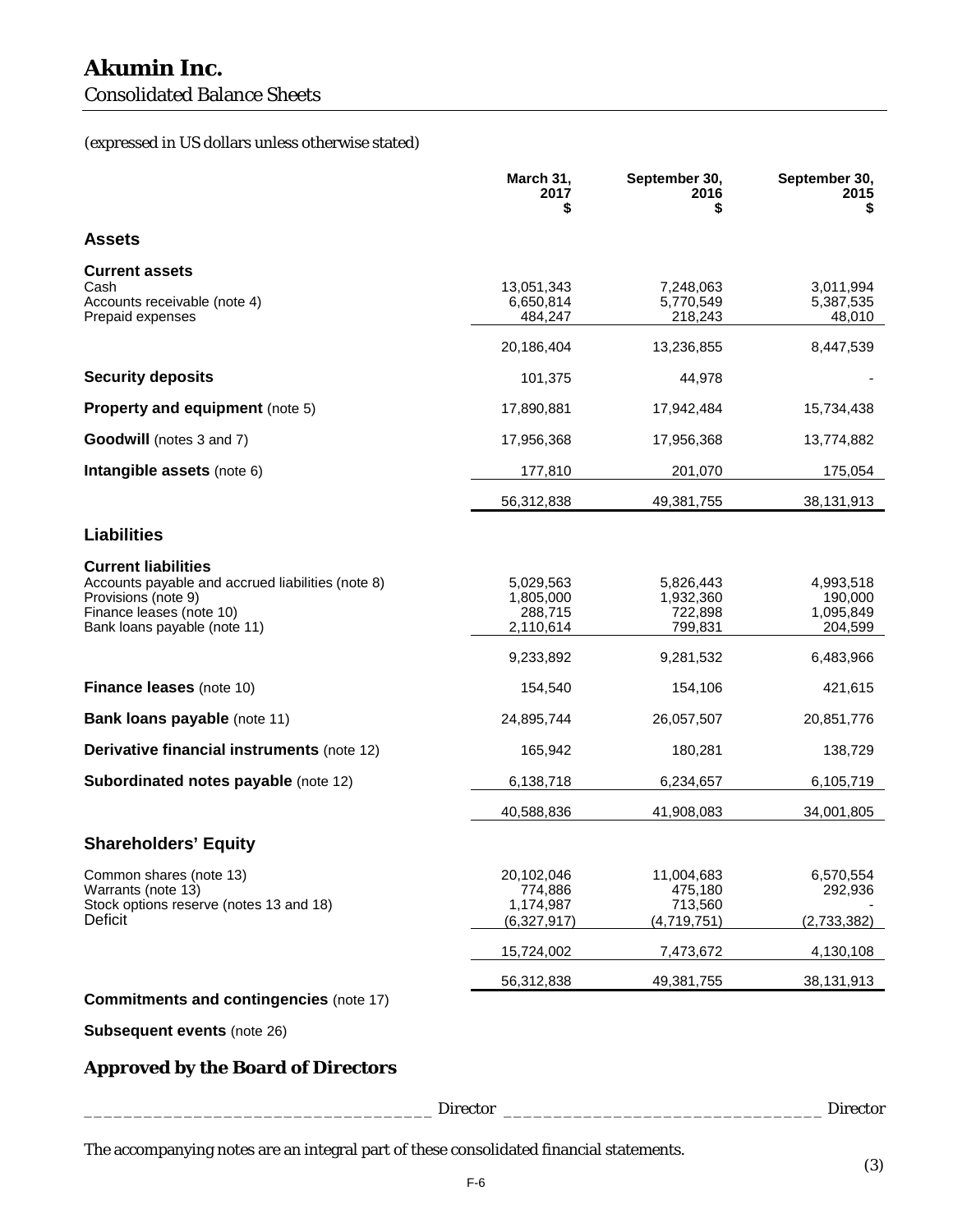Consolidated Statements of Net Loss and Comprehensive Loss

# (expressed in US dollars unless otherwise stated)

|                                                               | Six-month<br>period ended<br>March 31,<br>2017<br>\$ | Year ended<br>September 30,<br>2016 | Year ended<br>September 30,<br>2015<br>\$ |
|---------------------------------------------------------------|------------------------------------------------------|-------------------------------------|-------------------------------------------|
| <b>Revenue</b>                                                |                                                      |                                     |                                           |
| Service fees - net of contractual allowances and              |                                                      |                                     |                                           |
| discounts                                                     | 28,729,503                                           | 45,125,677                          | 34,766,958                                |
| Other revenue                                                 | 1,396,895                                            | 1,275,571                           | 268,900                                   |
|                                                               | 30,126,398                                           | 46,401,248                          | 35,035,858                                |
| <b>Expenses</b>                                               |                                                      |                                     |                                           |
| Provision for bad debts                                       | 1,149,180                                            | 1,821,202                           | 1,670,678                                 |
| Employee compensation                                         | 11,424,721                                           | 15,721,263                          | 10,937,737                                |
| Reading fees                                                  | 4,472,778                                            | 7,215,630                           | 5,242,449                                 |
| Rent and utilities                                            | 4,251,567                                            | 5,327,622                           | 3,811,911                                 |
| Third party services and professional fees                    | 2,544,370                                            | 5,622,932                           | 5,297,767                                 |
| Administrative<br>Medical supplies and other expenses         | 1,395,230<br>1,819,206                               | 2,149,239<br>2,521,893              | 1,968,304<br>2,424,712                    |
| Depreciation and amortization                                 | 1,715,121                                            | 3,213,062                           | 3,263,447                                 |
| Stock-based compensation                                      | 461,427                                              | 713,560                             |                                           |
| Provision for other bad debts related to transition           |                                                      |                                     |                                           |
| services agreement                                            |                                                      | 313,094                             | 1,469,805                                 |
| Impairment of property and equipment                          | 129,373                                              | 354,412                             |                                           |
| Settlement costs - leases                                     |                                                      | 133,722                             |                                           |
| Acquisition-related costs                                     |                                                      | 125,000                             |                                           |
| Provisions                                                    | 755,000                                              | 1,652,360                           |                                           |
| Interest expense                                              | 1,738,051                                            | 3,152,393                           | 2,875,289                                 |
| Debt extinguishment gain and other gains<br>(notes 15 and 25) | (134, 195)                                           | (1,651,235)                         | (1,201,150)                               |
|                                                               | 31,721,829                                           | 48,386,149                          | 37,760,949                                |
| Loss before income taxes                                      | (1,595,431)                                          | (1,984,901)                         | (2,725,091)                               |
| Income tax provision (note 16)                                | 12,735                                               | 1,468                               | 8,291                                     |
| Net loss and comprehensive loss for the<br>period             | (1,608,166)                                          | (1,986,369)                         | (2,733,382)                               |
| Net loss per share<br>Basic and diluted (note 24)             | (0.06)                                               | (0.09)                              | (0.13)                                    |

The accompanying notes are an integral part of these consolidated financial statements.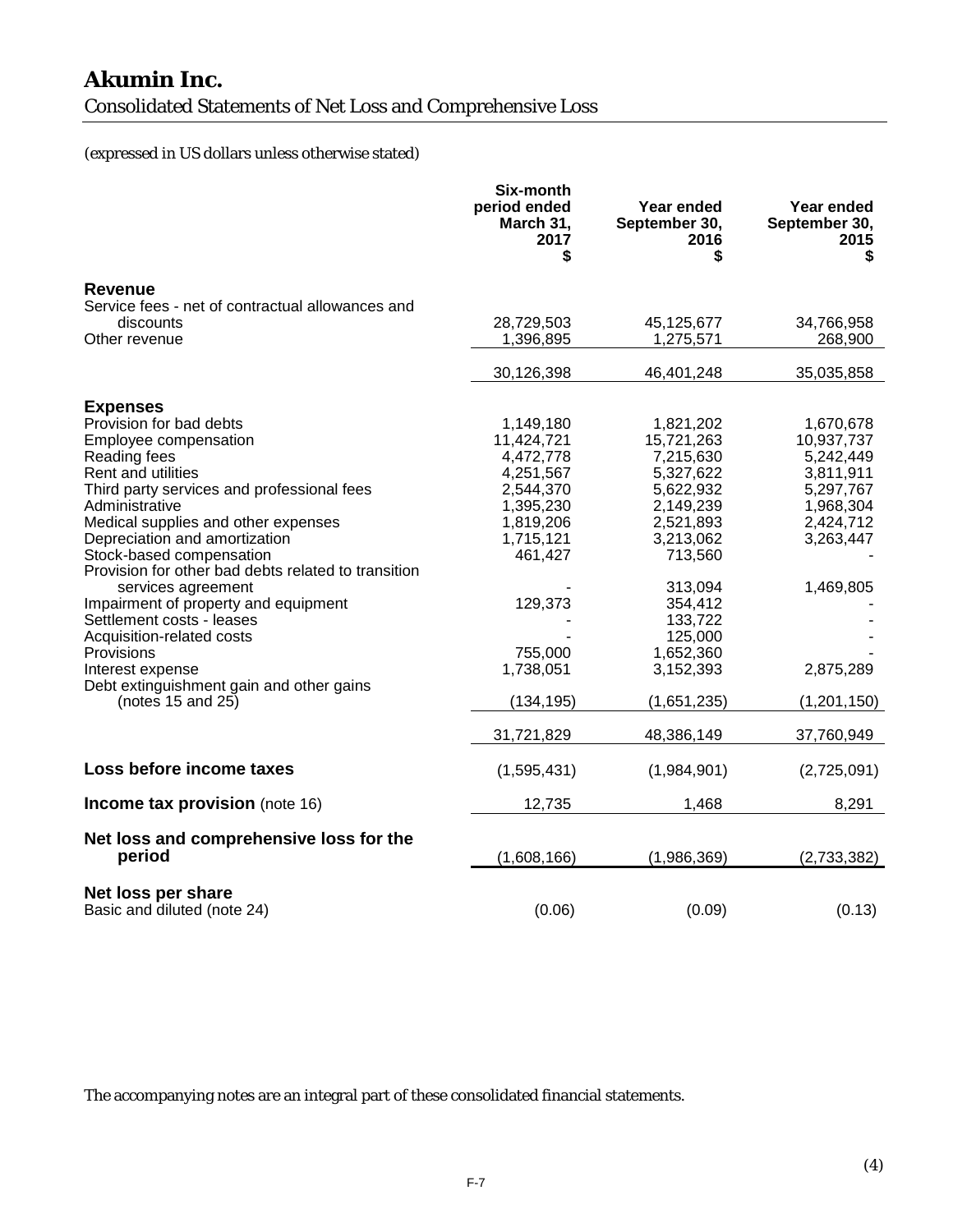Consolidated Statements of Changes in Equity

(expressed in US dollars unless otherwise stated)

|                                                                                                                                                                | Common<br>shares | <b>Warrants</b> | <b>Stock</b><br>options<br>reserve | <b>Deficit</b> | Total<br>equity                                |
|----------------------------------------------------------------------------------------------------------------------------------------------------------------|------------------|-----------------|------------------------------------|----------------|------------------------------------------------|
| Balance as at October 1, 2014                                                                                                                                  | 6,570,554        | 292,936         |                                    |                | 6,863,490                                      |
| Net loss and comprehensive loss for the period                                                                                                                 |                  |                 |                                    | (2,733,382)    | (2,733,382)                                    |
| Balance as at September 30, 2015                                                                                                                               | 6,570,554        | 292,936         |                                    | (2,733,382)    | 4,130,108                                      |
| Net loss and comprehensive loss for the period<br>Issuance of common shares - net of issuance costs<br><b>Issuance of warrants</b><br>Stock-based compensation | 4,434,129        | 182,244         | 713,560                            | (1,986,369)    | (1,986,369)<br>4,434,129<br>182,244<br>713,560 |
| Balance as at September 30, 2016                                                                                                                               | 11,004,683       | 475,180         | 713,560                            | (4,719,751)    | 7,473,672                                      |
| Net loss and comprehensive loss for the period<br>Issuance of common shares - net of issuance costs<br><b>Issuance of warrants</b><br>Stock-based compensation | 9,097,363        | 299,706         | 461,427                            | (1,608,166)    | (1,608,166)<br>9,097,363<br>299,706<br>461,427 |
| Balance as at March 31, 2017                                                                                                                                   | 20,102,046       | 774,886         | 1,174,987                          | (6,327,917)    | 15,724,002                                     |

The accompanying notes are an integral part of these consolidated financial statements.tatements.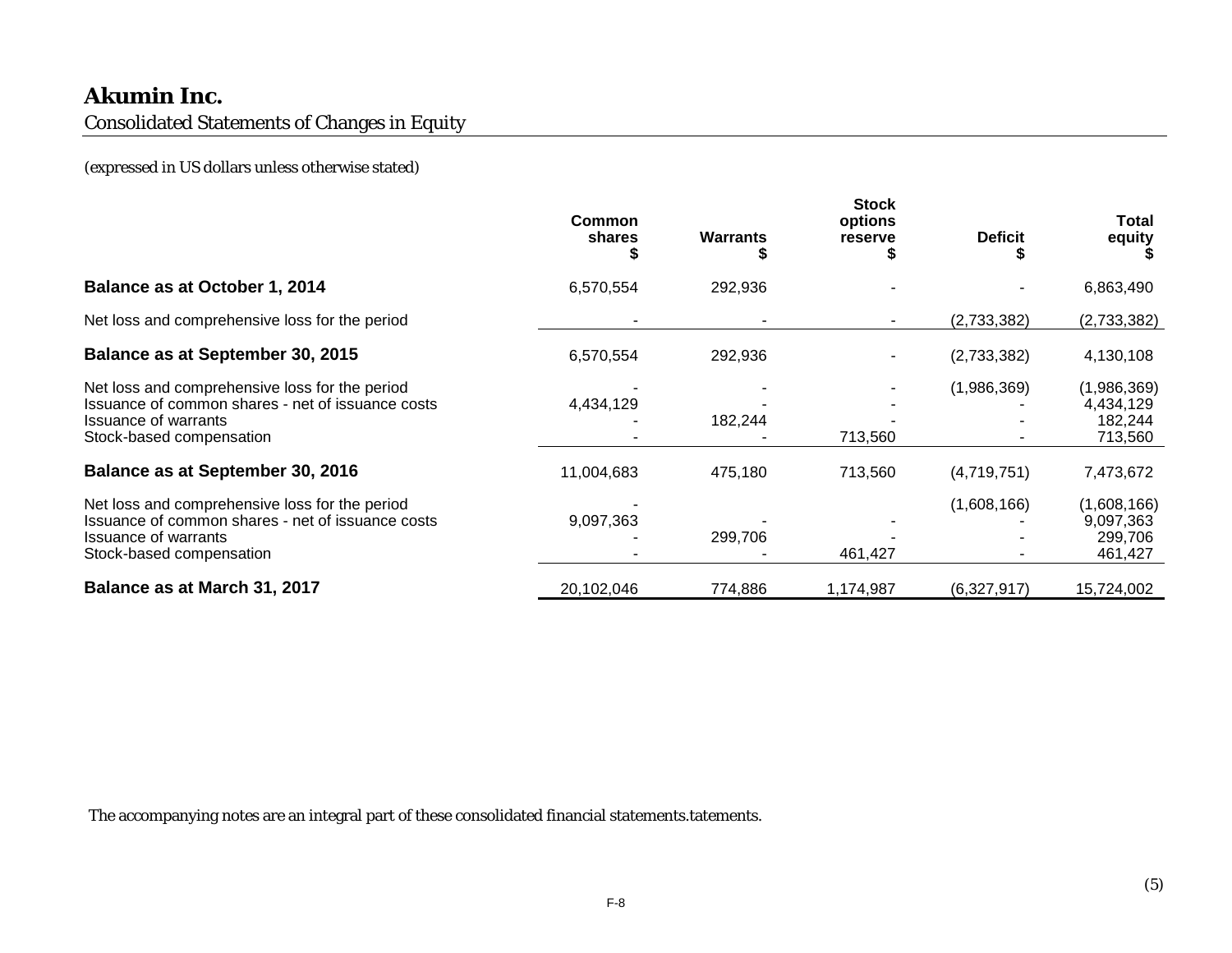Consolidated Statements of Cash Flows

(expressed in US dollars unless otherwise stated)

|                                                                             | Six-month<br>period<br>ended<br>March 31,<br>2017<br>\$ | Year ended<br>September 30,<br>2016<br>\$ | Year ended<br>September 30,<br>2015<br>\$ |
|-----------------------------------------------------------------------------|---------------------------------------------------------|-------------------------------------------|-------------------------------------------|
| Cash flows provided by (used in)                                            |                                                         |                                           |                                           |
| <b>Operating activities</b>                                                 |                                                         |                                           |                                           |
| Net loss for the period<br>Adjustments for                                  | (1,608,166)                                             | (1,986,369)                               | (2,733,382)                               |
| Depreciation and amortization                                               | 1,715,121                                               | 3,213,062                                 | 3,263,447                                 |
| Provision for bad debts                                                     | 1,149,180                                               | 1,821,202                                 | 1,670,678                                 |
| Provision for other bad debts related to transition<br>services agreement   |                                                         | 313,094                                   | 1,469,805                                 |
| Stock-based compensation (note 18)                                          | 461,427                                                 | 713,560                                   |                                           |
| Impairment of property and equipment                                        | 129,373                                                 | 354,412                                   |                                           |
| Debt extinguishment gain and other gains                                    | (134, 195)                                              | (1,651,235)                               | (1,201,150)                               |
| Interest accretion                                                          | 491,540                                                 | 899,510                                   | 806,697                                   |
| Changes in non-cash working capital                                         |                                                         |                                           |                                           |
| Accounts receivable                                                         | (2,029,445)                                             | (1,730,073)                               | (6,248,875)                               |
| Prepaid expenses and security deposits                                      | (322, 401)                                              | (171, 519)                                | 60,556                                    |
| Provisions                                                                  | (127, 360)                                              | 1,742,360                                 | 190,000                                   |
| Accounts payable and accrued liabilities                                    | (811, 720)                                              | (111,780)                                 | 1,718,190                                 |
|                                                                             | (1,086,646)                                             | 3,406,224                                 | (1,004,034)                               |
|                                                                             |                                                         |                                           |                                           |
| <b>Investing activities</b><br>Property and equipment and intangible assets | (1,769,631)                                             | (1,671,131)                               | (1, 154, 049)                             |
| Business acquisitions - net of cash acquired                                |                                                         | (870, 373)                                |                                           |
|                                                                             |                                                         |                                           |                                           |
|                                                                             | (1,769,631)                                             | (2,541,504)                               | (1, 154, 049)                             |
| <b>Financing activities</b>                                                 |                                                         |                                           |                                           |
| Bank loans                                                                  | (342, 520)                                              | (119, 349)                                |                                           |
| Finance leases - net                                                        | (394, 992)                                              | (1, 125, 675)                             | (1,693,413)                               |
| Issuance of common shares                                                   | 10,496,600                                              | 5,593,898                                 | 7,750,012                                 |
| Common shares issuance costs                                                | (1,099,531)                                             | (977, 525)                                | (886, 522)                                |
|                                                                             |                                                         |                                           |                                           |
|                                                                             | 8,659,557                                               | 3,371,349                                 | 5,170,077                                 |
| Increase in cash during the period                                          | 5,803,280                                               | 4,236,069                                 | 3,011,994                                 |
|                                                                             |                                                         |                                           |                                           |
| <b>Cash - Beginning of period</b>                                           | 7,248,063                                               | 3,011,994                                 |                                           |
| Cash - End of period                                                        | 13,051,343                                              | 7,248,063                                 | 3,011,994                                 |

The accompanying notes are an integral part of these consolidated financial statements.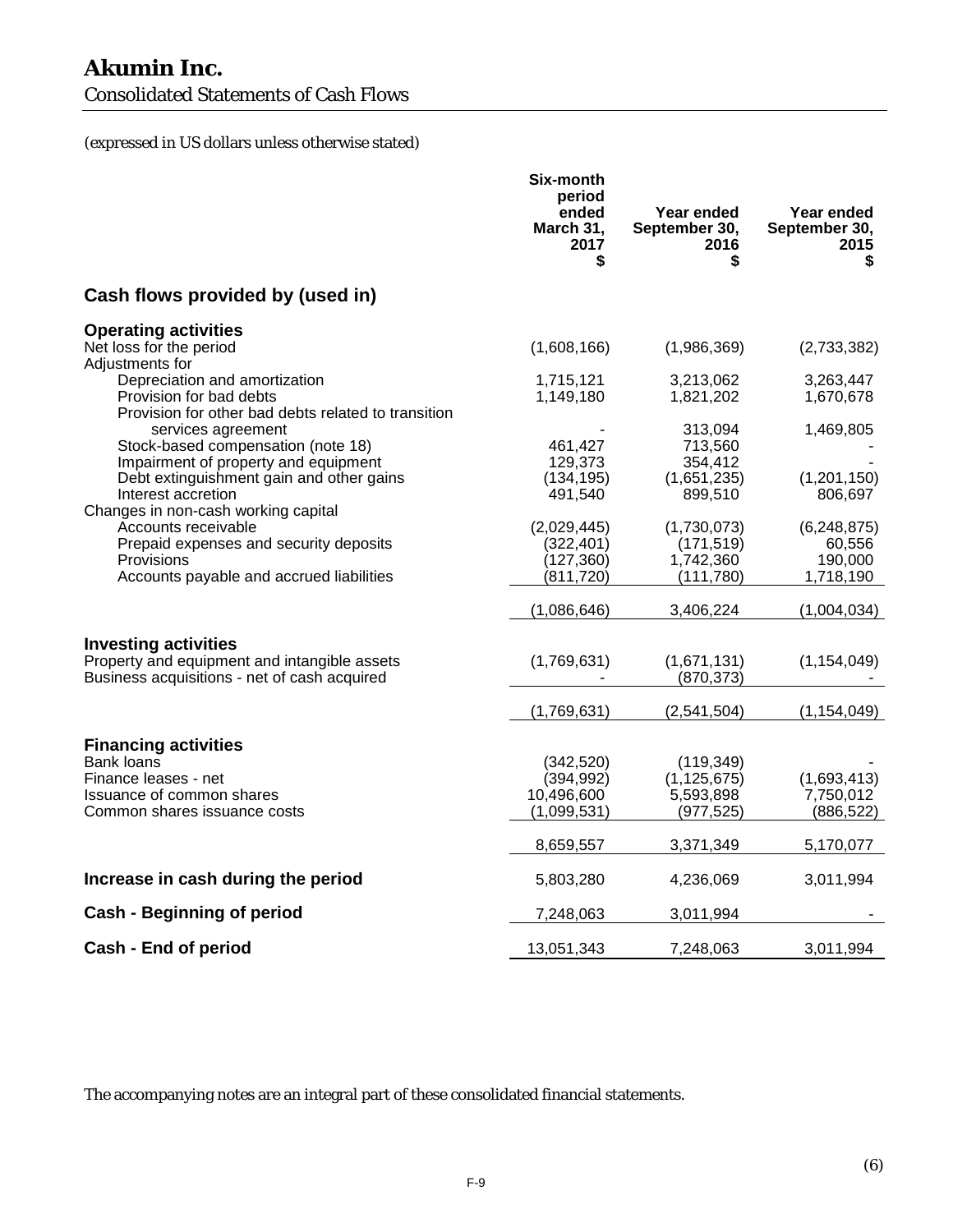# **1 Presentation of consolidated financial statements and nature of operations**

The operations of Akumin Inc. (formerly Elite Imaging Inc.) (the Company) and its Subsidiaries (defined below) primarily consist of operating 40 outpatient diagnostic imaging centres located in Florida, Delaware and Pennsylvania. The Florida imaging centres were acquired from Tri-State Imaging Group, LP (TSIG) on October 1, 2014. The Delaware and Pennsylvania imaging centres were acquired from Siemens Financial Services, Inc. (Siemens), in its capacity as the secured party with respect to the acquired assets, following a foreclosure auction of certain assets of TSIG on April 21, 2016. The Company also owns Rev Flo, Inc. (Rev Flo), a company providing medical billing services in the United States.

The services offered by the Company (through the Subsidiaries) include magnetic resonance imaging (MRI), computed tomography (CT), positron emission tomography (PET), nuclear medicine, mammography, ultrasound, digital radiography (X-ray), fluoroscopy and other related procedures, and medical billing.

The Company has a diverse mix of payers, including private, managed care capitated and government payers.

The Company has no operating activities in Canada. All operating activities are conducted through its wholly owned US operating subsidiary, Elite Imaging Corp., and the wholly owned subsidiaries of Elite Imaging Corp., Tri-State Imaging FL Holdings, LLC (FL Holdings) and Rev Flo (collectively, the Subsidiaries).

Effective March 22, 2017, the legal name of the Company has been changed from Elite Imaging Inc. to Akumin Inc.

# **2 Summary of significant accounting policies**

The consolidated financial statements have been prepared in accordance with International Financial Reporting Standards (IFRS) as issued by the International Accounting Standards Board (IASB).

The significant accounting policies described below have been applied consistently to all periods presented.

These consolidated financial statements were approved by the Board of Directors (the Board) and authorized for issue by the Board on November 14, 2017.

#### **Basis of presentation and statement of compliance**

The consolidated financial statements include all of the accounts of the Company and the Subsidiaries. All intercompany transactions and balances have been eliminated on consolidation.

#### **Functional and reporting currency and foreign currency translation**

The functional and reporting currency of the Company and the Subsidiaries is US dollars. Monetary assets and liabilities denominated in foreign currencies are translated into US dollars at the rates of exchange prevailing at the consolidated balance sheet dates. Non-monetary assets and liabilities are translated at rates prevailing at the dates of acquisition. Revenues and expenses are translated at the average rate of exchange in effect during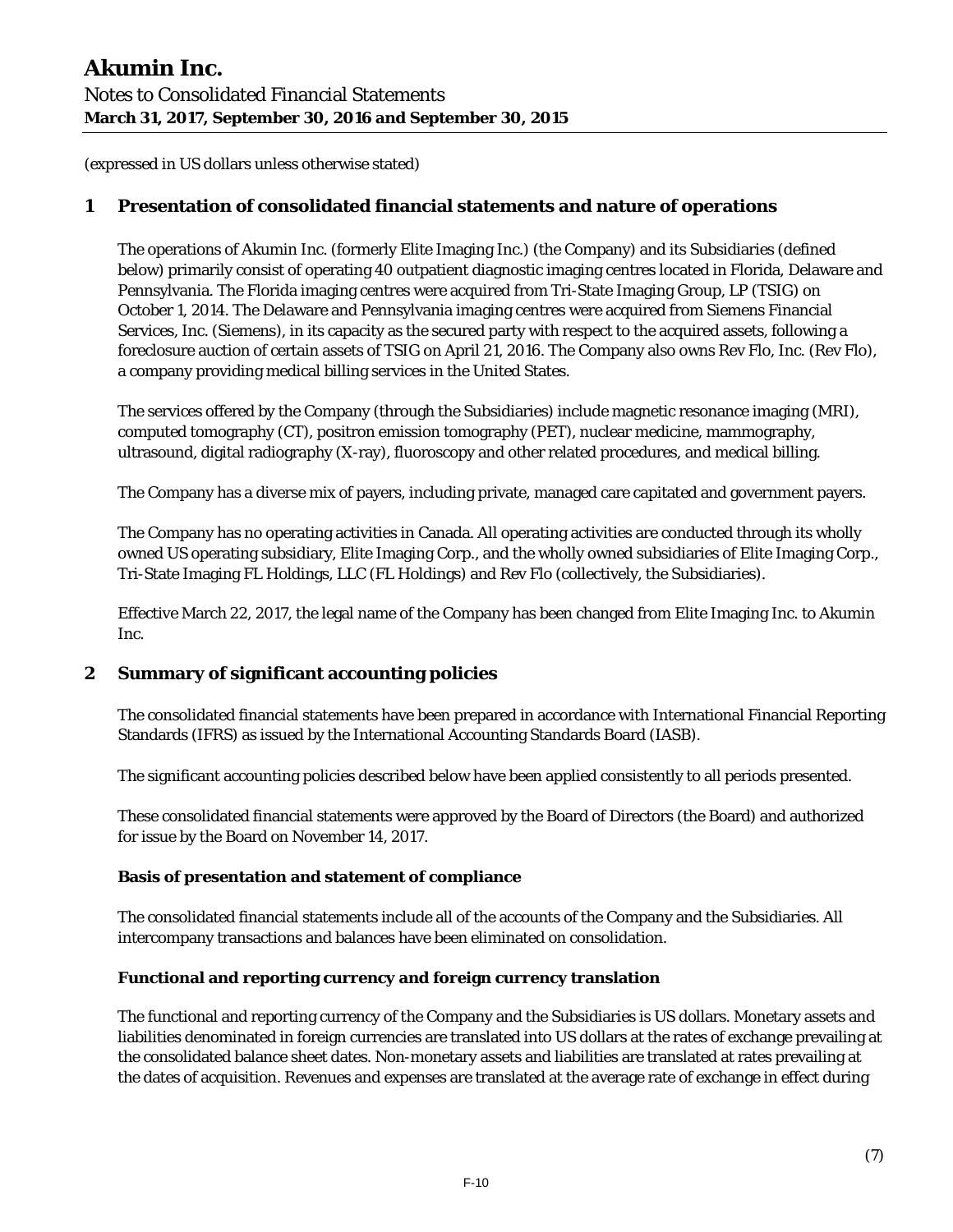the month the transaction occurred. All exchange gains and losses are recognized in the current period's earnings.

#### **Cash**

Cash includes cash on hand and cash held with banks.

#### **Allowance for doubtful accounts**

The Company provides for an allowance against accounts receivable that could become uncollectible to reduce the carrying value of such receivables to their estimated net realizable value. This allowance is estimated based on the aging of accounts receivable and other relevant factors. There are various factors that can impact collection trends, such as changes in the economy, which in turn have an impact on the increased burden of copayments and deductibles to be made by patients with insurance. These factors continuously change and can have an impact on collection trends and the estimation process.

# **Property and equipment**

Property and equipment are recorded at cost and are depreciated over their estimated useful lives using the declining balance method, unless stated otherwise, as follows:

| Medical equipment and equipment under finance leases | 20%                |
|------------------------------------------------------|--------------------|
| Computer and office equipment                        | 30 <sup>%</sup>    |
| Furniture and fittings                               | 15%                |
| Leasehold improvements                               | Straight-line over |
|                                                      | term of lease      |

Expenditures for maintenance and repairs are charged to operations as incurred. Operating lease buyouts and significant upgrades are capitalized.

#### **Intangible assets**

The Company classifies intangible assets, obtained through acquisitions or developed internally, as definitelived. Intangible assets consist of software costs and covenants not to compete; these intangible assets are recorded at cost and are amortized over their estimated useful lives, using the declining balance method, unless stated otherwise, as follows:

| Software costs          | 20%                |
|-------------------------|--------------------|
| Covenant not to compete | Straight-line over |
|                         | term of contract   |

#### **Goodwill**

Goodwill is recognized as the fair value of the consideration transferred, less the fair value of the net identifiable assets acquired and liabilities assumed, as at the acquisition date. Subsequent to initial recognition, goodwill is measured at cost less accumulated impairment losses. Goodwill acquired in business combinations is allocated to groups of cash generating units (CGUs) that are expected to benefit from the synergies of the combination. The determination of CGUs and the level at which goodwill is monitored requires judgment by management. The Company's CGUs generally represent individual business units below the level of the Company's operating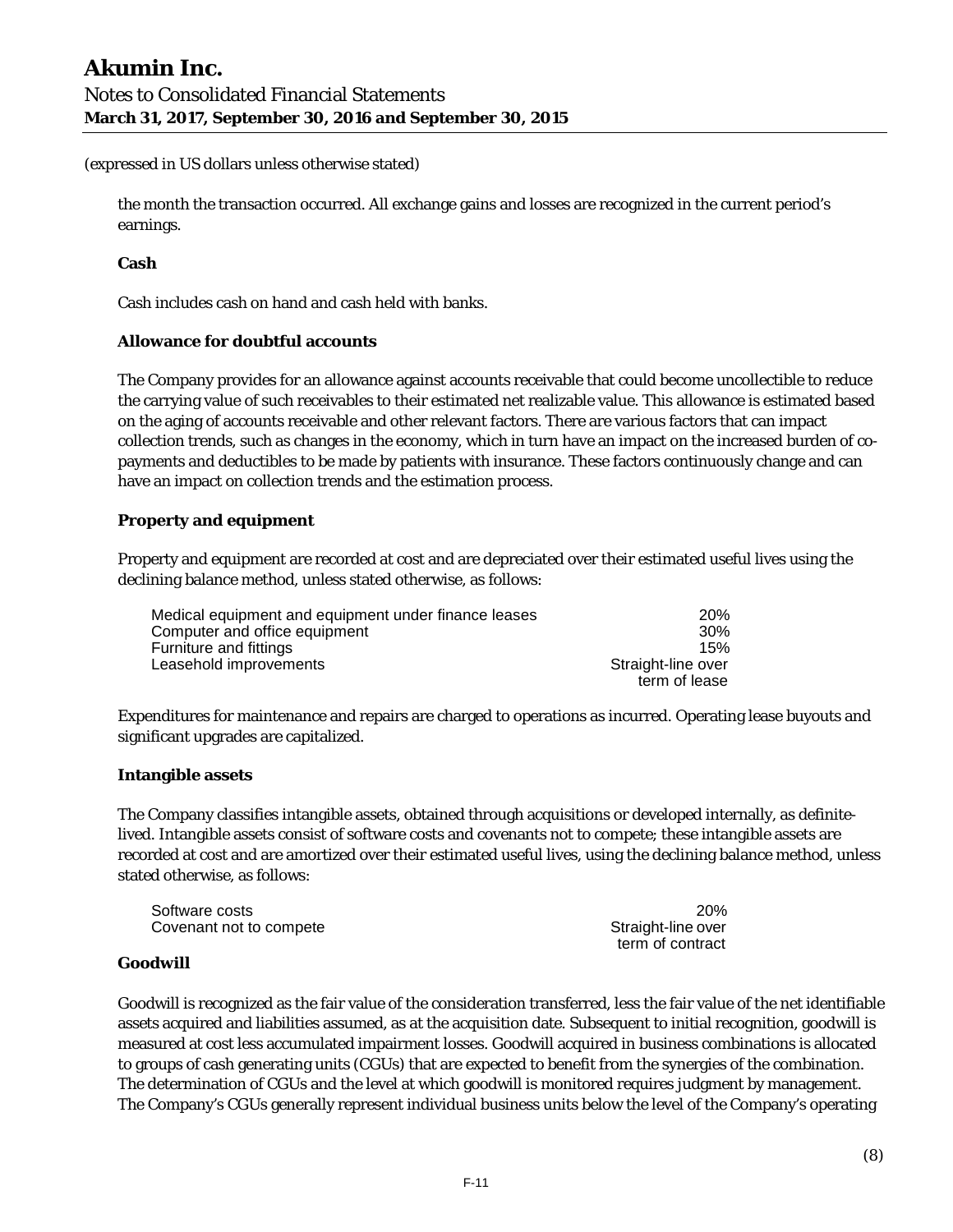segment. Goodwill is tested annually for impairment by comparing its carrying value against the recoverable amount (higher of value in use and fair value less costs to sell).

#### **Impairment of long-lived assets**

The Company assesses, at each reporting date, whether there is an indication that a long-lived asset may be impaired. If any indication exists, the Company estimates the recoverable amount. For the purpose of impairment testing, assets that cannot be tested individually are grouped together into the smallest group of assets that generates cash inflows from continuing use that are largely independent of the cash inflows of other CGUs. The recoverable amount of an asset or a CGU is the higher of its fair value, less costs to sell, and its value in use.

Fair value less costs to sell is the amount obtainable from the sale of an asset or CGU in an arm's length transaction between knowledgeable, willing parties, less the costs to sell. Costs of disposal are incremental costs directly attributable to the disposal of an asset and income tax expense.

In assessing value in use, the estimated future cash flows are discounted to their present value using a pre-tax discount rate that reflects current market assessments of the time value of money and the risks specific to the asset or CGU.

If the carrying amount of an asset exceeds its recoverable amount, an impairment charge is recognized immediately in the consolidated statements of net loss and comprehensive loss by the amount by which the carrying amount of the asset exceeds the recoverable amount. Where an impairment loss subsequently reverses, the carrying amount of the asset is increased to the lesser of the revised estimate of the recoverable amount, and the carrying amount that would have been recorded had no impairment loss been recognized previously.

#### **Segment reporting**

Operating segments are reported in a manner consistent with the internal reporting provided to the chief operating decision maker. The chief operating decision maker, who is responsible for allocating resources and assessing performance of the operating segments, has been identified as the Chief Executive Officer. The Company has one reportable segment, which is outpatient diagnostic imaging services.

#### **Revenue recognition**

Service fee revenue, net of contractual allowances and discounts, consists of net patient fees received from various payers and patients themselves based mainly on established contractual billing rates, less allowances for contractual adjustments and discounts. This service fee revenue is comprised of fees for the use of the Company's diagnostic imaging equipment, provision of medical supplies, and maintenance of medical records.

Service fee revenues are recorded at the time the services are provided based on the estimated amounts due from the patients and third party payers. Third party payers include federal and state agencies (under the Medicare and Medicaid programs), managed care health plans, commercial insurance companies and employers. Estimates of contractual allowances under managed care health plans are based on the payment terms specified in the related contractual agreements. Contractual payment terms in managed care agreements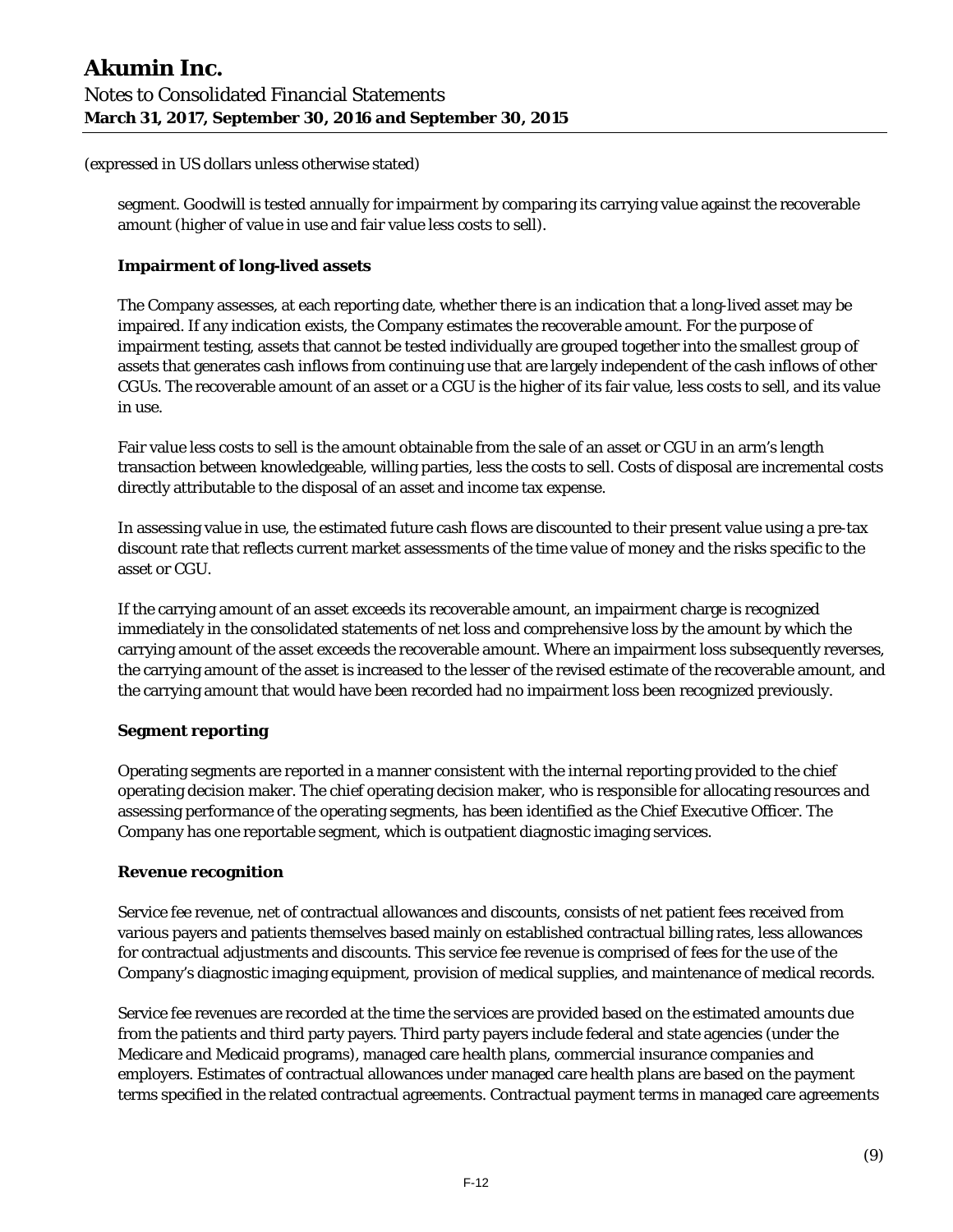are based on predetermined rates per discounted fee-for-service rates. A provision for doubtful accounts is also recorded, based primarily on historical collection experience. The Company regularly attempts to estimate its expected reimbursement for patients of managed care plans based on the applicable contract terms. The Company believes its estimation and review process enables it to identify instances on a timely basis where such estimates need to be revised.

Other revenue consists of miscellaneous fees under contractual arrangements, including service fee revenue under capitation arrangements with third party payers, rental revenue from subleasing the Company's office space, and fees for medical billing services provided to third parties. Revenue is recorded during the period the services are provided by the Company.

# **Earnings per share**

Basic earnings per common share (EPS) is calculated by dividing the net earnings available to common shareholders by the weighted average number of common shares outstanding during the period. Diluted EPS is calculated by adjusting the net earnings available to common shareholders and the weighted average number of common shares outstanding for the effects of all dilutive instruments.

#### **Income taxes**

Income tax expense comprises current and deferred tax. Income tax is recognized in the consolidated statements of net loss and comprehensive loss. Current income tax expense represents the amount of income taxes payable based on tax law that is enacted or substantively enacted at the reporting date, and is adjusted for changes in estimates of tax expense recognized in prior periods. A current tax liability or asset is recognized for income taxes payable, or paid but recoverable, in respect of all periods to date.

The Company uses the deferred tax method of accounting for income taxes. Accordingly, deferred tax assets and liabilities are recognized for the deferred tax consequences attributable to differences between the consolidated financial statements' carrying amounts of assets and liabilities and their respective tax bases. Deferred tax assets and liabilities are measured using enacted or substantively enacted tax rates expected to apply to taxable income in the periods in which those temporary differences are expected to be recovered or settled. The effect of a change in tax rates on deferred tax assets and liabilities is recognized in the consolidated statements of net loss and comprehensive loss in the period in which the enactment or substantive enactment occurs. A deferred tax asset is recognized for unused tax losses, tax credits and deductible temporary differences, to the extent that it is more likely than not that future taxable income will be available to utilize such amounts. Deferred tax assets are reviewed at each reporting date and are adjusted to the extent that it is no longer probable that the related tax benefits will be realized. Deferred tax assets and liabilities are offset when they relate to income taxes levied by the same tax authority and the Company intends to settle its current tax assets and liabilities on a net basis.

#### **Financial instruments**

The Company initially measures its financial assets and financial liabilities at fair value and classifies them as financial assets or liabilities at fair value through profit or loss, loans and receivables or other financial liabilities. After initial measurement, loans and receivables and other financial liabilities are subsequently measured at amortized cost using the effective interest rate method, with any resulting premium or discount

F-13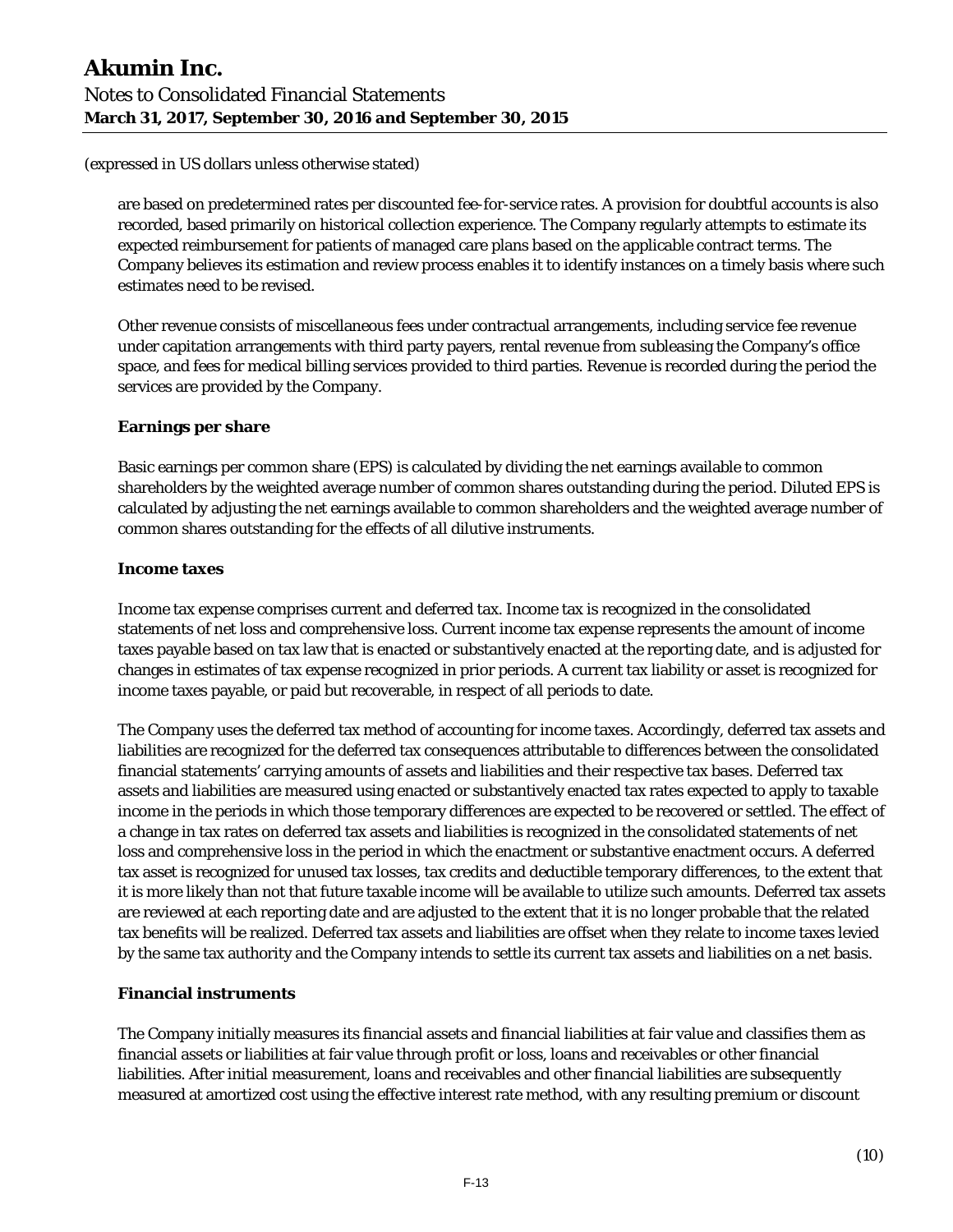from the face value being amortized to the consolidated statements of net loss and comprehensive loss. The Company classifies the derivative financial instruments as a financial liability at fair value through profit or loss.

Financial assets measured at amortized cost include cash and cash equivalents and accounts receivable. Financial liabilities measured at amortized cost include accounts payable and accrued liabilities, provisions, bank loans payable, finance leases and subordinated notes payable. Amortization is recorded using the effective interest rate method.

Impairment losses are charged to the consolidated statements of net loss and comprehensive loss in the period in which they arise. Impairment is tested at the end of each reporting period when there are indicators the assets may be impaired. Financial assets measured at amortized cost are tested for impairment when there are indicators of possible impairment. When events occurring after the impairment confirm a reversal is necessary, the reversal is recognized in earnings up to the amount of the previously recognized impairment.

Transaction costs are capitalized to the carrying amount of the instrument and are amortized using the effective interest method, other than those related to financial instruments classified at fair value through profit or loss, which are expensed as incurred.

#### **Leases**

A lease is classified at the inception date as a finance lease or an operating lease. A lease that transfers substantially all of the benefits and risks incidental to the ownership of property is classified as a finance lease.

Finance leases are capitalized at the commencement of the lease at the fair value of the leased property as at the inception date or, if lower, at the present value of the minimum lease payments. Lease payments are apportioned between finance charges and the reduction of the lease liability so as to achieve a constant rate of interest on the remaining balance of the liability. Finance charges are recognized in finance costs in the consolidated statements of net loss and comprehensive loss.

A leased asset is depreciated over the useful life of the asset. However, if there is no reasonable certainty that the Company will obtain ownership by the end of the lease term, the asset is depreciated over the shorter of the estimated useful life of the asset and the lease term.

An operating lease is a lease other than a finance lease. Operating lease payments are recognized as an operating expense in the consolidated statements of net loss and comprehensive loss on a straight-line basis over the lease term.

#### **Warrants**

Financial instruments issued by the Company are classified as equity only to the extent that they do not meet the definition of a financial liability or financial asset. The Company has issued warrants that are convertible into common stock; these warrants are classified as equity instruments.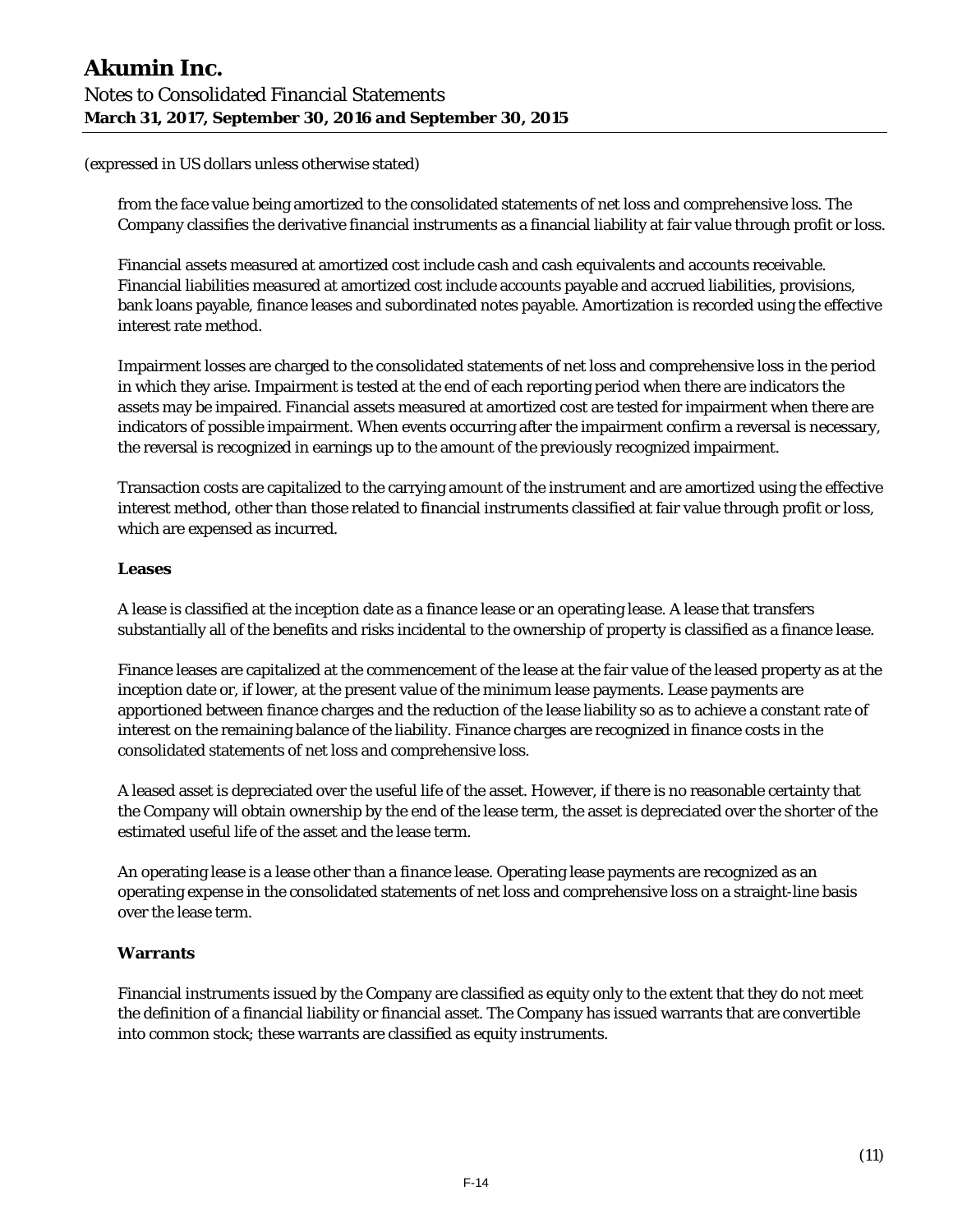#### **Special warrants**

The Company undertook a subscription receipts offering in August 2017, which generated gross proceeds of \$33 million (note 26). Special warrants were issued on automatic conversion of such subscription receipts in accordance with the subscription receipts agreement. Such special warrants are classified as part of the Company's equity. Upon conversion to common shares, the amount of special warrants will be transferred to the common shares account of the Company's equity. The associated broker warrants issued as part of the subscription receipts offering are assigned an estimated value using the Black-Scholes analysis and netted against the value of special warrants. They are transferred to common shares upon exercise of such broker warrants.

#### **Restricted share units**

Restricted share units (RSUs) are issued in accordance with the Company's RSU Plan, which entitles a holder of one RSU to receive one common share of the Company. RSUs are assigned a value based on the market value of the common shares of the Company on the grant date. Such value is classified as share-based compensation over the vesting period for all RSUs awarded to employees. For RSUs awarded to non-employees for equity issuance services, the value of the RSUs is classified as equity issuance costs upon vesting of such RSUs. For RSUs awarded to non-employees for business services, the RSU expense would be recognized in the statements of net loss and comprehensive loss upon vesting of such RSUs.

#### **Business combinations**

The Company accounts for business combinations using the acquisition accounting method. The total purchase price is allocated to the assets acquired and liabilities assumed based on fair values at the date of acquisition. Goodwill as at the acquisition date is measured as the excess of the aggregate of the consideration transferred and the amount of any non-controlling interests in the acquired company over the net of the acquisition date fair values of the identifiable assets acquired and the liabilities assumed. Any non-controlling interests in the acquired company are measured at the non-controlling interests' proportionate share of the identifiable assets and liabilities of the acquired business. Best estimates and assumptions are used in the purchase price allocation process to accurately value assets acquired and liabilities assumed at the business combination date. These estimates and assumptions are inherently uncertain and subject to refinement. As a result, during the measurement period, which may be up to one year from the business combination date, the Company may record adjustments to the assets acquired and liabilities assumed, with the corresponding offset to goodwill. On conclusion of the measurement period or final determination of the values of assets acquired or liabilities assumed, whichever comes first, any subsequent adjustments are recorded in the consolidated statements of net loss and comprehensive loss in the period in which the adjustments were determined.

#### **Stock-based compensation**

The Company's primary type of stock-based compensation consists of stock options, which are described in note 18. The Company uses the fair value method, which includes a volatility assumption, based on a peer group of companies. The fair value of stock options granted is recognized as compensation expense on a straight-line basis over the applicable stock option vesting period for each separately vesting portion, with the offset being recorded in the stock options reserve. Any consideration paid by employees or directors on the exercise of stock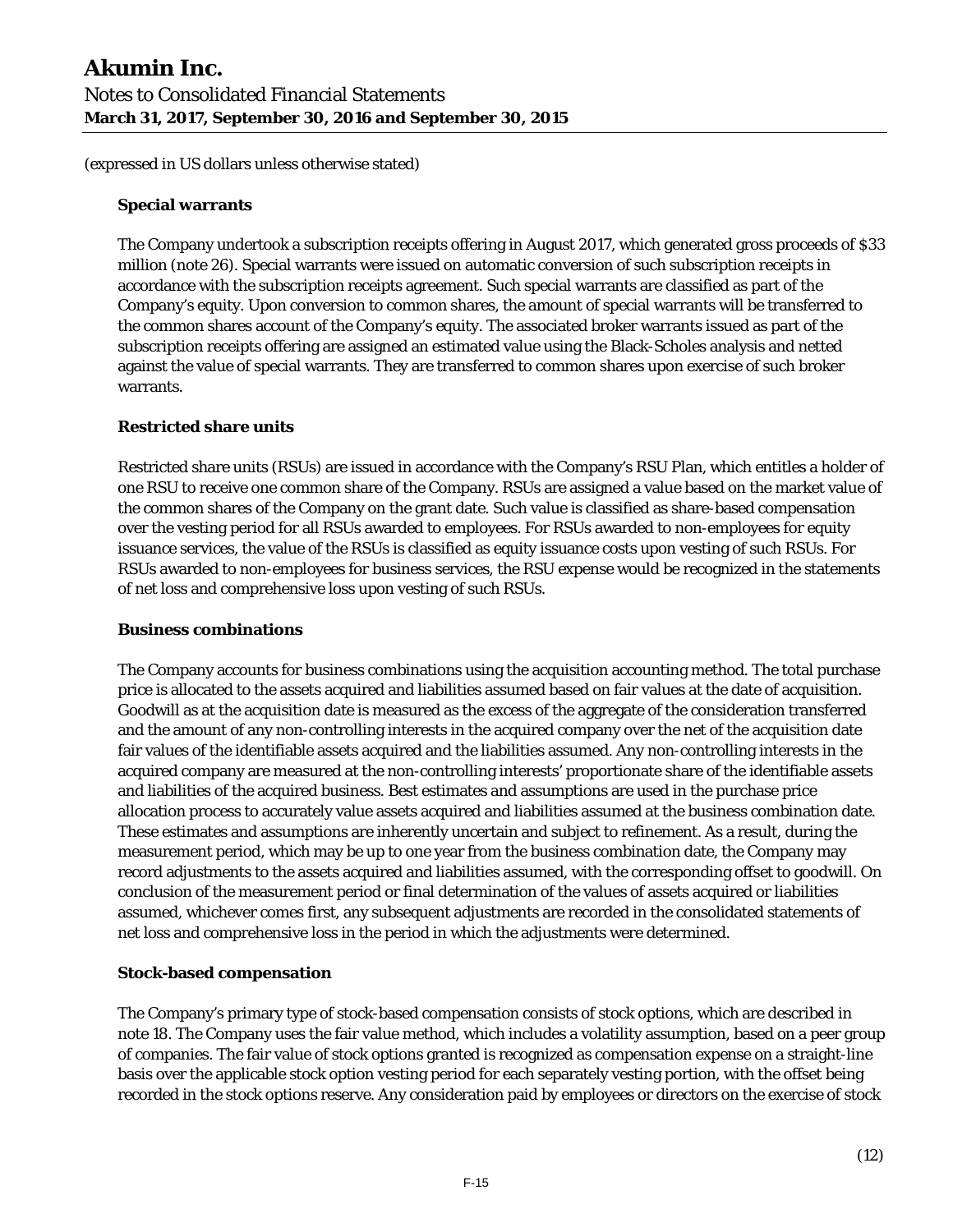options is credited to common stock and the related fair value of those stock options is transferred from the stock options reserve to common stock.

#### **Provisions**

Provisions are recognized when the Company has a present legal or constructive obligation as a result of past events, it is more likely than not that an outflow of resources will be required to settle the obligation, and the amount can be reliably estimated. Provisions are measured based on management's best estimate of the expenditure required to settle the obligation at the end of the reporting period, and are discounted to their present value where the effect is material.

#### **Contingencies**

Contingent liabilities are possible obligations whose existence will be confirmed only on the occurrence or nonoccurrence of uncertain future events outside the Company's control, or present obligations that are not recognized because it is not probable that an outflow of economic benefits would be required to settle the obligation or the amount cannot be measured reliably.

Contingent liabilities are not recognized but are disclosed and described in note 17 to the consolidated financial statements, including an estimate of their potential financial effect and uncertainties relating to the amount or timing of any outflow, unless the possibility of settlement is remote. In assessing loss contingencies related to legal proceedings that are pending against the Company or unasserted claims that may result in such proceedings, the Company, with assistance from its legal counsel, evaluates the perceived merits of any legal proceedings or unasserted claims as well as the perceived merits of the amount of relief sought or expected to be sought.

#### **Use of estimates**

The preparation of consolidated financial statements in conformity with IFRS requires management to make estimates and assumptions that affect the reported amounts of assets and liabilities at the date of the consolidated financial statements, and the reported amounts of revenues and expenses during the reporting period. Actual results could differ from those estimates. As additional information becomes available or actual amounts are determinable, the recorded estimates are revised and reflected in operating results in the period in which they are determined.

i) Accounts receivable and allowance for doubtful accounts

Accounts receivable are generally non-interest bearing, unsecured obligations due from patients and third party payers. The Company makes a provision to allow for potentially uncollectible amounts owed from customers. The allowance is reviewed by management periodically based on an analysis of the age of the outstanding accounts receivable. The balance of accounts receivable after the allowance for doubtful accounts represents management's estimate of the net realizable value of receivables after discounts and contractual adjustments. In the normal course of business, the Company may turn over claims involving patients, attorneys, and others to collection agencies after reasonable collection efforts by the Company have occurred. Records are maintained of accounts placed, collections, and adjustments and are reported to management. Collections from agencies are remitted to the Company, net of any fee charged by the collection agency.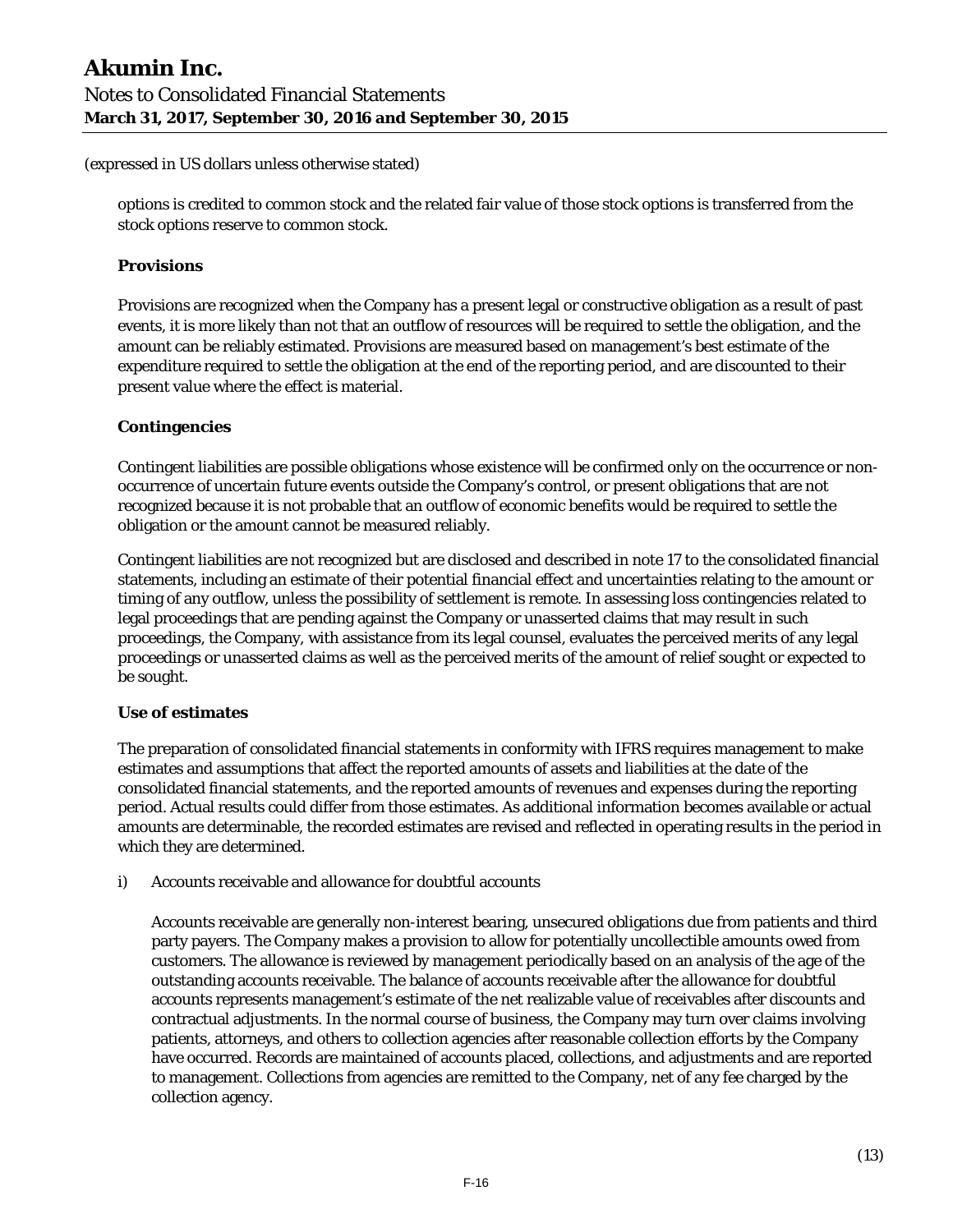ii) Impairment of goodwill and long-lived assets

Management tests at least annually whether goodwill suffered any impairment. Property and equipment are reviewed for impairment whenever events or changes in circumstances indicate the carrying amount may not be recoverable. An impairment loss is recognized for the amount by which the asset's carrying amount exceeds its recoverable amount. The recoverable amount is the higher of an asset's fair value less costs to sell and value in use. For the purposes of assessing impairment, assets are grouped at the lowest levels for which there are separately identifiable cash flows.

Management makes key assumptions and estimates in determining the recoverable amount of CGUs or groups of CGUs, including future cash flows based on historical and budgeted operating results, growth rates, tax rates and appropriate after-tax discount rates.

- iii) The Company evaluates its long-lived assets (property and equipment) and intangible assets, other than goodwill, for impairment whenever indicators of impairment exist. The accounting standards require that if the sum of the undiscounted expected future cash flows from a long-lived asset or definite-lived intangible asset is less than the carrying value of that asset, an asset impairment charge must be recognized. The amount of the impairment charge is calculated as the excess of the asset's carrying value over its fair value, which generally represents the discounted future cash flows from that asset.
- iv) Income taxes

The Company is subject to government audits and the outcome of such audits may differ from original estimates. Management believes that a sufficient amount has been accrued for income taxes. Further, management evaluates the realizability of the net deferred tax assets and assesses the valuation allowance periodically. If future taxable income or other factors are not consistent with the Company's expectations, an adjustment to its allowance for net deferred tax assets may be required. For net deferred tax assets, the Company considers estimates of future taxable income, including tax planning strategies, in determining whether net deferred tax assets are more likely than not to be realized.

v) Business combinations

Significant judgment is required in identifying tangible and intangible assets and liabilities of acquired businesses, as well as determining their fair values. The Company applies the acquisition method to account for business combinations. The consideration transferred for the acquisition of a subsidiary is the fair value of the assets transferred, the liabilities incurred to the former owners of the acquiree and the equity interests issued by the Company. The consideration transferred includes the fair value of any asset or liability resulting from a contingent consideration arrangement. Identifiable assets acquired and liabilities and contingent liabilities assumed in a business combination are measured initially at their fair values at the acquisition date. The Company recognizes any non-controlling interest in the acquiree at fair value of the recognized amounts of the acquiree's identifiable net assets.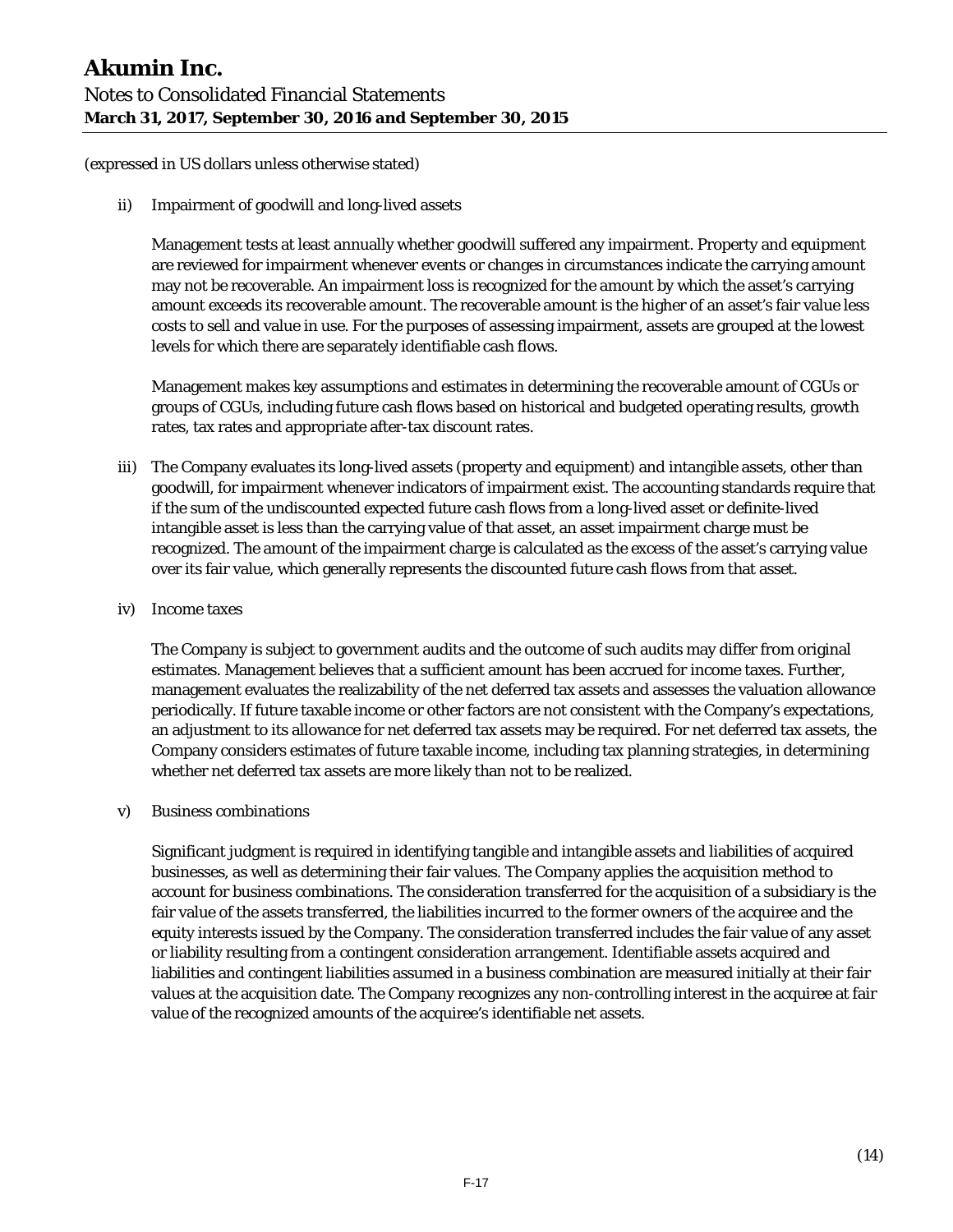vi) Contractual allowances

Net patient service revenue is reported at the estimated net realizable amounts from patients, third party payors, and others for services rendered and recognized in the period in which the services are performed. Net patient service revenue is recorded based on established billing rates, less estimated discounts for contractual allowances, principally for patients covered by managed care and other health plans, and selfpay patients. Contractual adjustments result from the differences between the established rates charged for services performed and expected reimbursements by government sponsored health-care programs and insurance companies for such services.

# **3 Business combinations**

i) On August 1, 2016, the Company acquired all outstanding common shares of Rev Flo, a company providing medical billing services in the United States, for \$1, and the assumption of \$146,529 in senior debt from KeyBank. The acquired tangible assets include accounts receivable of \$74,150. The Company has made a fair value determination of the acquired assets and assumed liabilities as follows:

|                                                                     | \$         |
|---------------------------------------------------------------------|------------|
| Assets acquired                                                     |            |
| <b>Current assets</b>                                               |            |
| Cash                                                                | 2,476      |
| Accounts receivable and other                                       | 74,150     |
|                                                                     | 76,626     |
| Non-current assets                                                  | 6,192      |
|                                                                     | 82,818     |
| Liabilities assumed<br><b>Current liabilities</b>                   |            |
| Accounts payable and accrued liabilities<br>Non-current liabilities | 547,973    |
| Debt                                                                | 146,529    |
|                                                                     | 694,502    |
| Net liabilities assumed                                             | (611, 684) |
| Goodwill                                                            | 611,685    |
| Total purchase price                                                |            |

The goodwill assessed on acquisition reflects the Company's expectation of future benefits from the acquired business and workforce, and potential synergies from cost savings. The results of operations of Rev Flo have been included in the Company's consolidated statements of net loss and comprehensive loss from the acquisition date. Since the acquisition date, Rev Flo contributed revenue of \$174,076 and net loss before tax of \$68,777 to the Company's 2016 consolidated results.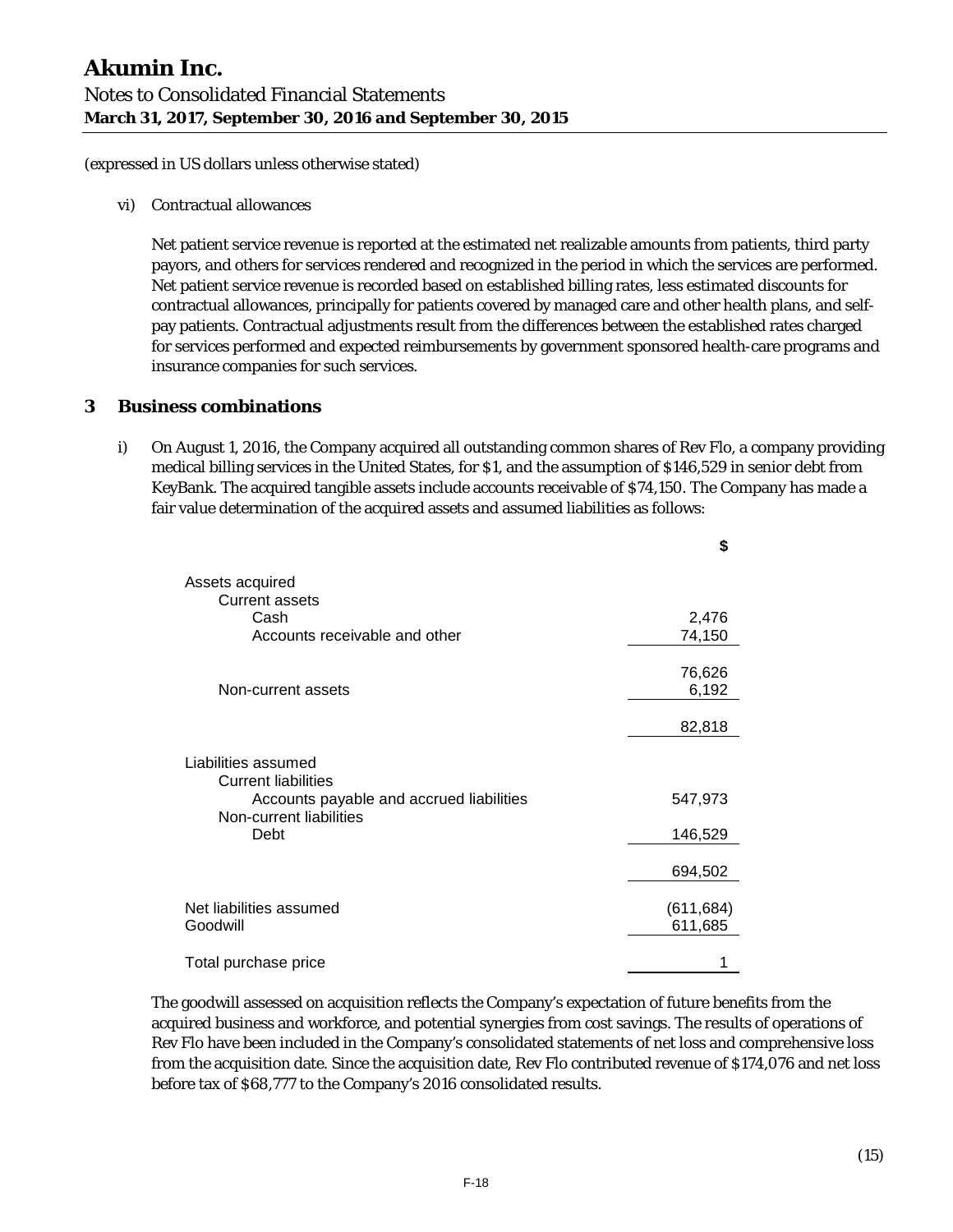The Company has used judgment in estimating the contribution to the Company's consolidated results from this acquisition had the business combination occurred at the beginning of the year. Had the business combination occurred at the beginning of fiscal 2016, this business combination would have contributed approximately \$1,044,457 in revenue and \$412,664 in net loss before tax for the year ended September 30, 2016 and consolidated pro-forma revenue and net loss before tax for the same period would have been \$47,271,629 and \$2,328,788, respectively. As a result of the judgment used to generate these estimates, the amounts should not be used as an indicator of past or future performance of the Company or the acquisition.

ii) On April 21, 2016, the Company acquired the net assets of nine imaging centres in Delaware and 17 in Pennsylvania (the NE Acquisition) from Siemens, in its capacity as the secured party with respect to the acquired assets, and certain parties related to TSIG, for a \$1,000,000 cash payment to WSFS Bank, a senior debtholder, assumption of \$7,791,577 (face value) in senior debt from WSFS Bank and Siemens, and \$485,215 in finance leases. The acquired tangible assets include accounts receivable of \$713,087, and property and equipment of \$4,056,699. The Company has made a fair value determination of the acquired assets and assumed liabilities as follows:

|                                                                     | \$                       |
|---------------------------------------------------------------------|--------------------------|
| Assets acquired<br><b>Current assets</b>                            |                          |
| Cash<br>Accounts receivable and other                               | 127,152<br>750,587       |
|                                                                     | 877,739                  |
| Non-current assets<br>Property and equipment                        | 4,056,699                |
|                                                                     | 4,934,438                |
| Liabilities assumed<br><b>Current liabilities</b>                   |                          |
| Accounts payable and accrued liabilities<br>Non-current liabilities | 399,307                  |
| Debt<br>Finance leases                                              | 6,693,422<br>485,215     |
|                                                                     | 7,577,944                |
| Net liabilities assumed<br>Identifiable intangible assets           | (2,643,506)<br>73,705    |
| Goodwill                                                            | (2,569,801)<br>3,569,801 |
| Total purchase price                                                | 1,000,000                |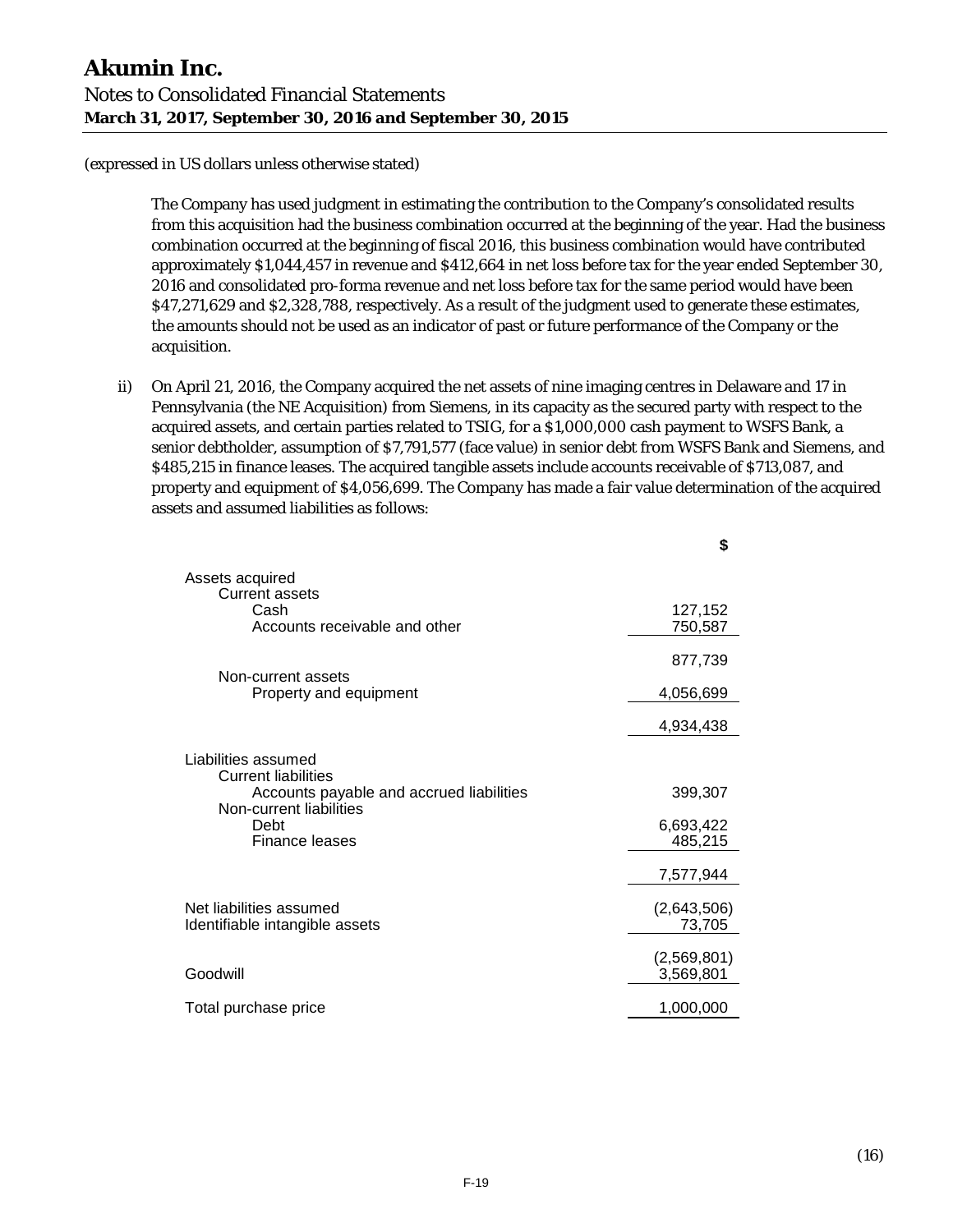The goodwill assessed on acquisition reflects the Company's expectation of future benefits from the acquired business and workforce, and potential synergies from cost savings. The results of operations of the NE Acquisition have been included in the Company's consolidated statements of net loss and comprehensive loss from the acquisition date. Since the acquisition date, the NE Acquisition contributed revenue of \$8,837,866 and net loss before tax of \$105,235 to the Company's 2016 consolidated results.

The Company has used judgment in estimating the contribution to the Company's consolidated results from this acquisition had the business combination occurred at the beginning of the year. Had the business combination occurred at the beginning of fiscal 2016, this business combination would have contributed approximately \$21,210,877 in revenue and \$252,563 in net loss before tax for the year ended September 30, 2016 and consolidated pro-forma revenue and net loss before tax for the same period would have been \$58,774,259 and \$2,132,229, respectively. As a result of the judgment used to generate these estimates, the amounts should not be used as an indicator of past or future performance of the Company or the acquisition.

iii) On October 1, 2014, the Company completed its acquisition of FL Holdings, consisting of 14 multimodality imaging centres located in Florida, for 12.5% of the issued and outstanding Class A limited partnership units of TSIG and all of the issued and outstanding Class C limited partnership units of TSIG, assumption of \$22,959,871 in senior debt (face value), \$7,320,741 in subordinated notes payable, \$124,857 in derivative financial instruments, and \$3,210,878 in finance leases. The acquired tangible assets include accounts receivable of \$2,279,143, and property and equipment of \$17,787,329. The Company has made a fair value determination of the acquired assets and assumed liabilities as follows:

**\$**

|                                                                                                                                   | J                                               |
|-----------------------------------------------------------------------------------------------------------------------------------|-------------------------------------------------|
| Assets acquired                                                                                                                   |                                                 |
| <b>Current assets</b><br>Accounts receivable and other                                                                            | 2,356,383                                       |
| Non-current assets<br>Property and equipment<br>Other                                                                             | 17,787,329<br>115,838                           |
|                                                                                                                                   | 17,903,167                                      |
|                                                                                                                                   | 20,259,550                                      |
| Liabilities assumed<br><b>Current liabilities</b>                                                                                 |                                                 |
| Accounts payable and accrued liabilities<br>Finance leases                                                                        | 3,359,837<br>1,730,691                          |
|                                                                                                                                   | 5,090,528                                       |
| Non-current liabilities<br>Senior debt<br><b>Finance leases</b><br>Subordinated notes payable<br>Derivative financial instruments | 20,249,678<br>1,480,187<br>7,320,741<br>124,857 |
|                                                                                                                                   | 34,265,991                                      |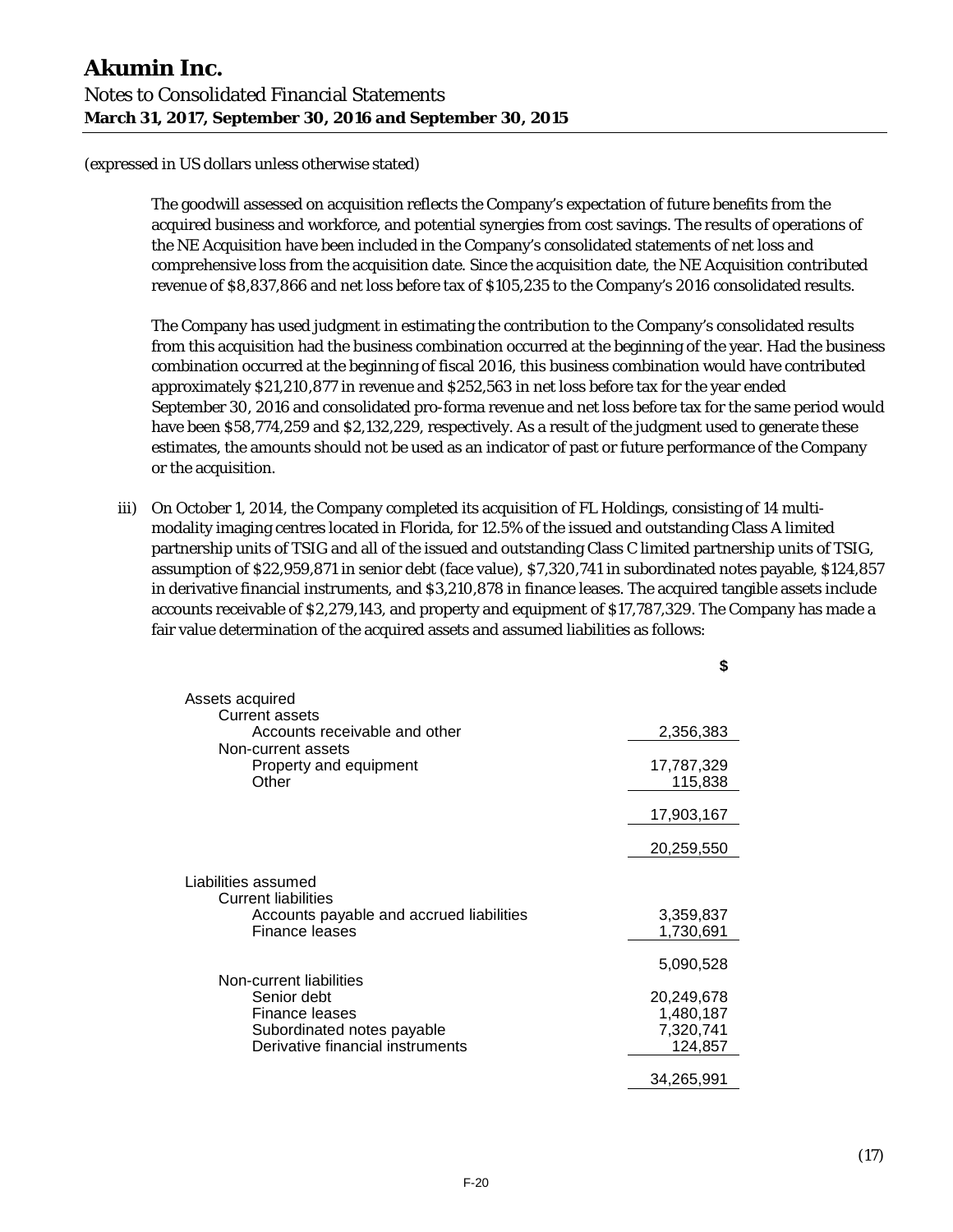| Net liabilities assumed<br>Identifiable intangible assets | (14,006,441)<br>231,559      |
|-----------------------------------------------------------|------------------------------|
| Goodwill                                                  | (13, 774, 882)<br>13,774,882 |
| Total purchase price                                      |                              |

The goodwill assessed on acquisition reflects the Company's expectation of future benefits from the acquired business and workforce, and potential synergies. The results of operations of FL Holdings have been included in the Company's consolidated statements of net loss and comprehensive loss from the acquisition date. Since the acquisition date, which is the beginning of the Company's fiscal year, FL Holdings contributed revenue of \$35,035,858 and net loss before tax of \$1,751,690 to the Company's 2015 consolidated results.

# **4 Accounts receivable**

|                                       | March 31,<br>2017<br>S | September 30,<br>2016 | September 30,<br>2015 |
|---------------------------------------|------------------------|-----------------------|-----------------------|
| Accounts receivable                   | 8,745,313              | 7,614,206             | 7,058,213             |
| Less: Allowance for doubtful accounts | 2,094,499              | 1,843,657             | 1,670,678             |
|                                       | 6,650,814              | 5,770,549             | 5,387,535             |

The allowance for doubtful accounts includes a provision for bad debts for the six months ended March 31, 2017 of \$1,149,180 (2016 - \$1,837,952; 2015 - \$2,624,803). Additional information about accounts receivable and the allowance for doubtful accounts is included in note 20.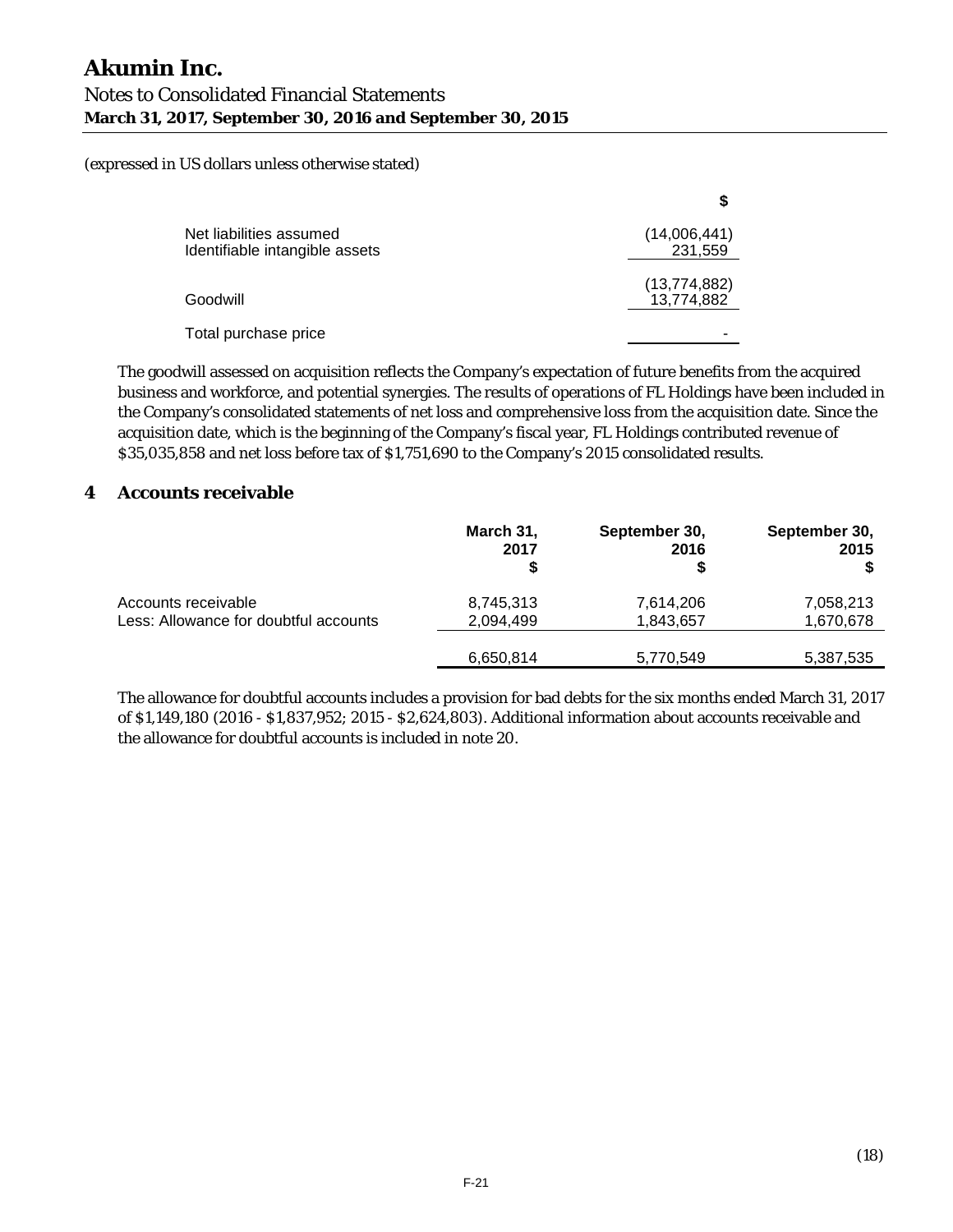(expressed in US dollars unless otherwise stated)

# **5 Property and equipment**

|                                                                                                               | <b>Furniture</b><br>and<br>fittings | <b>Office</b><br>equipment   | Leasehold<br>improvements    | <b>Medical</b><br>equipment                    | <b>Equipment</b><br>under finance<br>leases   | <b>Computer</b><br>equipment | Total                                 |
|---------------------------------------------------------------------------------------------------------------|-------------------------------------|------------------------------|------------------------------|------------------------------------------------|-----------------------------------------------|------------------------------|---------------------------------------|
| Cost                                                                                                          |                                     |                              |                              |                                                |                                               |                              |                                       |
| Balance - October 1, 2014<br>Additions<br>Disposals<br><b>Transfers</b>                                       | 42,890<br>27,700                    | 60,312<br>35,000<br>(35,000) | 1,931,223                    | 8,095,164<br>940,997<br>(21, 054)<br>1,931,550 | 7,657,740<br>135,000<br>(1,931,550)           | 69,478                       | 17,787,329<br>1,208,175<br>(56, 054)  |
| Balance - September 30, 2015<br><b>Additions</b><br>Business acquisitions (note 3)                            | 70,590<br>124,954<br>144,742        | 60,312<br>106,747            | 1,931,223<br>414,592         | 10,946,657<br>1,325,197<br>2,744,610           | 5,861,190<br>218,500<br>646,009               | 69,478<br>2,480              | 18,939,450<br>1,671,131<br>4,056,700  |
| Impairment<br><b>Transfers</b>                                                                                |                                     |                              | 337,998                      | (176, 199)<br>1,050,575                        | (184, 114)<br>(1,388,573)                     |                              | (360, 313)                            |
| Balance - September 30, 2016<br><b>Additions</b><br>Impairment                                                | 340,286<br>37,090                   | 167,059<br>19,037            | 2,683,813                    | 15,890,840<br>1,517,029                        | 5,153,012<br>182,268<br>(150, 500)            | 71,958<br>14,207             | 24,306,968<br>1,769,631<br>(150, 500) |
| Balance - March 31, 2017                                                                                      | 377,376                             | 186,096                      | 2,683,813                    | 17,407,869                                     | 5,184,780                                     | 86,165                       | 25,926,099                            |
| Accumulated depreciation<br>Balance - October 1, 2014<br>Depreciation<br><b>Disposals</b><br><b>Transfers</b> | 7,211                               | 16.677<br>(875)              | 184,512                      | 1,593,544<br>(1,053)<br>324,597                | 1,390,839<br>(324, 597)                       | 14,157                       | 3,206,940<br>(1,928)                  |
| Balance - September 30, 2015<br>Depreciation<br>Impairment<br><b>Transfers</b>                                | 7,211<br>28,937                     | 15,802<br>24,354             | 184,512<br>210,739<br>56,801 | 1,917,088<br>1,935,130<br>376,452              | 1,066,242<br>951,264<br>(5,901)<br>(433, 253) | 14,157<br>14,949             | 3,205,012<br>3,165,373<br>(5,901)     |
| Balance - September 30, 2016<br>Depreciation<br>Impairment                                                    | 36,148<br>23,412                    | 40,156<br>20,567             | 452,052<br>109,285           | 4,228,670<br>1,194,503                         | 1,578,352<br>336,520<br>(21, 127)             | 29,106<br>7,574              | 6,364,484<br>1,691,861<br>(21, 127)   |
| Balance - March 31, 2017                                                                                      | 59,560                              | 60,723                       | 561,337                      | 5,423,173                                      | 1,893,745                                     | 36,680                       | 8,035,218                             |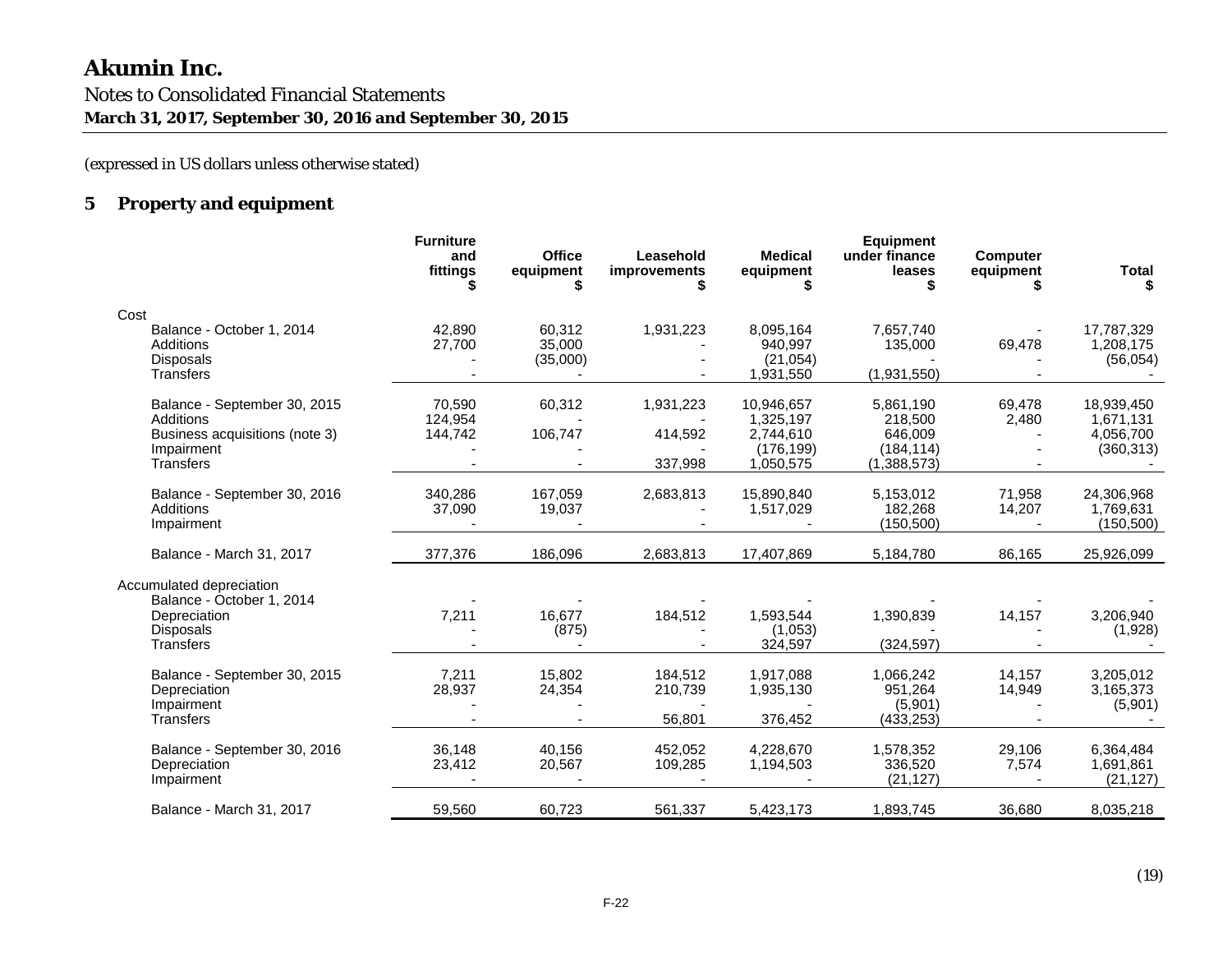(expressed in US dollars unless otherwise stated)

|                    | Furniture<br>and<br>fittings | <b>Office</b><br>equipment | Leasehold<br><i>improvements</i> | <b>Medical</b><br>equipment | <b>Equipment</b><br>under finance<br>leases | <b>Computer</b><br>equipment | Total      |
|--------------------|------------------------------|----------------------------|----------------------------------|-----------------------------|---------------------------------------------|------------------------------|------------|
| Net book value     |                              |                            |                                  |                             |                                             |                              |            |
| September 30, 2015 | 63.379                       | 44.510                     | .746.711                         | 9.029.569                   | 4.794.948                                   | 55.321                       | 15.734.438 |
| September 30, 2016 | 304.138                      | 126,903                    | 2,231,761                        | 11.662.170                  | 3.574.660                                   | 42,852                       | 17.942.484 |
| March 31, 2017     | 317.816                      | 125.373                    | 2.122.476                        | 11.984.696                  | 3,291,035                                   | 49.485                       | 17.890.881 |

Depreciation expense, including depreciation of equipment under finance leases, for the six months ended March 31, 2017 was \$1,691,861 (2016 - \$3,165,373; 2015 - \$3,206,940). During the six months ended March 31, 2017, the Company had net disposals of \$nil (2016 - \$nil; 2015 - \$54,126) and impairment of medical equipment and equipment under finance leases of \$129,373 (2016 - \$354,412; 2015 - \$nil) based on management's assessment of realizable value of the equipment as evaluated by a third party.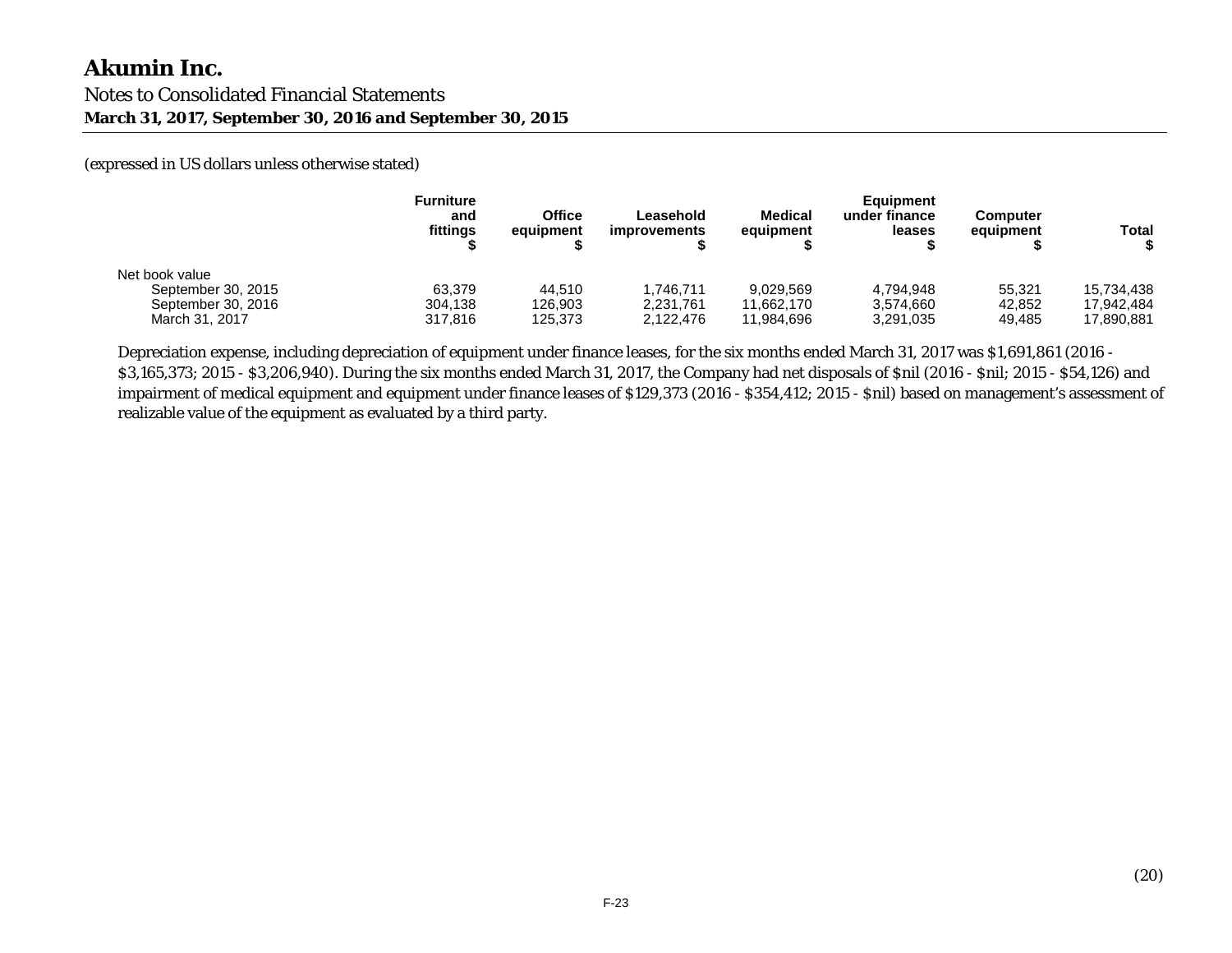# **Akumin Inc.**  Notes to Consolidated Financial Statements **March 31, 2017, September 30, 2016 and September 30, 2015**

(expressed in US dollars unless otherwise stated)

# **6 Intangible assets**

|                                                                       | <b>Covenants</b><br>not to<br>compete | <b>Software</b><br>costs | Total              |
|-----------------------------------------------------------------------|---------------------------------------|--------------------------|--------------------|
|                                                                       | S                                     | \$                       | \$                 |
| Cost                                                                  |                                       |                          |                    |
| Balance - October 1, 2014                                             | 93,750                                | 137,811                  | 231,561            |
| Balance - September 30, 2015                                          | 93,750                                | 137,811                  | 231,561            |
| Business acquisitions (note 3)                                        | 4,167                                 | 69,538                   | 73,705             |
| Balance - September 30, 2016                                          | 97,917                                | 207,349                  | 305,266            |
| Balance - March 31, 2017                                              | 97,917                                | 207,349                  | 305,266            |
| Accumulated amortization<br>Balance - October 1, 2014<br>Amortization | 31,335                                | 25,172                   | 56,507             |
| Balance - September 30, 2015<br>Amortization                          | 31,335<br>21,511                      | 25,172<br>26,178         | 56,507<br>47,689   |
| Balance - September 30, 2016<br>Amortization                          | 52,846<br>8,296                       | 51,350<br>14,964         | 104,196<br>23,260  |
| Balance - March 31, 2017                                              | 61,142                                | 66,314                   | 127,456            |
| Net book value                                                        |                                       |                          |                    |
| September 30, 2015                                                    | 62,415                                | 112,639                  | 175,054            |
| September 30, 2016<br>March 31, 2017                                  | 45,071<br>36,775                      | 155,999<br>141,035       | 201,070<br>177,810 |

The Company reviews the appropriateness of the amortization period related to the definite-lived intangible assets annually. For the six months ended March 31, 2017, the Company has concluded there was no impairment of intangible assets. Amortization expense for the six months ended March 31, 2017 was \$23,260 (2016 - \$47,689; 2015 - \$56,507).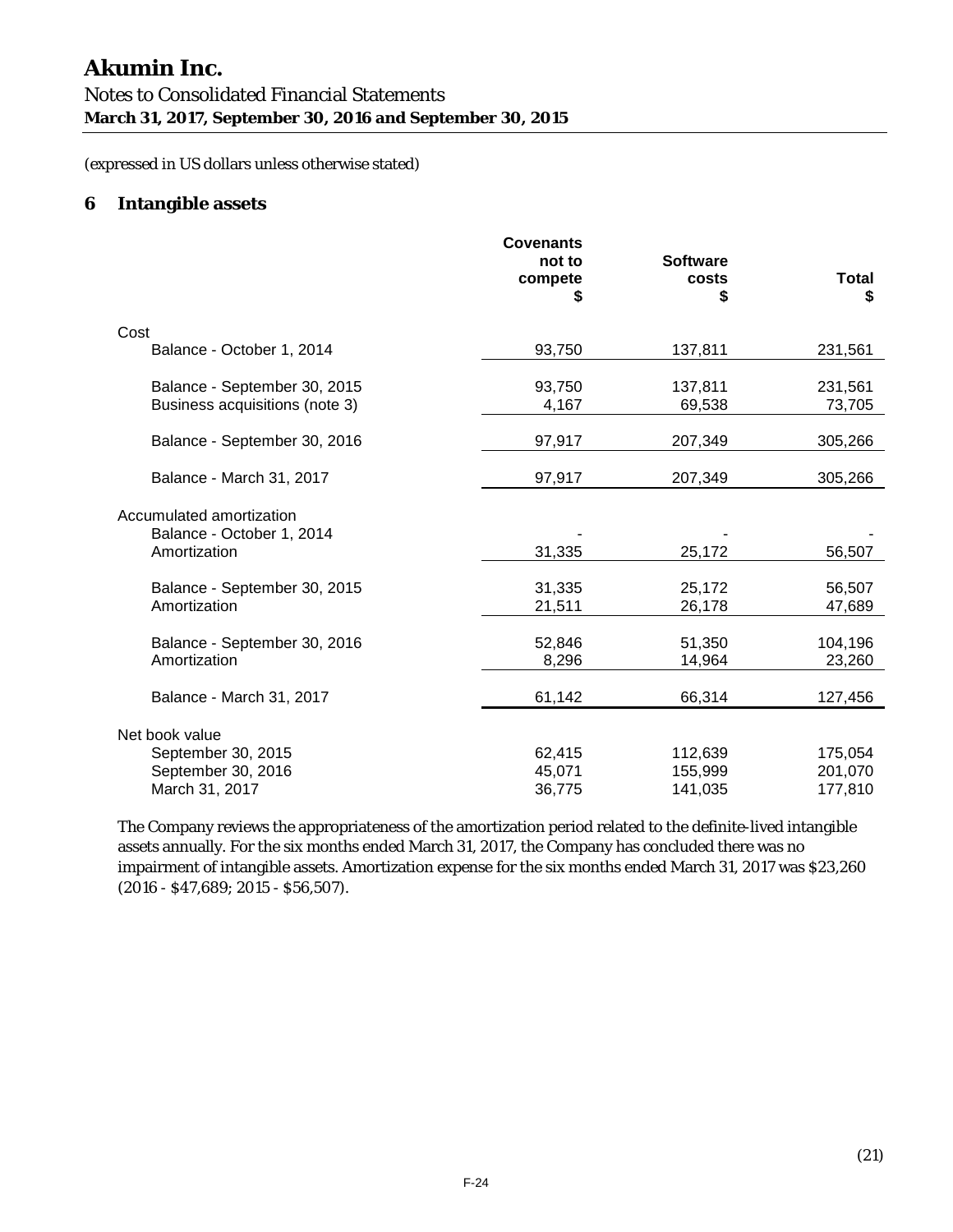# **7 Goodwill**

The carrying amounts of goodwill at the beginning and end of the current and previous periods are set out below.

|                                | March 31,  | September 30, | September 30, |
|--------------------------------|------------|---------------|---------------|
|                                | 2017       | 2016          | 2015          |
| Balance - Beginning of period  | 17,956,368 | 13,774,882    | 13,774,882    |
| Business acquisitions (note 3) |            | 4,181,486     |               |
| Balance - End of period        | 17,956,368 | 17,956,368    | 13,774,882    |

The recoverable amount of CGUs was estimated based on an assessment of value-in-use. The methodology used to test impairment is classified as Level 3 per the fair value hierarchy described in note 20. Value-in-use is determined using a discounted cash flow model. An impairment charge is recognized to the extent that the carrying value exceeds the recoverable amount.

No impairment charges have arisen as a result of the reviews performed as at September 30, 2016 and September 30, 2015. Reasonably possible changes in key assumptions would not cause the recoverable amount of goodwill to fall below the carrying value. As there were no indicators of impairment for any of the CGUs, management has not updated any of the other impairment calculations as at March 31, 2017.

# **8 Accounts payable and accrued liabilities**

Accounts payable and accrued liabilities as at September 30, 2016 and 2015 include a liability of \$637,340, which is due to a former shareholder and its related parties. This liability has been settled as at December 30, 2016, as part of the settlement outlined in note 9.

The accounts payable and accrued liabilities are as follows:

|                                                                                                | March 31,<br>2017<br>S          | September 30,<br>2016<br>\$     | September 30,<br>2015                    |
|------------------------------------------------------------------------------------------------|---------------------------------|---------------------------------|------------------------------------------|
| Accounts payable<br>Accrued other expenses<br>Accrued payroll expenses<br>Income taxes payable | 4,359,002<br>279,408<br>391,153 | 5,207,628<br>314,696<br>304,119 | 4,499,528<br>311,565<br>174,212<br>8,213 |
|                                                                                                | 5,029,563                       | 5,826,443                       | 4,993,518                                |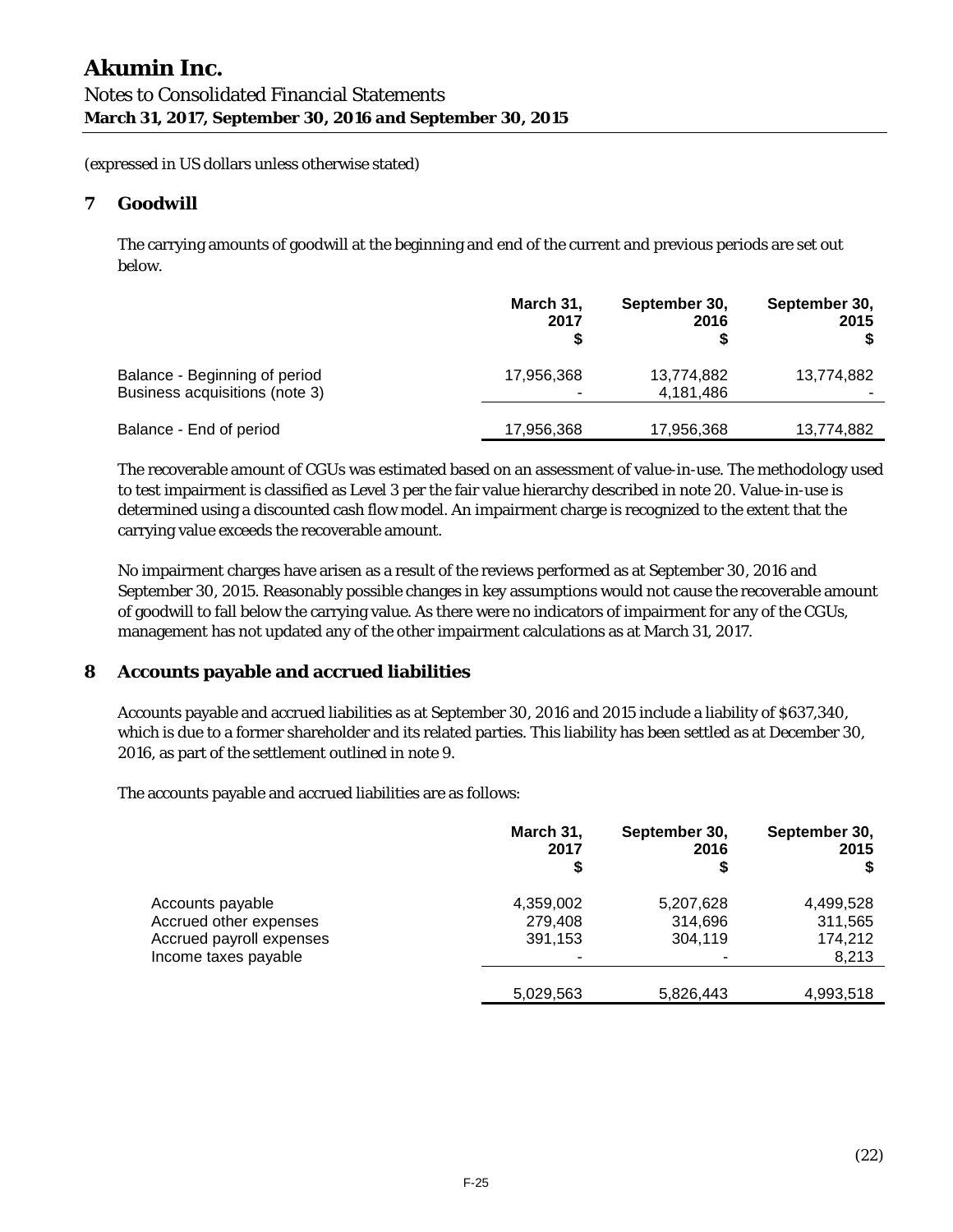# **9 Provisions**

As at March 31, 2017, the Company has provisions of \$1,805,000. Of this amount, \$1,200,000 (2016 - \$1,932,360; 2015 - \$190,000) relates to a settlement with a former shareholder and its related parties entered into effective as at December 30, 2016. As part of the settlement, the former shareholder and its related parties released all claims against the Company, its Subsidiaries and their affiliates in connection with pre-acquisition liabilities related to FL Holdings and a terminated service agreement between the parties. As part of the settlement, the Company made a cash payment of \$1,369,677, provided a reciprocal release and agreed to a further contingent payment of \$1,200,000 on the occurrence of certain liquidity events relating to the Company. The Company accrued for the full settlement amount of \$2,569,677, which includes the contingent payment of \$1,200,000 as of September 30, 2016, which the Company determined to be probable. As at September 30, 2016, the full settlement amount of \$2,569,677 was reflected in the Company's financial statements as follows: Provisions: \$1,932,360 (including wiring cost of \$23) and Accounts payable and accrued liabilities: \$637,340. As a result of the above-noted payment in December 2016, the remaining balance of \$1,200,000 is reflected as provisions as at March 31, 2017. As security for the contingent payment, the Company caused a letter of credit for the principal amount of \$1,200,000 to be issued by a financial institution to be delivered to the former shareholder.

The balance of the provisions as at March 31, 2017 of \$605,000 is discussed in the subsequent events note (note 26).

# **10 Finance lease obligations**

|                                                                                                                                | March 31,<br>2017<br>S | September 30,<br>2016 | September 30,<br>2015 |
|--------------------------------------------------------------------------------------------------------------------------------|------------------------|-----------------------|-----------------------|
| Finance lease obligations, bearing interest at<br>rates from 3% to 9%, monthly blended<br>principal and interest payments from |                        |                       |                       |
| approximately \$1,000 to \$35,000                                                                                              | 443,255                | 877,004               | 1,517,464             |
| Less: Current portion                                                                                                          | 288,715                | 722,898               | 1,095,849             |
|                                                                                                                                | 154.540                | 154.106               | 421.615               |

The minimum annual principal payments with respect to the finance lease obligations are as follows:

|                                                                   | S                            |
|-------------------------------------------------------------------|------------------------------|
| April 1, 2017 - September 30, 2017<br>2018<br>2019 and thereafter | 144,358<br>201,409<br>97,488 |
|                                                                   | 443,255                      |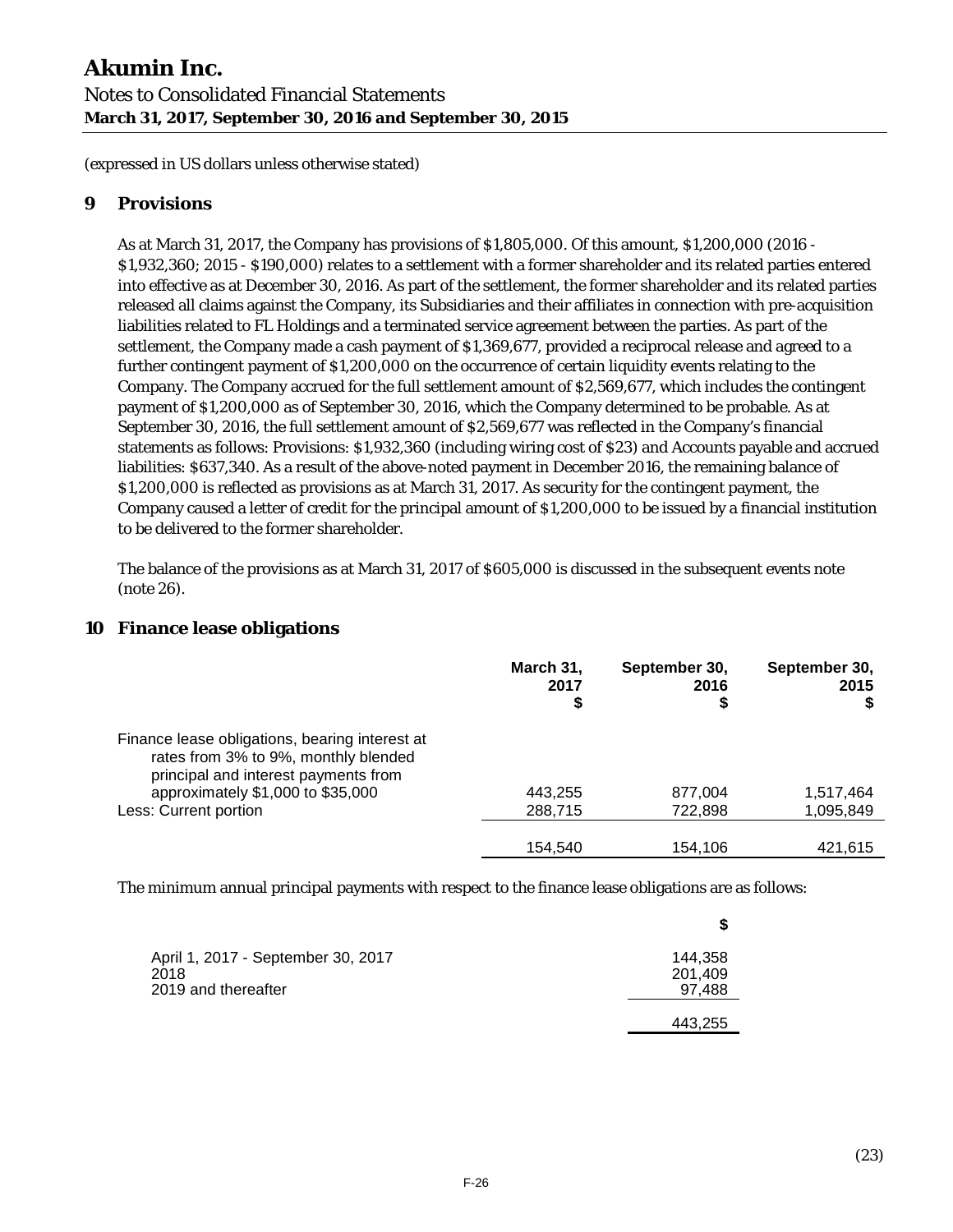# **11 Bank loans payable**

The Siemens Loans, WSFS Note and KeyBank Loan noted herein are collectively referred to as the Bank Loans.

#### **i) Siemens loans**

On October 1, 2014, the Company entered into a credit agreement (the Credit Agreement) with Siemens, regarding a term loan with a face value of \$20,459,871 (the Term Loan) and a revolving credit facility of \$2,500,000 (the Revolving Facility). For accounting purposes, the Term Loan was recognized at fair value on October 1, 2014 using an effective interest rate. The total estimated fair value of the Term Loan was \$17,749,678 as at October 1, 2014. The fair value was determined based on management's estimation of assumptions that market participants would use in pricing similar liabilities (it is considered a Level 3 liability as described in note 20).

As part of the NE Acquisition (note 3), Siemens amended the Credit Agreement on April 21, 2016 (the Amended Credit Agreement). The amendments included, among other things, an increase in: (a) the term of the Revolving Facility and the Term Loan; and (b) the face value of the Term Loan to \$26,132,099 (the Amended Term Loan and, together with the Revolving Facility, Siemens Loans). The Amended Term Loan was recognized at fair value on April 21, 2016 using an effective interest rate. The change in terms was considered a settlement and resulted in a fair value gain of \$1,819,149 on extinguishment of the original liability, which was reflected in the consolidated statements of net loss and comprehensive loss. The total estimated fair value of the Amended Term Loan was \$22,001,163 as at April 21, 2016. The fair value was determined based on management's estimation of assumptions that market participants would use in pricing similar liabilities.

|                       | March 31,<br>2017 | September 30,<br>2016 | September 30,<br>2015 |
|-----------------------|-------------------|-----------------------|-----------------------|
| Siemens Ioan          | 25,110,859        | 24,858,808            | 21,056,375            |
| Less: Current portion | 1,110,614         | 653,302               | 204,599               |
|                       | 24,000,245        | 24,205,506            | 20,851,776            |

The minimum annual principal payments with respect to the Siemens loan (face value) are as follows:

|                                 | \$         |
|---------------------------------|------------|
| April 1, 2017 to September 2017 | 457,312    |
| 2018                            | 1,306,605  |
| 2019                            | 1,567,926  |
| 2020                            | 25,104,265 |
|                                 |            |
|                                 | 28,436,108 |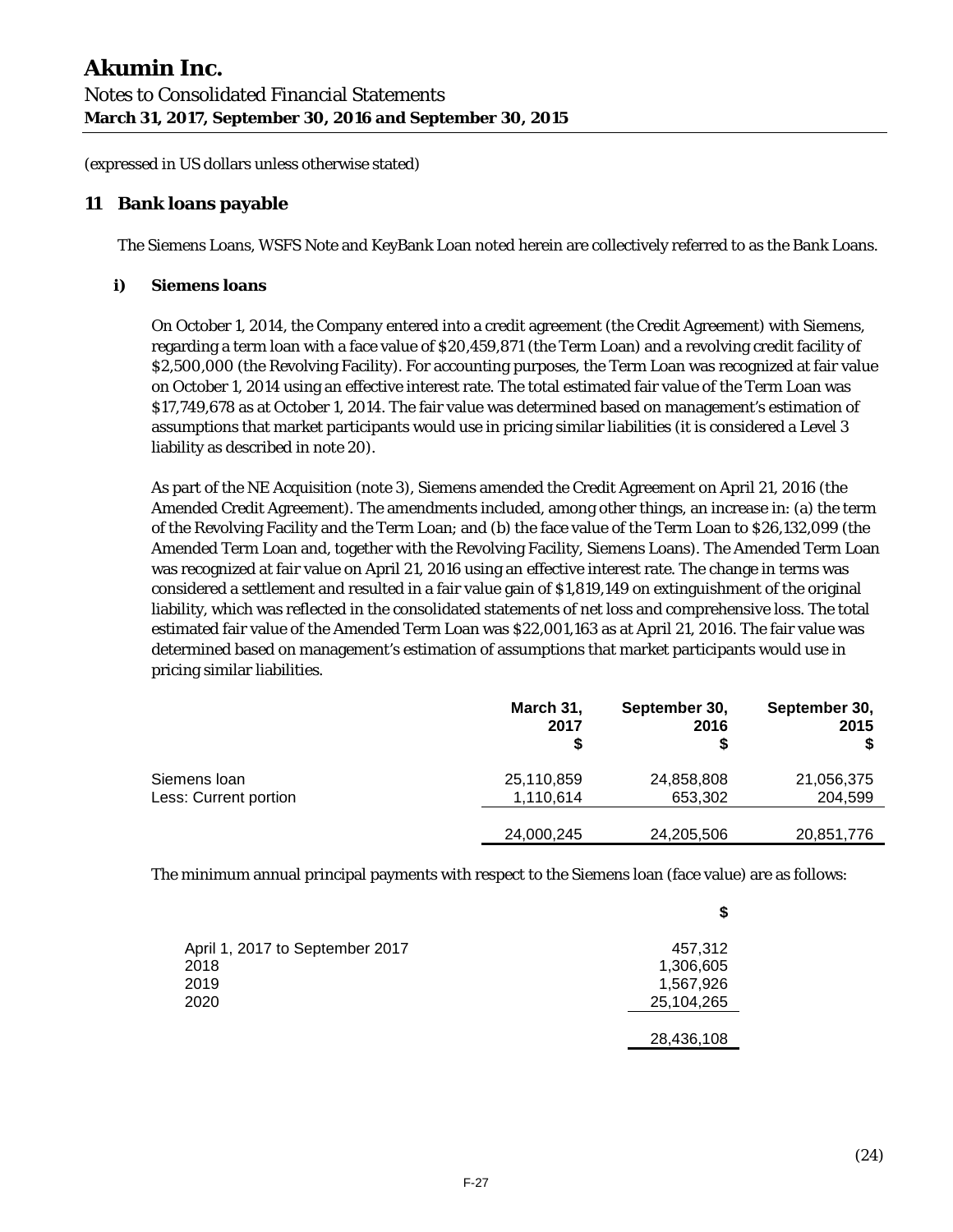The Amended Credit Agreement also introduced terms regarding a Trigger Event as follows: when the annual cash collections from the NE Acquisition, measured as at the last day of each calendar month, beginning on April 30, 2018, exceed a certain threshold (Trigger Event), the Siemens Loans will increase by a one-time amount of \$2,000,000. On the occurrence of a prepayment in full of the Siemens Loans or an acceleration of the payment of Siemens Loans, in each case, which occurs prior to the earlier of (a) the occurrence of the Trigger Event, and (b) April 21, 2020, the Siemens Loans may increase by an amount up to \$2,000,000, subject to certain conditions. Based on management's analysis, the probability of the occurrence of a Trigger Event is low as at March 31, 2017.

The Amended Credit Agreement provides for the following (capitalized terms used below in this note and not defined elsewhere in these notes have the meanings given to them in the Amended Credit Agreement):

# **Interest**

The interest rates payable on the Siemens Loans are as follows: (i) each Eurodollar Rate Loan shall bear interest on the outstanding principal amount at one-month LIBOR plus Applicable Rate; and (ii) each Base Rate Loan shall bear interest on the outstanding principal amount at the Base Rate (the higher of (a) the Federal Funds Rate plus 0.5% and (b) the prime rate) plus Applicable Rate. Siemens Loans are currently classified as Eurodollar Rate Loans. The interest rate paid under the Amended Credit Agreement at March 31, 2017 is approximately 5.7% per annum (2016 - 5.4%; 2015 - 4.9%).

# **Payments**

The minimum principal payment schedule for the Siemens Loans is noted herein.

#### **Termination**

The termination date of the Siemens Loans is the earliest of: (a) April 21, 2020, provided, however, that unless on or prior to June 8, 2018, either (i) the maturity date of the Subordinated Notes (defined herein) is extended to September 23, 2020; or (ii) the Subordinated Notes are refinanced or replaced on terms and conditions and pursuant to documentation acceptable to Siemens, then the maturity date of the Siemens Loans shall be June 8, 2018; and (b) the date on which the Obligations come due and payable pursuant to Section 8.02 of the Amended Credit Agreement.

#### **Restrictive covenants**

In addition to certain covenants, the Amended Credit Agreement places limits on the Company's ability to declare dividends or redeem or repurchase capital stock (including options or warrants), prepay, redeem or purchase debt, incur liens and engage in sale-leaseback transactions, make loans and investments, incur additional indebtedness, amend or otherwise alter debt and other material agreements, engage in mergers, acquisitions, capital expenditures and asset sales, enter into transactions with affiliates and alter the business the Company and Subsidiaries currently conduct.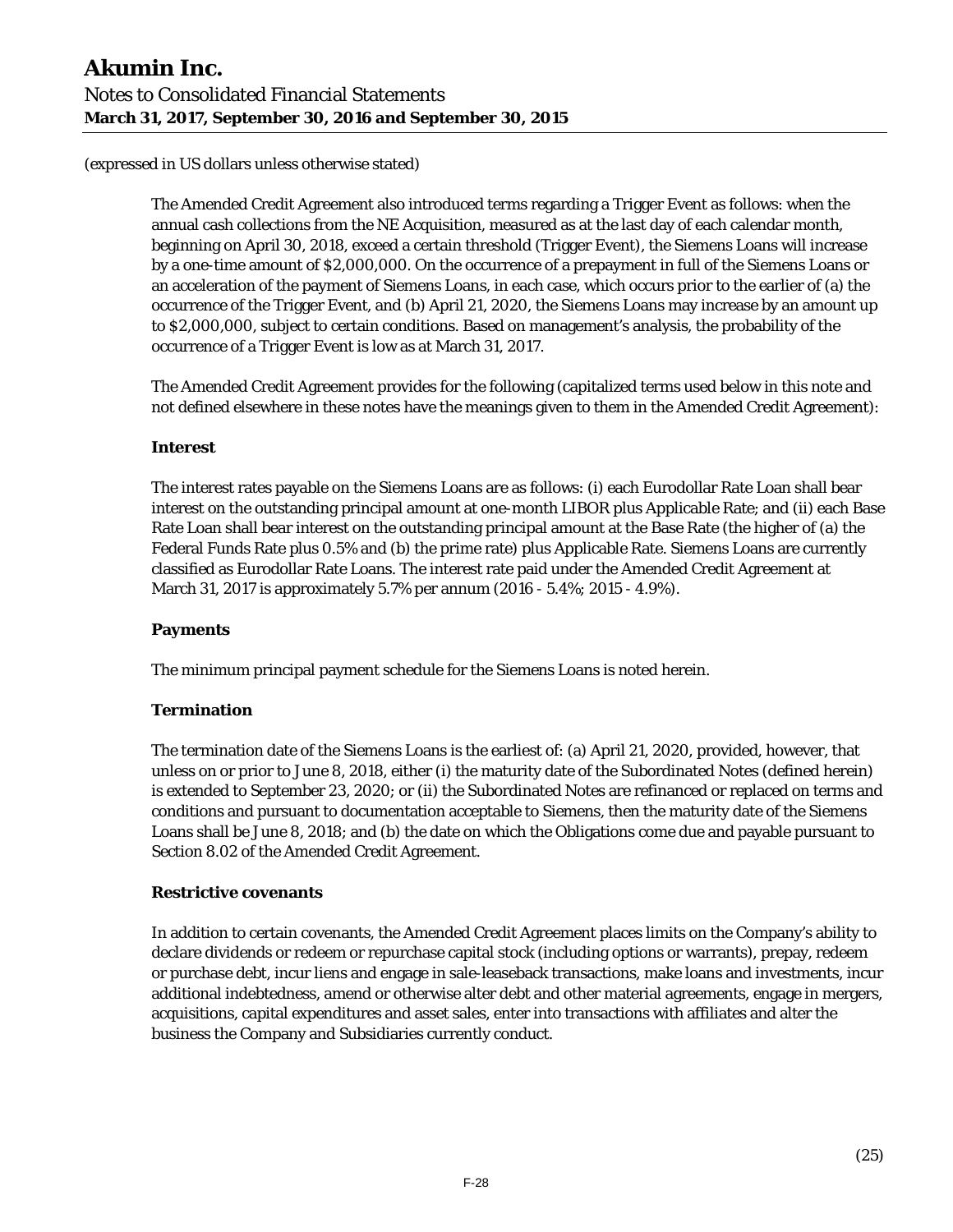#### **Financial covenants**

The Amended Credit Agreement contains financial covenants including minimum annual EBITDA, daily cash and cash equivalents balance and monthly cash receipts, and a limit on annual capital expenditures.

#### **Events of default**

In addition to the above financial covenants, events of default under the Amended Credit Agreement include failure to pay principal of or interest on any Siemens Loan when due, or within two days after the same comes due, failure to pay any fee due or other amount payable thereunder or under any other loan document, failure of any loan party to comply with any covenants or agreements in the loan documents (subject to applicable grace periods and/or notice requirements), a representation or warranty contained in the loan documents is false in a material respect, events of bankruptcy and a change of control. The occurrence of an event of default would permit the lenders under the Amended Credit Agreement to declare all amounts borrowed, together with accrued interest and fees, to be immediately due and payable and to exercise other default remedies.

#### **Security**

The Company has granted general security over all assets of the Subsidiaries in connection with the Siemens Loans.

The Company is in compliance with the financial covenants and has no events of default under the Amended Credit Agreement as at March 31, 2017.

#### **ii) WSFS bank loan**

As part of the NE Acquisition (note 3), the Company entered into a secured 5% promissory note with WSFS Bank on April 21, 2016 (the WSFS Note). The WSFS Note with a face value of \$2,000,000 was recognized at fair value on April 21, 2016 using an effective interest rate. The total estimated fair value of the WSFS Note was \$1,817,372 as at April 21, 2016. The fair value was determined based on management's estimation of assumptions that market participants would use in pricing similar liabilities (it is considered a Level 3 liability as described in note 20).

|                       | March 31,<br>2017<br>S | September 30,<br>2016 | September 30,<br>2015<br>\$ |
|-----------------------|------------------------|-----------------------|-----------------------------|
| WSFS bank loan        | 1,895,499              | 1,852,001             |                             |
| Less: Current portion | 1,000,000              | -                     |                             |
|                       | 895,499                | 1,852,001             |                             |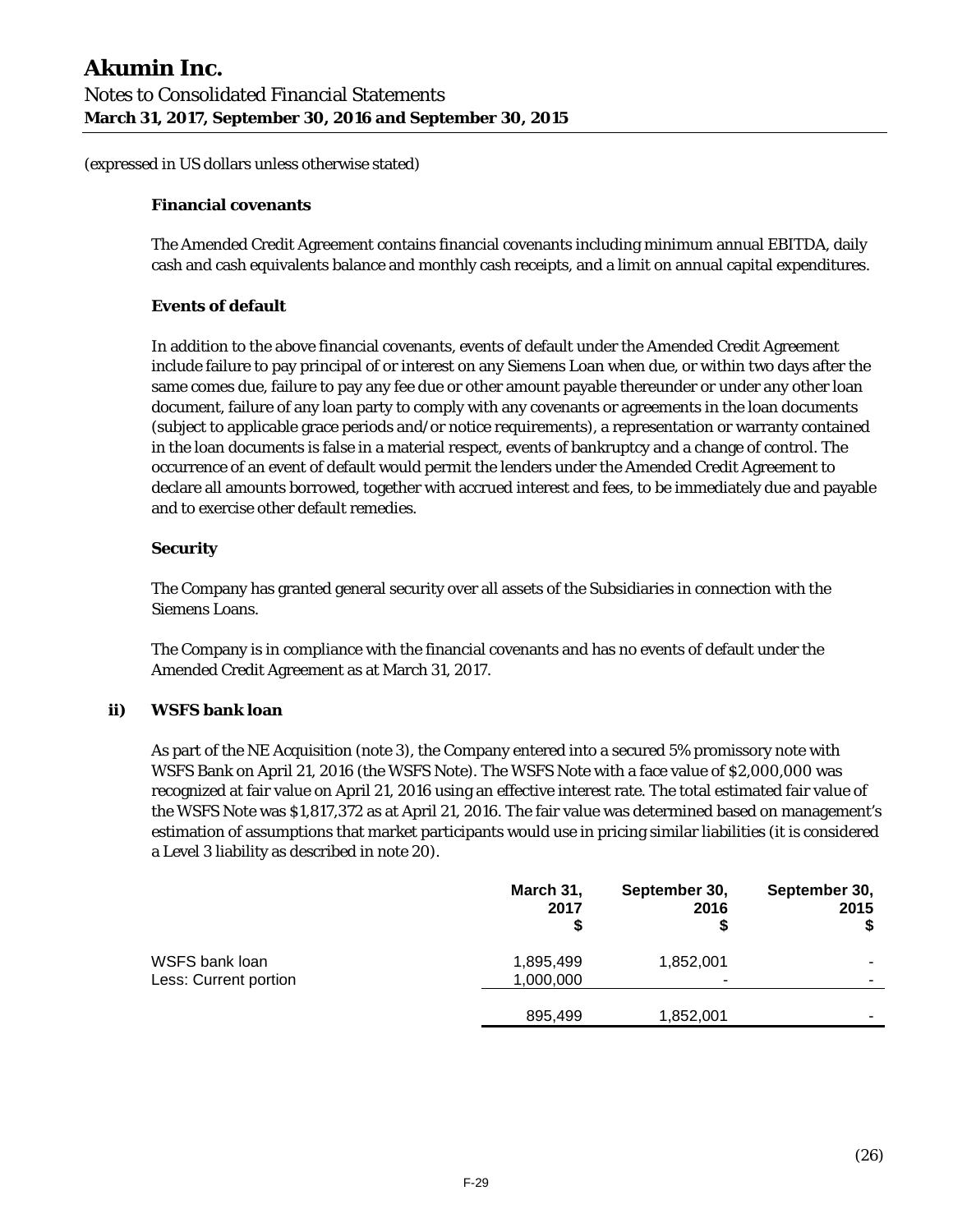The minimum annual principal payments with respect to the WSFS Note (face value) are as follows:

2018 2,000,000

**\$** 

#### **Payments and termination**

Under the WSFS Note, principal payments of \$1,000,000 are due on each of October 31, 2017 and April 30, 2018 (maturity date of WSFS Note).

#### **Restrictive covenants**

Under the WSFS Note, the Company covenants to perform and observe all of the terms, covenants and agreements set forth in the loan documents (including the Siemens Loans).

#### **Financial covenants**

The WSFS Note requires similar financial covenants as under the Amended Credit Agreement for Siemens Loans.

#### **Events of default**

Events of default include failure to pay principal of or interest on the WSFS Note or related costs when due, failure to provide the Company's audited consolidated financial statements to WSFS when due, and bankruptcy proceedings against FL Holdings or any of its subsidiaries. The occurrence of an event of default would permit WSFS Bank under the WSFS Note to declare all amounts borrowed, together with accrued interest and fees, to be immediately due and payable and to exercise other default remedies.

#### **Security**

The Company has granted general security over all assets of the Subsidiaries in connection with the WSFS Note.

The Company is in compliance with the WSFS Note as at March 31, 2017.

#### **iii) KeyBank loan**

As part of the acquisition of Rev Flo (note 3), the Company assumed a secured demand line of credit promissory note from KeyBank (the KeyBank Loan), with an annual interest cost of prime rate plus 2.61% (approximately 6% at acquisition of Rev Flo) and outstanding balance as at September 30, 2016 of principal amount of \$146,529, and accrued interest and fees of \$15,284. The Company completely settled this loan and accrued interest and fees for a cash payment of \$135,000 to KeyBank in November 2016 and recorded a gain of \$26,813.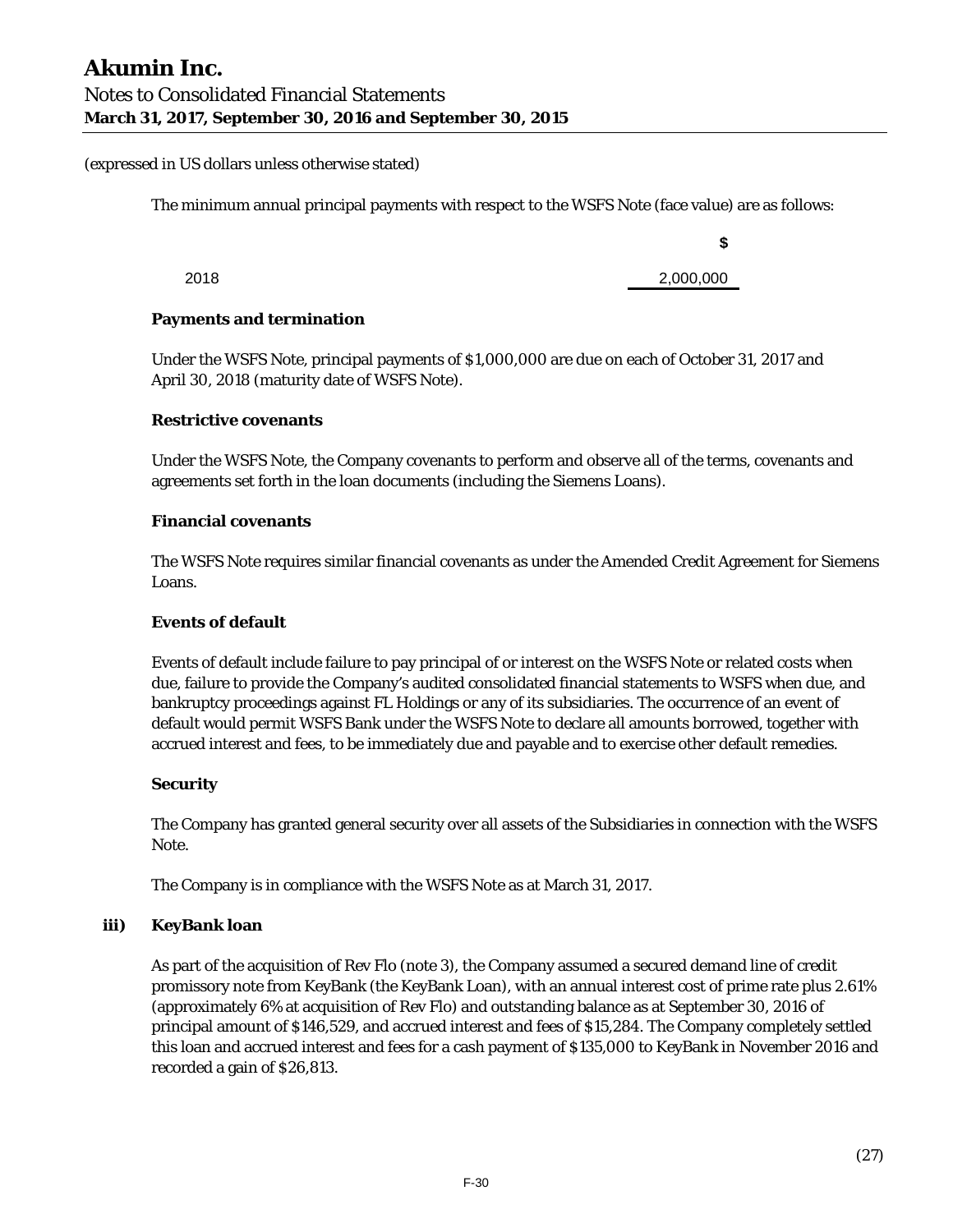# **12 Subordinated notes payable**

|                                  | March 31,<br>2017 | September 30,<br>2016 | September 30,<br>2015 |
|----------------------------------|-------------------|-----------------------|-----------------------|
| Subordinated notes payable       | 6,138,718         | 6,234,657             | 6,105,719             |
| Derivative financial instruments | 165.942           | 180.281               | 138,729               |
|                                  | 6,304,660         | 6,414,938             | 6,244,448             |

The Company's 12% unsecured convertible debentures (the Subordinated Notes) have a face value of C\$8,178,000 (Principal Amount). They are translated into US dollars prevailing at the consolidated balance sheet dates.

Additionally, as discussed below, the Company is obligated to repay up to 120% of the Principal Amount of the Subordinated Notes payable in the event that an initial public offering (IPO) of the Company has not occurred prior to the Maturity Date. If an IPO occurs prior to the Maturity Date, the Subordinated Notes are automatically converted into common shares of the Company at a discount. These redemption and conversion features give rise to a recognition of derivative financial instruments in the consolidated balance sheets. Their values have been estimated by management using a probability weighted valuation technique; changes in the fair value of this liability are recognized in the consolidated statements of net loss and comprehensive loss.

The Subordinated Notes contain the following key terms:

#### **Payments and termination**

The Subordinated Notes stipulate that the Company is funded solely by payments from the Subsidiaries. If the Company has not received sufficient proceeds from the Subsidiaries to permit the Company to meet its obligations to the holders of Subordinated Notes (the Noteholders), such obligations will be deferred until the Company has received sufficient proceeds from the Subsidiaries to satisfy such obligations. Such failure to pay the Noteholders shall not be an event of default.

The Company may be required to repay the Noteholders in certain other circumstances. For example, if an IPO of the Company or change of control (Change of Control) of the Company has not occurred prior to the earlier of (a) October 10, 2018 (the Maturity Date) and (b) October 10, 2016 (the Early Retirement Date), then:

- a) in the case of the Maturity Date, the Noteholders shall be paid, in cash, 120% of the Principal Amount of the Subordinated Notes plus any accrued and unpaid interest thereon; and
- b) in the case of the Early Retirement Date, the Noteholders (subject to certain conditions) shall be paid, in cash, 110% of the Principal Amount plus any accrued and unpaid interest thereon provided that: (i) a Noteholder makes an election to retire the Subordinated Notes not less than six months before the Early Retirement Date; and (ii) the Company has received sufficient funds from the Subsidiaries to pay such Noteholder.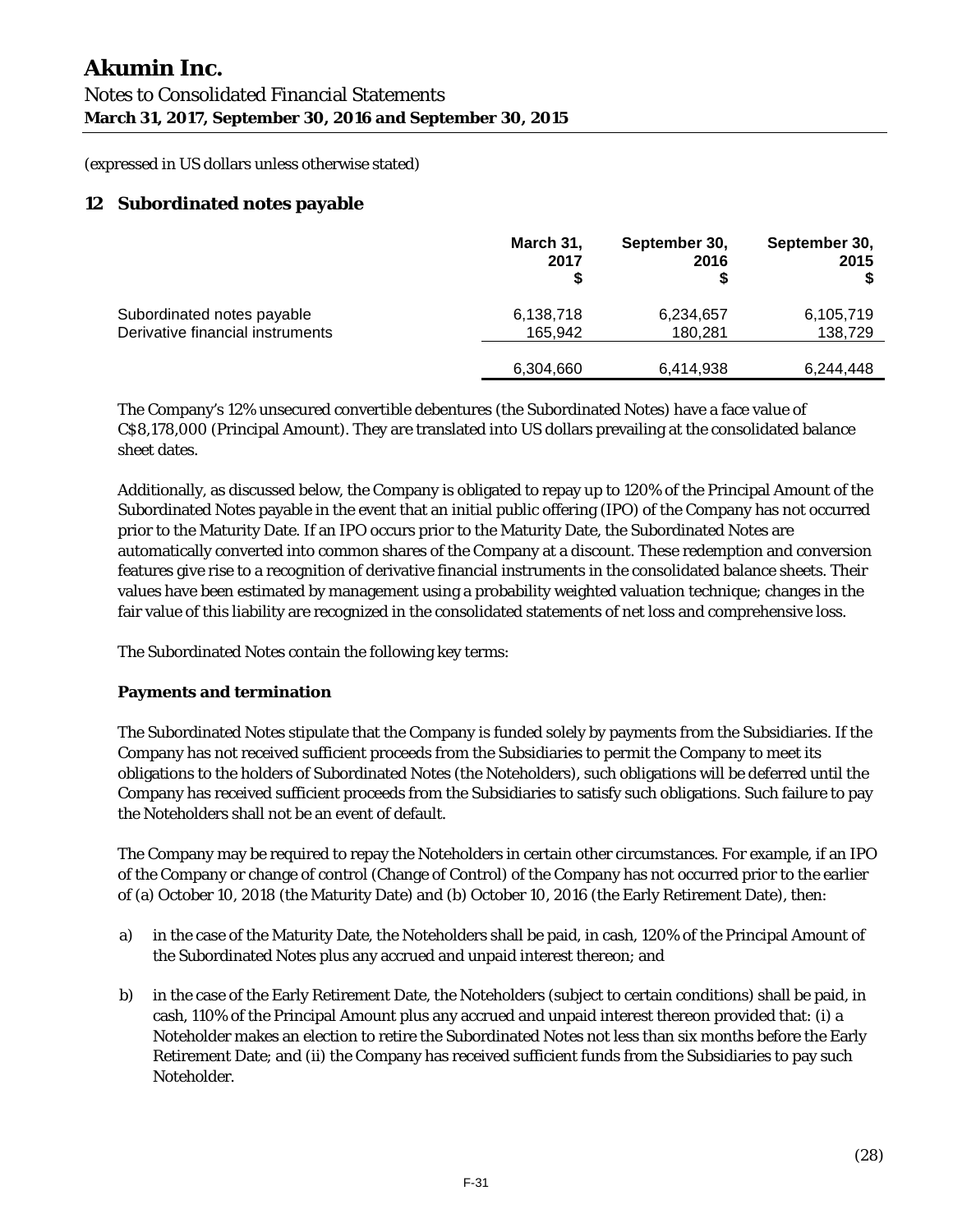No payment was needed with respect to the Early Retirement Date as no Noteholder made an election to retire the Subordinated Notes within the six-month notification period.

If an IPO occurs on or prior to the Maturity Date, then the Principal Amount of a Noteholder's Subordinated Notes plus any accrued and unpaid interest thereon will be automatically converted into the shares of the Company issued under the IPO, based on a conversion price that is discounted by 16.67% to the IPO price.

If a Change of Control occurs on or prior to the Maturity Date, then the Company shall redeem the Subordinated Notes for cash equal to 120% of the Principal Amount of the Subordinated Notes plus any accrued and unpaid interest thereon.

#### **Restrictive covenants**

The Subordinated Notes limit the Company's ability to redeem or repurchase any of its outstanding securities (other than Subordinated Notes), sell substantially all of its assets, enter into liquidation/reorganization, and substantially alter the business currently conducted by the Company and the Subsidiaries.

#### **Financial covenants**

None.

#### **Events of default**

Events of default under the Subordinated Notes include (subject to certain conditions): failure by the Company to meet its obligations under the Subordinated Notes, failure of the Company to comply in a material manner with any covenants or agreements in the Subordinated Notes documents, a representation or warranty made by the Company in the Subordinated Notes documents being false in a material respect, events of bankruptcy, and substantial asset sales. On the occurrence of an event of default, the obligations of the Company under the Subordinated Notes shall immediately be due and payable.

The Company is in compliance with the terms of the Subordinated Notes as at March 31, 2017.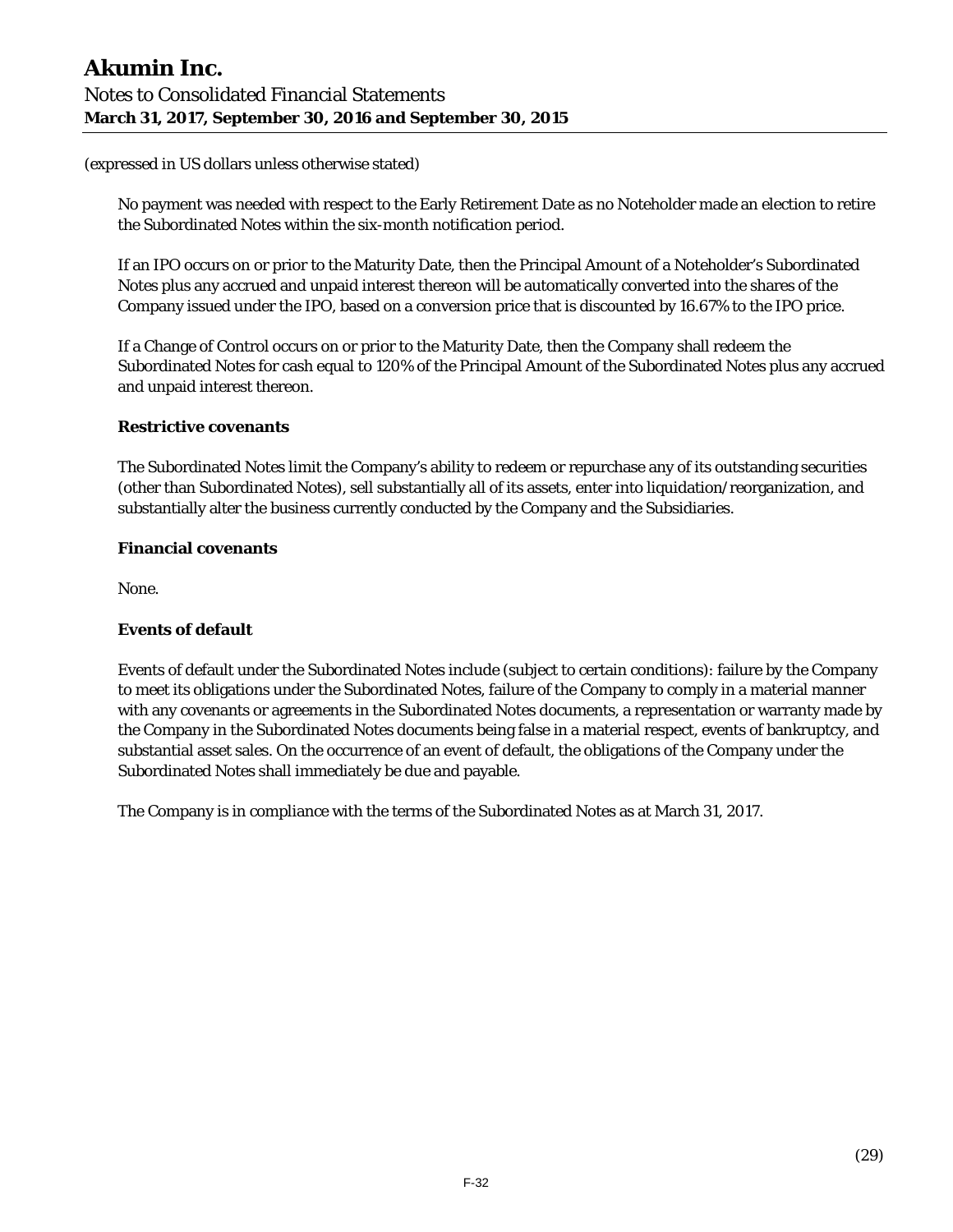# **13 Capital stock and warrants**

The authorized share capital of the Company consists of an unlimited number of voting common shares, with no par value.

|                                |                         | <b>Warrants</b><br><b>Common shares</b> |                      |                    |                         |                         |  | <b>Total</b> |
|--------------------------------|-------------------------|-----------------------------------------|----------------------|--------------------|-------------------------|-------------------------|--|--------------|
|                                | <b>Number</b>           | Amount<br>\$                            | <b>Number</b>        | Amount             | <b>Number</b>           | Amount                  |  |              |
| October 1, 2014<br>Issuance    | 20,252,689              | 6,570,554                               | 1.360.000            | 292.936            | 21,612,689              | 6,863,490               |  |              |
| September 30, 2015<br>Issuance | 20,252,689<br>4,661,582 | 6.570.554<br>4,434,129                  | 1.360.000<br>351.565 | 292,936<br>182.244 | 21,612,689<br>5.013.147 | 6,863,490<br>4,616,373  |  |              |
| September 30, 2016<br>Issuance | 24,914,271<br>5,263,739 | 11,004,683<br>9.097.363                 | 1.711.565<br>300.825 | 475,180<br>299.706 | 26,625,836<br>5.564.564 | 11,479,863<br>9.397.069 |  |              |
| March 31, 2017                 | 30.178.010              | 20.102.046                              | 2.012.390            | 774,886            | 32.190.400              | 20,876,932              |  |              |

As at September 30, 2015, the Company had 1,360,000 warrants outstanding to purchase common shares on a 1:1 basis at an exercise price of \$0.50 per common share. These warrants expired on August 12, 2017. The fair value of these warrants, recognized as a deduction of issued capital, was determined to be \$0.215 per warrant using the Black-Scholes option pricing model based on the following assumptions: historical common share price volatility of 80%; remaining life of two years; expected dividend yield of zero; and annual risk free interest rate of 0.42%.

During the year ended September 30, 2016, the Company issued \$5.6 million in common shares and warrants and incurred issuance costs of approximately \$1.0 million. This equity issuance included 351,565 warrants to purchase common shares on a 1:1 basis at an exercise price of \$1.20 per common share. These warrants expire on April 21 and May 31, 2018. The fair value of these warrants, recognized as a deduction of issued capital, was determined to be \$0.518 per warrant using the Black-Scholes option pricing model based on the following assumptions: historical common share price volatility of 80%; remaining life of two years; expected dividend yield of zero; and annual risk-free interest rate of 0.63%.

During the six months ended March 31, 2017, the Company issued \$10.5 million in common shares and warrants and incurred issuance costs of approximately \$1.1 million. This equity issuance included 300,825 warrants to purchase common shares on a 1:1 basis at an exercise price of \$2.30 per common share. These warrants expire on March 10 and 17, 2019. The fair value of these warrants, recognized as a deduction of issued capital, was determined to be \$0.996 per warrant using the Black-Scholes option pricing model based on the following assumptions: historical common share price volatility of 80%; remaining life of two years; price per common share on grant of warrants of \$2.30; expected dividend yield of zero; and annual risk-free interest rate of 0.84%.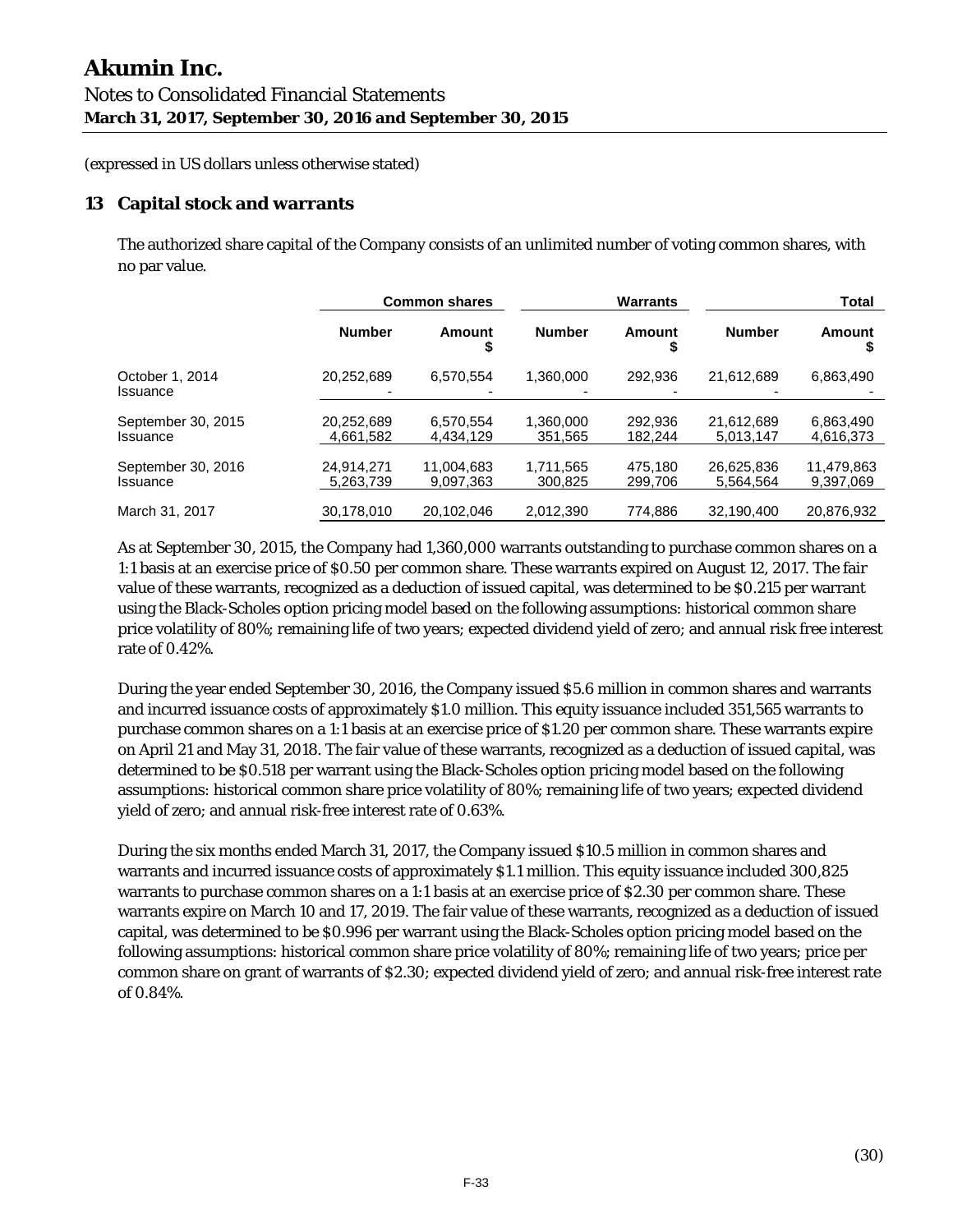# **14 Provision for other bad debts related to transition services agreement**

During the six months ended March 31, 2017, \$nil (2016 - \$296,344; 2015 - \$515,681) of the bad debt expense related to cash received by TSIG related to the Company's other accounts receivable. As a result of these provisions, the Company has no receivables outstanding from TSIG as at March 31, 2017 (2016 - \$nil; 2015 - \$nil). The remaining 2015 bad debt expense of \$954,124 relates to a provision against the Company's accounts receivable during the transition services agreement with TSIG. Following the termination of the transition services agreement between the Company and TSIG on January 1, 2015, and for a period of two years thereafter, TSIG had a contractual obligation to deliver to the Company any receivables attributable to the Company within two business days following receipt of such receivables, by wire transfer of immediately available funds. Following a foreclosure auction of certain assets of TSIG in April 2016, the Company undertook the NE Acquisition.

The remaining bad debt expense, as at March 31, 2017, of \$nil (2016 - \$16,750; 2015 - \$nil) relates to a provision against miscellaneous accounts receivable.

# **15 Unrealized foreign exchange gain (loss)**

The unrealized foreign exchange gain (loss) relates primarily to the change in the translated value of the Subordinated Notes and derivative financial instruments as at March 31, 2017, September 30, 2016 and September 30, 2015.

#### **16 Income taxes**

#### **a) Numerical reconciliation of income tax expense**

The reconciliation of income tax recovery computed at the Canadian federal statutory rate to income tax expense is as follows:

|                                                                                                                                                           | 2017<br>\$  | 2016<br>\$  | 2015        |
|-----------------------------------------------------------------------------------------------------------------------------------------------------------|-------------|-------------|-------------|
| Loss before income taxes                                                                                                                                  | (1,595,431) | (1,984,901) | (2,725,091) |
| Recovery of income taxes at the Canadian<br>tax rate of 26.5% (2016 - 26.5%,<br>$2015 - 26.5\%)$<br>Increase (decrease) in income taxes<br>resulting from | (422, 789)  | (525, 999)  | (722, 149)  |
| Stock-based compensation                                                                                                                                  | 122,278     | 189,093     |             |
| Difference in US tax rates                                                                                                                                | (116,981)   | (132, 364)  | (308, 870)  |
| Other                                                                                                                                                     | 17.691      | 65.836      | 39.358      |
| Unrecognized tax benefit (UTB)                                                                                                                            | 412,536     | 404.902     | 999.952     |
| Income taxes                                                                                                                                              | 12.735      | 1.468       | 8.291       |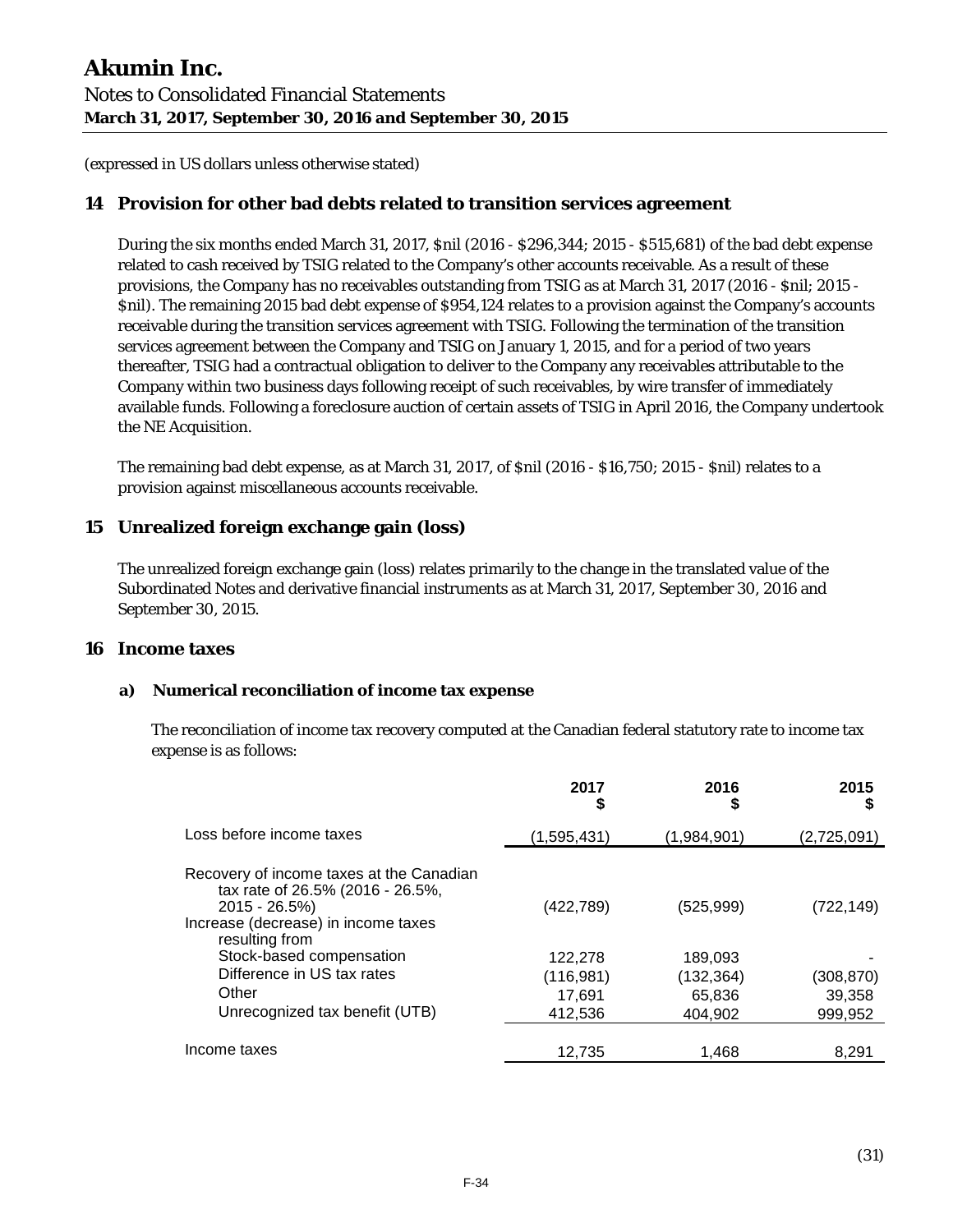The Company's effective tax rate for the year ended March 31, 2017 was -0.80% (2016 (-0.07%); 2015 (-0.30%)). The tax rate is affected by recurring items, such as tax rates in the United States and the relative amounts of income earned in this jurisdiction, which management expects to be fairly consistent in the near term. It is also affected by discrete items that may occur in any given year but are not consistent from year to year. The following items had the most significant impact on the difference between the statutory rate of 26.5% (2016 - 26.5%, 2015 - 26.5%) and the effective tax rate for 2017:

- a  $$412,536$  (-25.86%) (2016 \$404,902 (-20.40%), 2015 \$999,952 (-36.69%)) decrease resulting from the unrecognized tax benefit;
- a \$122,278 (-7.66%) (2016 \$189,093 (-9.53%), 2015 \$nil (0.00%)) decrease resulting from the stock-based compensation (note 18); and
- a \$116,981 (7.33%) (2016 \$132,364 (6.67%), 2015 \$308,870 (11.33%)) increase resulting from tax rate differences between Canada and the United States.

#### **b) Deferred tax assets/liabilities**

Deferred income taxes reflect the net tax effects of temporary differences between the carrying amount of assets and liabilities for financial reporting purposes and the amount used for income tax purposes. Significant components of the Company's net deferred income tax asset are as follows:

|                                  | March 31,<br>2017 | September 30,<br>2016<br>\$ | September 30,<br>2015<br>S |
|----------------------------------|-------------------|-----------------------------|----------------------------|
| Tax losses                       | 4,276,362         | 3,358,869                   | 1,204,396                  |
| Interest accretion on bank loans | (1, 276, 858)     | (1, 459, 853)               | (723,328)                  |
| Property and equipment           | (2,079,563)       | (1,686,826)                 | (293, 195)                 |
|                                  | 919,941           | 212,190                     | 187,873                    |
| Other                            |                   |                             |                            |
| Reserves                         | 248,492           | 190,412                     | 178,478                    |
| Intangible assets and goodwill   | 214,337           | 525,921                     | 577,501                    |
| Provisions                       | 508,525           | 513,863                     | 52,717                     |
| Deferred financing costs         | 285,811           | 322,240                     | 105,251                    |
| Charitable contribution          | 4,579             | 4,523                       | 3,382                      |
|                                  |                   |                             |                            |
| Total deferred tax assets        | 2,181,685         | 1,769,149                   | 1,105,202                  |
| Unrecognized tax benefit (UTB)   | (2, 181, 685)     | (1,769,149)                 | (1, 105, 202)              |
| Net deferred tax assets          |                   |                             |                            |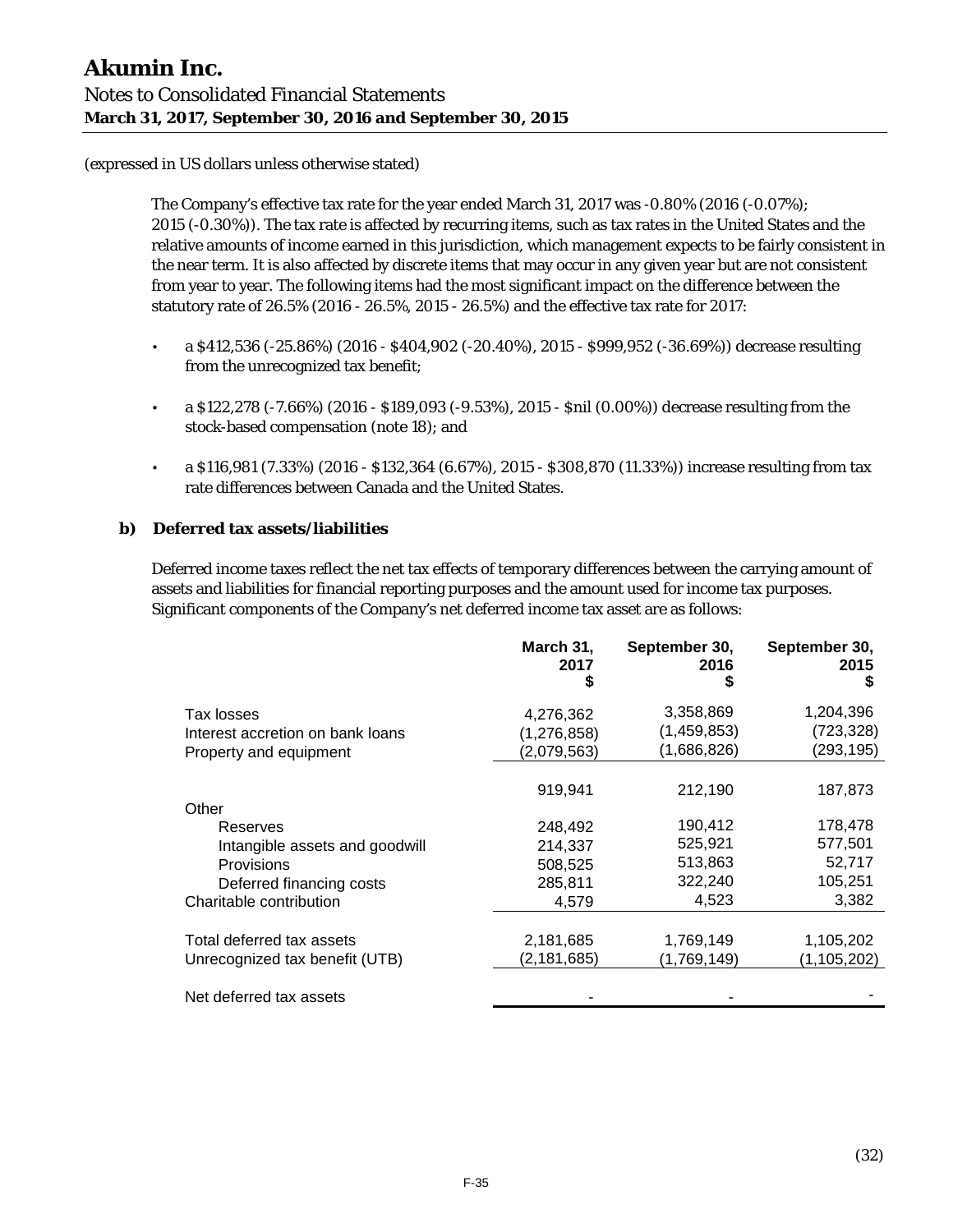Movements in deferred tax assets are as follows:

|                                                                         | Tax<br><b>losses</b><br>\$ | <b>Bank</b><br>loans<br>\$ | <b>Property</b><br>and<br>equipment | <b>Other</b><br>S  | <b>Total</b><br>\$ |
|-------------------------------------------------------------------------|----------------------------|----------------------------|-------------------------------------|--------------------|--------------------|
| Balance - October 1,<br>2014<br>(Charged) credited to<br>Profit or loss | 1,204,396                  | (723, 328)                 | (293, 196)                          | 812,079            | 999.951            |
| Equity                                                                  |                            |                            |                                     | 105,251            | 105,251            |
| Balance - September 30,<br>2015                                         | 1,204,396                  | (723, 328)                 | (293, 196)                          | 917,330            | 1,105,202          |
| (Charged) credited to<br>Profit or loss<br>Equity                       | 2,154,473                  | (736, 524)                 | (1, 393, 631)                       | 380.585<br>259,044 | 404.903<br>259,044 |
| Balance - September 30,<br>2016                                         | 3,358,869                  | (1,459,852)                | (1,686,827)                         | 1,556,959          | 1,769,149          |
| (Charged) credited to<br>Profit or loss<br>Equity                       | 917,493                    | 182,995                    | (392, 736)                          | (295, 216)         | 412,536            |
| Balance - March 31, 2017                                                | 4,276,362                  | (1,276,857)                | (2,079,563)                         | 1,261,743          | 2,181,685          |
| As at March 31, 2017 -<br>UTB                                           | (4,276,362)                | 1,276,857                  | 2,079,563                           | (1, 261, 743)      | (2, 181, 685)      |
| Net deferred tax assets                                                 |                            |                            |                                     |                    |                    |

Management assesses the available positive and negative evidence to estimate whether sufficient future taxable income will be generated to permit use of the existing deferred tax assets. Based on management's assessment of the future profitability of the Company, as at March 31, 2017, an unrecognized tax benefit of \$2,181,685 (2016 - \$1,769,148; 2015 - \$1,105,202) has been recorded to recognize only the portion of the deferred tax asset that is more likely than not to be realized. The amount of the deferred tax asset considered realizable, however, could be adjusted if estimates of future taxable income during the carryforward period are reduced or increased.

#### **c) Tax losses**

The Company has operating loss carry-forwards of \$11,595,453 (2016 - \$9,078,788; 2015 - \$3,169,463), which begin to expire in 2035.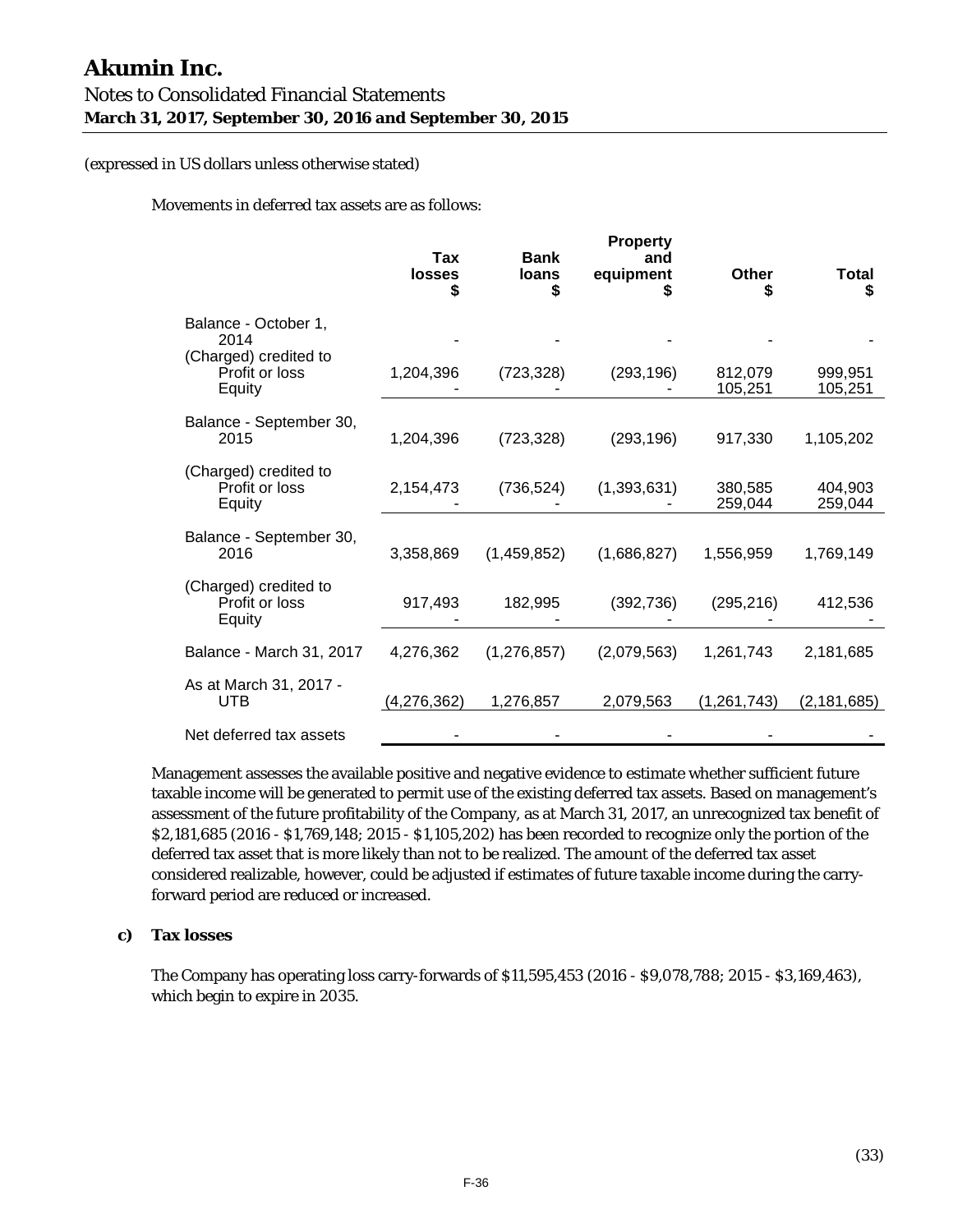# **17 Commitments and contingencies**

The Company may be involved in certain legal matters arising from time to time in the normal course of business. The Company records provisions that reflect management's best estimate of any potential liability relating to these matters. The resolution of these matters is not expected to have a material adverse effect on the Company's financial position, results of operations or cash flows.

The Company's future obligations for minimum annual payments under operating leases for equipment and facilities for the next four and a half years and thereafter are as follows:

|                                     | <b>Equipment</b><br>leases | <b>Facilities</b><br>leases<br>\$ | <b>Total</b> |
|-------------------------------------|----------------------------|-----------------------------------|--------------|
| April 1, 2017 to September 30, 2017 | 472.019                    | 3,041,253                         | 3,513,272    |
| 2018                                | 611.290                    | 5,806,842                         | 6,418,132    |
| 2019                                | 406,083                    | 5,440,806                         | 5,846,889    |
| 2020                                | 144.678                    | 5,263,317                         | 5,407,995    |
| 2021                                | 25,599                     | 4,961,711                         | 4,987,310    |
| Thereafter                          |                            | 23,943,926                        | 23,943,926   |
|                                     | 1,659,669                  | 48,457,855                        | 50,117,524   |

# **18 Stock-based compensation**

The Company operates an equity-settled, share-based payment compensation plan, under which the Company pays equity instruments of the Company as consideration in exchange for employee services. The plan is open to certain directors and employees of the Company. The fair value of the grant of the options is recognized in the consolidated statements of net loss and comprehensive loss as an expense. The total amount to be expensed is determined by reference to the fair value of the options granted. The total expense is recognized over the vesting period, which is the period over which all of the service vesting conditions are to be satisfied.

The Company commenced granting stock options on March 15, 2016, with an initial grant of 2,025,268 options to purchase common shares on a 1:1 basis, which represented 10% of the total outstanding shares of the Company as at September 30, 2015. The exercise price for these options was \$0.50 per share. These options will vest over a three-year period from the date of issue (34%, 33%, and 33% per year, respectively). The options have an expiry date ten years from the date of issue.

|                                            | March 31,<br>September 30,<br>2017<br>2016 |                                          | September 30,<br>2015                |                                          |                                      |                                          |
|--------------------------------------------|--------------------------------------------|------------------------------------------|--------------------------------------|------------------------------------------|--------------------------------------|------------------------------------------|
|                                            | <b>Number</b><br>of stock<br>options       | Weighted<br>average<br>exercise<br>price | <b>Number</b><br>of stock<br>options | Weighted<br>average<br>exercise<br>price | <b>Number</b><br>of stock<br>options | Weighted<br>average<br>exercise<br>price |
| Outstanding - Beginning of year<br>Granted | 2,025,268<br>$\overline{\phantom{0}}$      | 0.50                                     | 2,025,268                            | 0.50                                     |                                      |                                          |
| Outstanding - End of year                  | 2,025,268                                  | 0.50                                     | 2,025,268                            | 0.50                                     |                                      |                                          |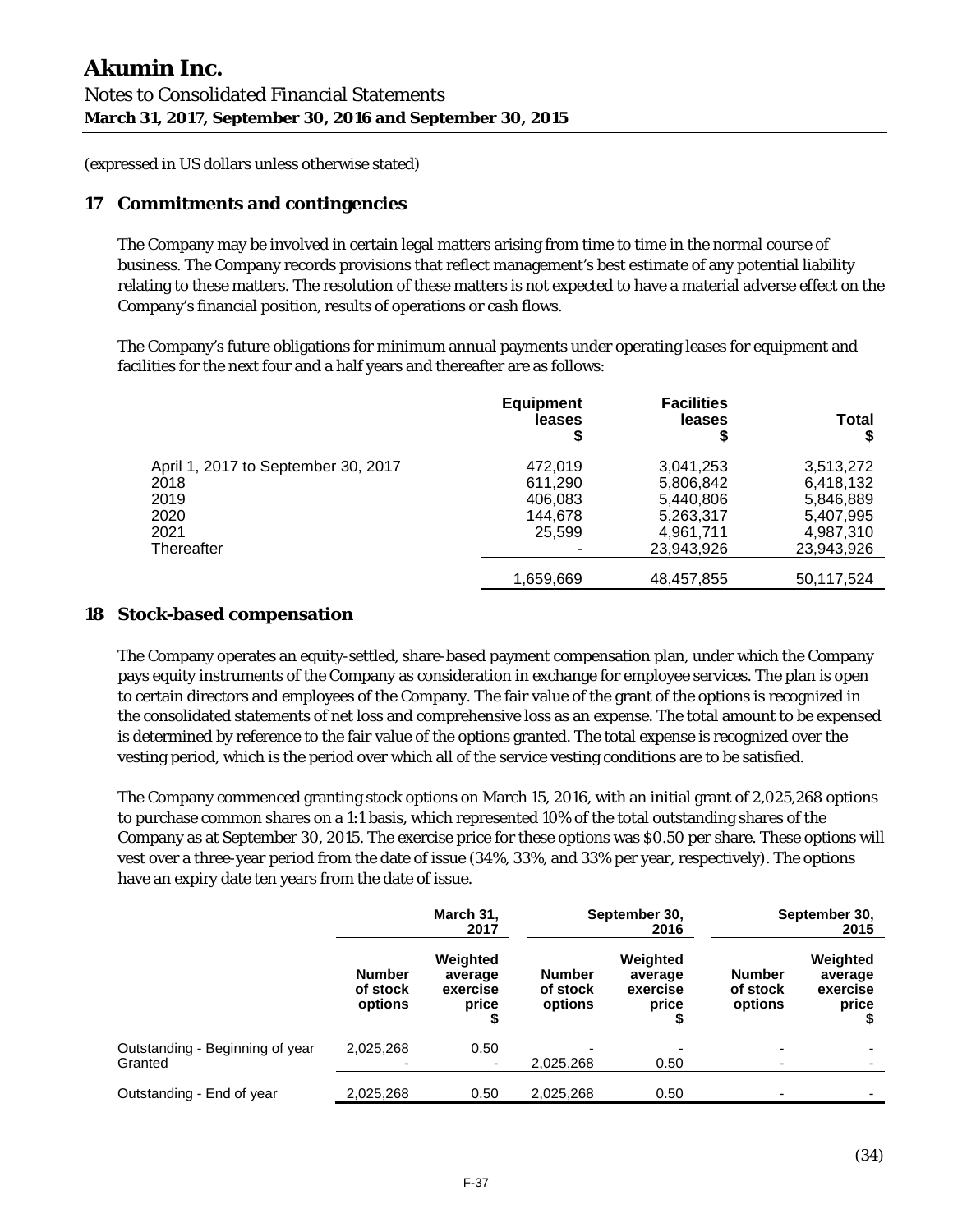No stock options were granted during the six months ended March 31, 2017. The aggregate fair value of the stock options granted during 2016 was determined to be \$2,142,019 (2015 - \$nil). The weighted average contractual life of the outstanding options as at March 31, 2017 was 8.96 years (2016 - 9.46 years; 2015 - nil). The total number of stock options exercisable as at March 31, 2017 was 688,591 (2016 - nil; 2015 - nil). The total fair value of stock options that vested during the six months ended March 31, 2017 was \$728,287 (2016 - \$nil; 2015 - \$nil).

The fair value of the stock options granted during the year ended September 30, 2016 was estimated to be \$1.058 (2015 - \$nil) per option using the Black-Scholes option pricing model based on the following assumptions: historical common share price volatility of 80%; remaining life of ten years; expected dividend yield of \$nil; and an annual risk free interest rate of 1.33%.

During the six months ended March 31, 2017, the Company recorded a total stock-based compensation expense of approximately \$461,427 (2016 - \$713,560; 2015 - \$nil). The total compensation cost related to unvested awards not yet recognized is approximately \$967,033 (2016 - \$1,428,459; 2015 - \$nil) and will be recognized over a remaining average vesting period of 1.96 years (2016 - 2.46 years; 2015 - nil).

# **19 Segmented financial information**

The Company has one reportable segment - outpatient diagnostic imaging services. Segmentation is based on the internal reporting and organizational structure, taking into account the different risks and demographics of the key geographic regions of the Company.

# **20 Risk management arising from financial instruments**

In the normal course of business, the Company is exposed to risks that can affect its operating performance. These risks, and the actions taken to manage them, are as follows:

#### **Fair value**

The carrying value of cash and cash equivalents, accounts receivable and accounts payable and accrued liabilities approximates their fair value given their short-term nature.

The carrying value of the non-current portion of finance leases, approximates their fair value given the difference between the discount rates used to recognize the liabilities in the consolidated balance sheets and the market rates of interest is insignificant. The estimated fair values of other non-current liabilities were as follows:

|                                  | March 31,<br>2017 | September 30,<br>2016<br>\$ | September 30,<br>2015 |
|----------------------------------|-------------------|-----------------------------|-----------------------|
| Bank loans payable               | 24,586,000        | 22,820,000                  | 19,225,000            |
| Subordinated notes payable       | 7,048,000         | 6,789,000                   | 6,566,000             |
| Derivative financial instruments | 165.942           | 180,281                     | 138,729               |
|                                  | 31,799,942        | 29,789,281                  | 25,929,729            |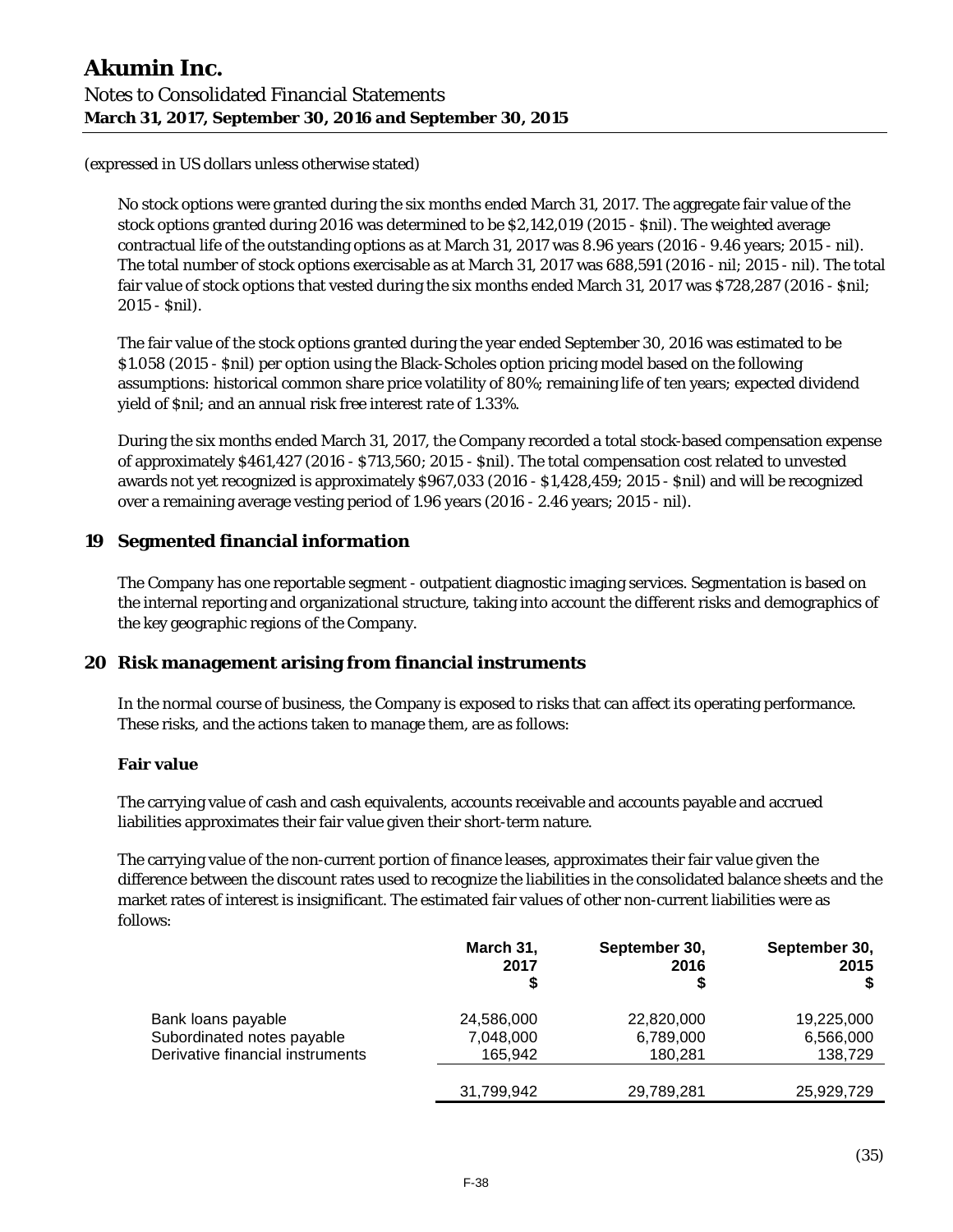Financial instruments recorded at fair value on the consolidated balance sheets are classified using a fair value hierarchy that reflects the significance of the inputs used in making the measurements. The fair value hierarchy has the following levels:

• Level 1

Inputs are unadjusted quoted prices in active markets for identical assets or liabilities. Pricing inputs are based on quoted prices in active markets for identical assets or liabilities that the reporting entity has the ability to access at the measurement date. For securities, the valuations are based on quoted prices of the securities that are readily and regularly available in an active market, and accordingly, a significant degree of judgment is not required. As at March 31, 2017, the Company did not have any financial assets or liabilities subsequently measured at fair value under the Level 1 category.

• Level 2

Pricing inputs are based on quoted prices for similar instruments in active markets, quoted prices for identical or similar instruments in markets that are not active, and model based valuation techniques for which all significant assumptions are observable in the market or can be corroborated by observable market data for substantially the full term of the assets or liabilities. The estimated fair value of the liabilities that are recognized at fair value, and subsequently measured at amortized cost, are determined using Level 2 inputs primarily related to comparable market prices. As at March 31, 2017, the Company did not have any financial assets or liabilities subsequently measured at fair value under the Level 2 category.

• Level 3

Pricing inputs are generally unobservable for the assets or liabilities and include situations where there is little, if any, market activity for the investment. The inputs into the determination of fair value require management's judgment or estimation of assumptions that market participants would use in pricing the assets or liabilities. The fair values are therefore determined using model based techniques that include option pricing models, discounted cash flow models, and similar techniques. The derivative financial instruments, Subordinated Notes, Siemens Loans and WSFS Note were measured at fair value under the Level 3 category on recognition. The derivative financial instruments are subsequently remeasured at fair value under the Level 3 category.

There were no significant transfers between levels during the six months ended March 31, 2017 and the years ended September 30, 2016 and 2015.

Financial instruments are classified into one of the following categories: fair value through profit or loss; heldto-maturity; available-for-sale; loans and receivables; and other financial liabilities.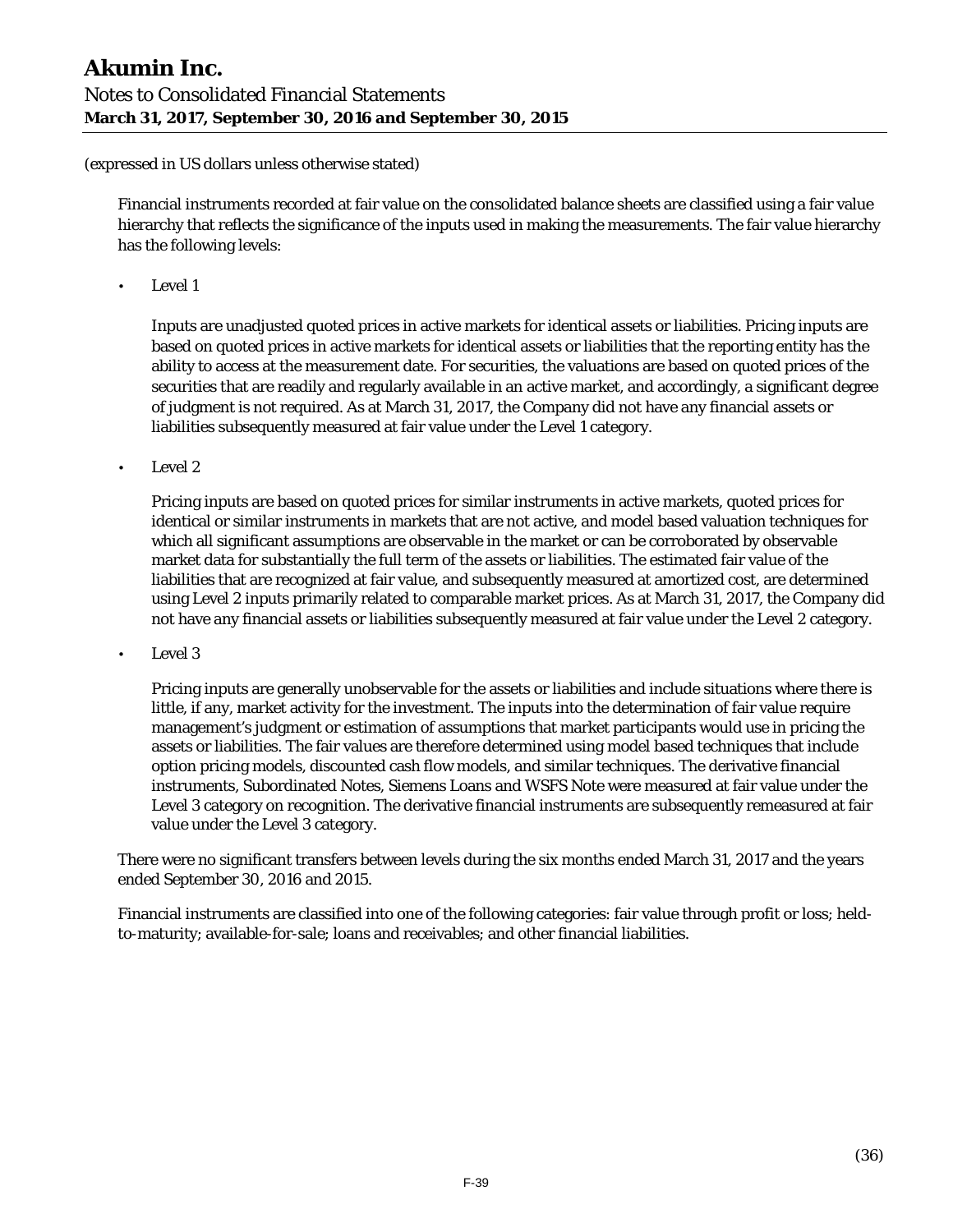The following table summarizes information regarding the carrying value of the Company's financial instruments:

|                                                                                                                                                                                                                                              | March 31,<br>2017<br>S                                                  | September 30,<br>2016<br>S                                            | September 30,<br>2015<br>S                                              |
|----------------------------------------------------------------------------------------------------------------------------------------------------------------------------------------------------------------------------------------------|-------------------------------------------------------------------------|-----------------------------------------------------------------------|-------------------------------------------------------------------------|
| Cash<br>Accounts receivable                                                                                                                                                                                                                  | 13,051,343<br>6,650,814                                                 | 7,248,063<br>5,770,549                                                | 3,011,994<br>5,387,535                                                  |
| Items classified as loans and receivables                                                                                                                                                                                                    | 19,702,157                                                              | 13,018,612                                                            | 8,399,529                                                               |
| Accounts payable and accrued liabilities<br>Short-term portion of bank loans payable<br>Short-term portion of finance leases<br>Long-term portion of bank loans payable<br>Long-term portion of finance leases<br>Subordinated notes payable | 5,029,563<br>2,110,614<br>288.715<br>24,895,744<br>154,540<br>6,138,718 | 5,826,443<br>799,831<br>722,898<br>26,057,507<br>154,106<br>6,234,657 | 4,993,518<br>204,599<br>1,095,849<br>20,851,776<br>421,615<br>6,105,719 |
| Items classified as other financial liabilities                                                                                                                                                                                              | 38,617,894                                                              | 39,795,442                                                            | 33,673,076                                                              |
| Derivative financial instruments                                                                                                                                                                                                             | 165,942                                                                 | 180,281                                                               | 138,729                                                                 |
| Items classified as fair value through profit<br>or loss                                                                                                                                                                                     | 165,942                                                                 | 180,281                                                               | 138,729                                                                 |

#### **Credit risk**

Credit risk arises from the potential a counterparty will fail to perform its obligations. The Company is exposed to credit risk from customers. The Company grants credit to its customers in the normal course of business. The consolidated financial statements take into account an allowance for bad debts. The Company is exposed to credit risk from its customers but the concentration of the risk is minimized because of the large customer base and its dispersion across different insurers. During the year, the Company may have deposits with these institutions that exceed Federal Deposit Insurance Corporation limits. As at March 31, 2017, the Company had cash and cash equivalents of \$13,051,343 (2016 - \$7,248,063; 2015 - \$3,011,994) and accounts receivable of \$6,650,814 (2016 - \$5,770,549; 2015 - \$5,387,535).

Collectibility of the receivables is reviewed regularly and an allowance is established as necessary. The aging of these receivables is as follows:

|                     | March 31,<br>2017 | September 30,<br>2016 | September 30,<br>2015 |
|---------------------|-------------------|-----------------------|-----------------------|
| Accounts receivable |                   |                       |                       |
| $0 - 90$ days       | 3,233,038         | 3,529,647             | 2,647,884             |
| 91 - 180 days       | 2,435,524         | 1,258,655             | 1,603,595             |
| More than 180 days  | 982.252           | 982.247               | 1,136,056             |
|                     |                   |                       |                       |
|                     | 6,650,814         | 5,770,549             | 5,387,535             |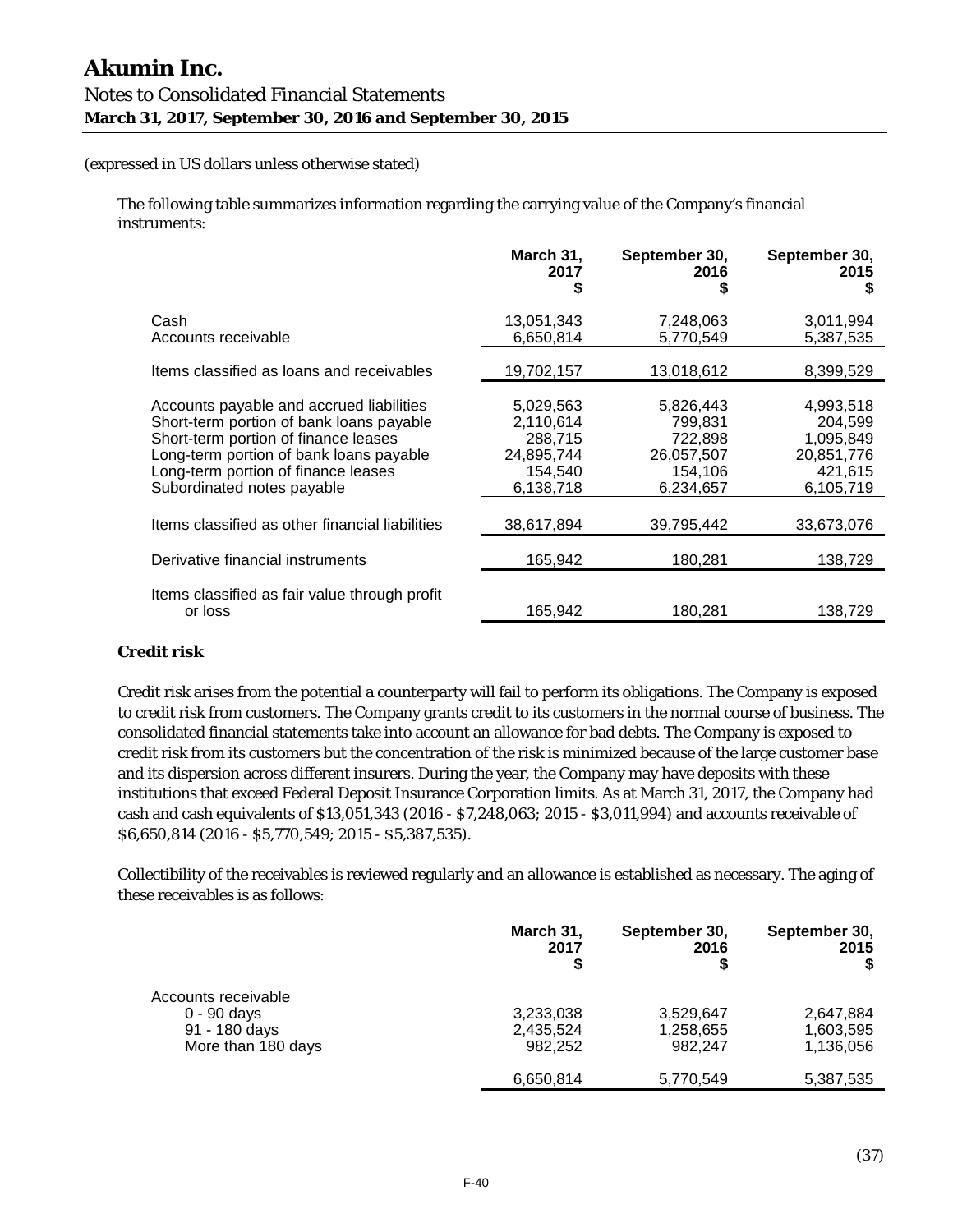The activity of the allowance for doubtful accounts for the period is as follows:

|                                                                         | March 31,<br>2017                    | September 30,<br>2016                 | September 30,<br>2015   |
|-------------------------------------------------------------------------|--------------------------------------|---------------------------------------|-------------------------|
| Allowance - Beginning of period<br>Provision for bad debts<br>Writeoffs | 1,843,657<br>1,149,180<br>(898, 338) | 1,670,678<br>1,837,952<br>(1,664,973) | 2,624,803<br>(954, 125) |
| Allowance - End of period                                               | 2,094,499                            | 1,843,657                             | 1,670,678               |

#### **Liquidity risk**

Liquidity risk is the risk the Company will encounter difficulty in raising funds to meet its financial commitments. The Company is exposed to liquidity risk mainly with respect to the Bank Loans and the Subordinated Notes. Management ensures sufficient liquidity is maintained by regular monitoring of cash flow requirements.

#### **Currency risk**

Currency risk is the risk to the Company's earnings that arises from fluctuations in foreign exchange rates and the degree of volatility of those rates. In the normal course of business, the Company may enter into foreign exchange contracts with financial institutions to hedge the value of foreign currency denominated assets. Gains and losses arising from these contracts offset the losses and gains from the underlying hedged transactions. As at March 31, 2017, September 30, 2016 and September 30, 2015, the Company did not enter into any foreign exchange contract that would expose the Company to currency risk, mainly with respect to the Canadian dollar denominated Subordinated Notes.

#### **Interest rate risk**

Interest rate risk is the risk the fair value of future cash flows of a financial instrument will fluctuate because of changes in market interest rates. Changes in lending rates can cause fluctuations in interest payments and cash flows. The Company does not use derivative financial instruments to alter the effects of this risk. The Company is partly financed through bank loans, which bear interest at rates tied to the one-month LIBOR.

Interest rates on the Company's debts are as follows:

| Siemens Eurodollar Rate Loan | one-month LIBOR plus Applicable Rate |
|------------------------------|--------------------------------------|
| KeyBank loan                 | prime rate plus 2.61%                |

The following table shows the Company's exposure to interest rate risk and the pre-tax effects on comprehensive income for the six months ended March 31, 2017 and the years ended September 30, 2016 and September 30, 2015 of a 1% increase or decrease in the variable interest rates.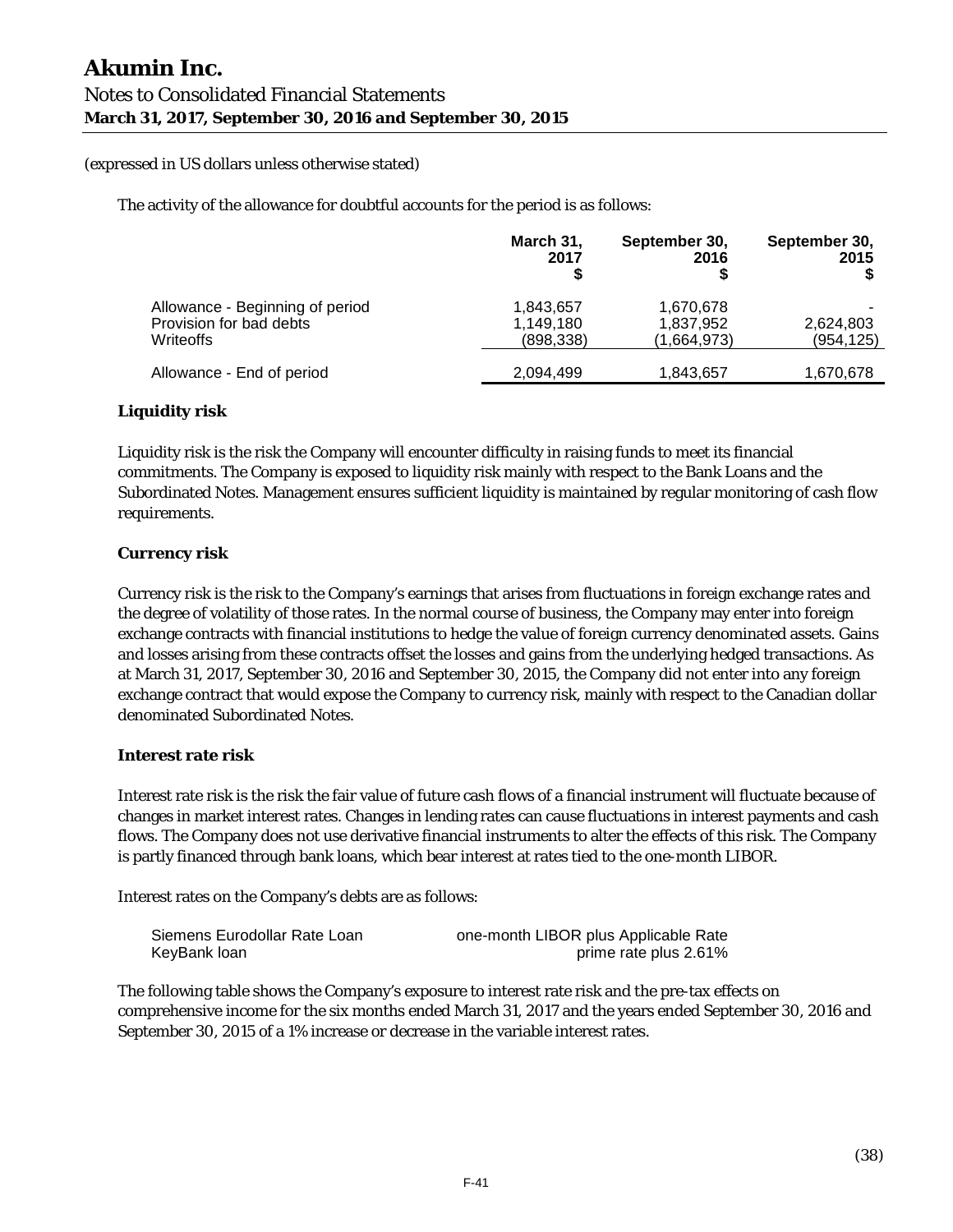|                                                                     |                                |                                           | March 31,<br>2017                         |
|---------------------------------------------------------------------|--------------------------------|-------------------------------------------|-------------------------------------------|
|                                                                     | <b>Carrying</b><br>value<br>\$ | 1% decrease<br>in interest<br>rates<br>\$ | 1% increase<br>in interest<br>rates<br>\$ |
| Siemens loans<br>KeyBank loan (n/a as paid off in November<br>2016) | 25,110,859                     | 142,671                                   | (142, 671)                                |
|                                                                     | 25,110,859                     | 142,671                                   | (142, 671)                                |
|                                                                     |                                |                                           | September 30,<br>2016                     |
|                                                                     | <b>Carrying</b><br>value<br>\$ | 1% decrease<br>in interest<br>rates<br>\$ | 1% increase<br>in interest<br>rates<br>\$ |
| Siemens loans<br>KeyBank loan                                       | 24,858,808<br>146,529          | 257,960<br>244                            | (257, 960)<br>(244)                       |
|                                                                     | 25,005,337                     | 258,204                                   | (258, 204)                                |
|                                                                     |                                |                                           | September 30,<br>2015                     |
|                                                                     | <b>Carrying</b><br>value<br>\$ | 1% decrease<br>in interest<br>rates<br>\$ | 1% increase<br>in interest<br>rates<br>\$ |
| Siemens loans<br>KeyBank loan (n/a)                                 | 21,056,375                     | 229,599                                   | (229, 599)                                |
|                                                                     | 21,056,375                     | 229,599                                   | (229, 599)                                |

#### **21 Capital management**

The Company's objective is to maintain a capital structure that supports its long-term growth strategy, maintains creditor and customer confidence, and maximizes shareholder value.

The capital structure of the Company consists of its capital stock, warrants, stock options reserve, Bank Loans and Subordinated Notes.

The Company's primary uses of capital are to finance operations, increase non-cash working capital and capital expenditures. The Company's objectives when managing capital are to ensure the Company will continue to have enough liquidity so it can provide its services to its customers and returns to its shareholders.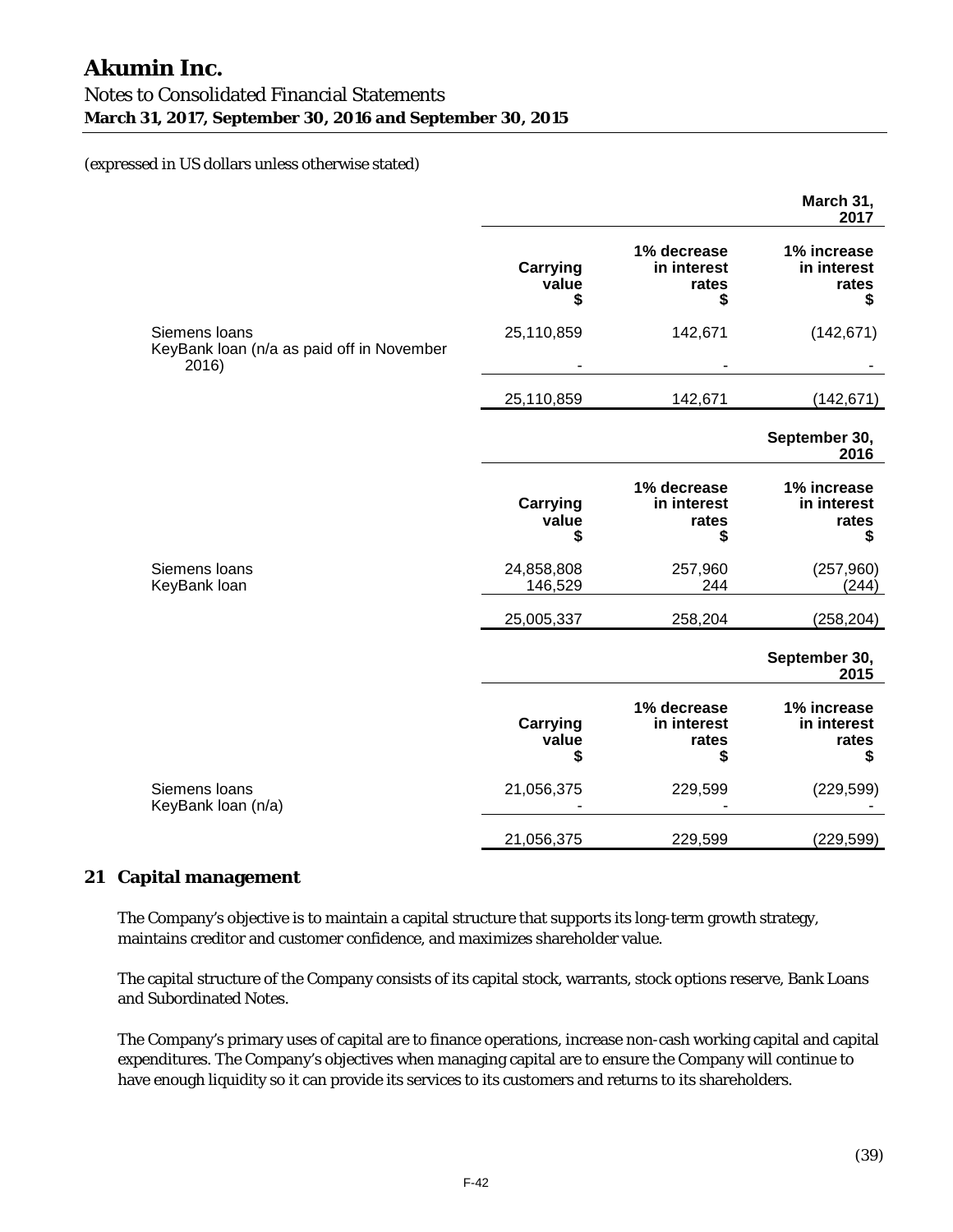No changes were made in the objectives, policies or processes of capital management during the six months ended March 31, 2017 and the years ended September 30, 2016 and September 30, 2015.

The Company is required to meet financial covenants as outlined in note 11, Bank loans payable, and note 12, Subordinated notes payable.

# **22 Related party transactions**

In the normal course of business, the Company engages in transactions with certain entities under common control. These transactions are measured at the exchange amount, which is the amount of consideration established and agreed to by the parties. These intercompany transactions are eliminated in the Company's consolidated financial statements.

#### **Compensation of key management personnel**

The Company transacts with key individuals from management who have authority and responsibility to plan, direct, and control the activities of the Company. Key management personnel are defined as the executive officers of the Company and the Board, including President and Chief Executive Officer, Executive Vice President and Chief Operating Officer, Chief Financial Officer and Senior Vice President, Operations.

Remuneration to key management was as follows:

|                                                                    | March 31,<br>2017           | September 30,<br>2016 | September 30,<br>2015 |
|--------------------------------------------------------------------|-----------------------------|-----------------------|-----------------------|
| Salaries and bonuses<br>Stock-based compensation<br>Other benefits | 463,146<br>452,313<br>3,788 | 916,777<br>699,467    | 90,955                |
|                                                                    | 919,247                     | 1,616,244             | 90,955                |

# **23 New accounting standards**

The standards and interpretations that are issued, but not yet effective, up to the date of issuance of the Company's consolidated financial statements are disclosed below. The Company intends to adopt these standards, if applicable, when they become effective.

#### **IFRS 9, Financial Instruments**

In July 2014, the IASB issued IFRS 9, which replaces International Accounting Standard (IAS) 39, Financial Instruments - Recognition and Measurement, and establishes principles for the financial reporting of financial assets and financial liabilities that will present relevant and useful information to users of financial statements for their assessment of the amounts, timing and uncertainty of an entity's future cash flows. This new standard is effective for the Company's annual consolidated financial statements commencing January 1, 2018. The Company is currently evaluating the impact the standard is expected to have on its consolidated financial statements.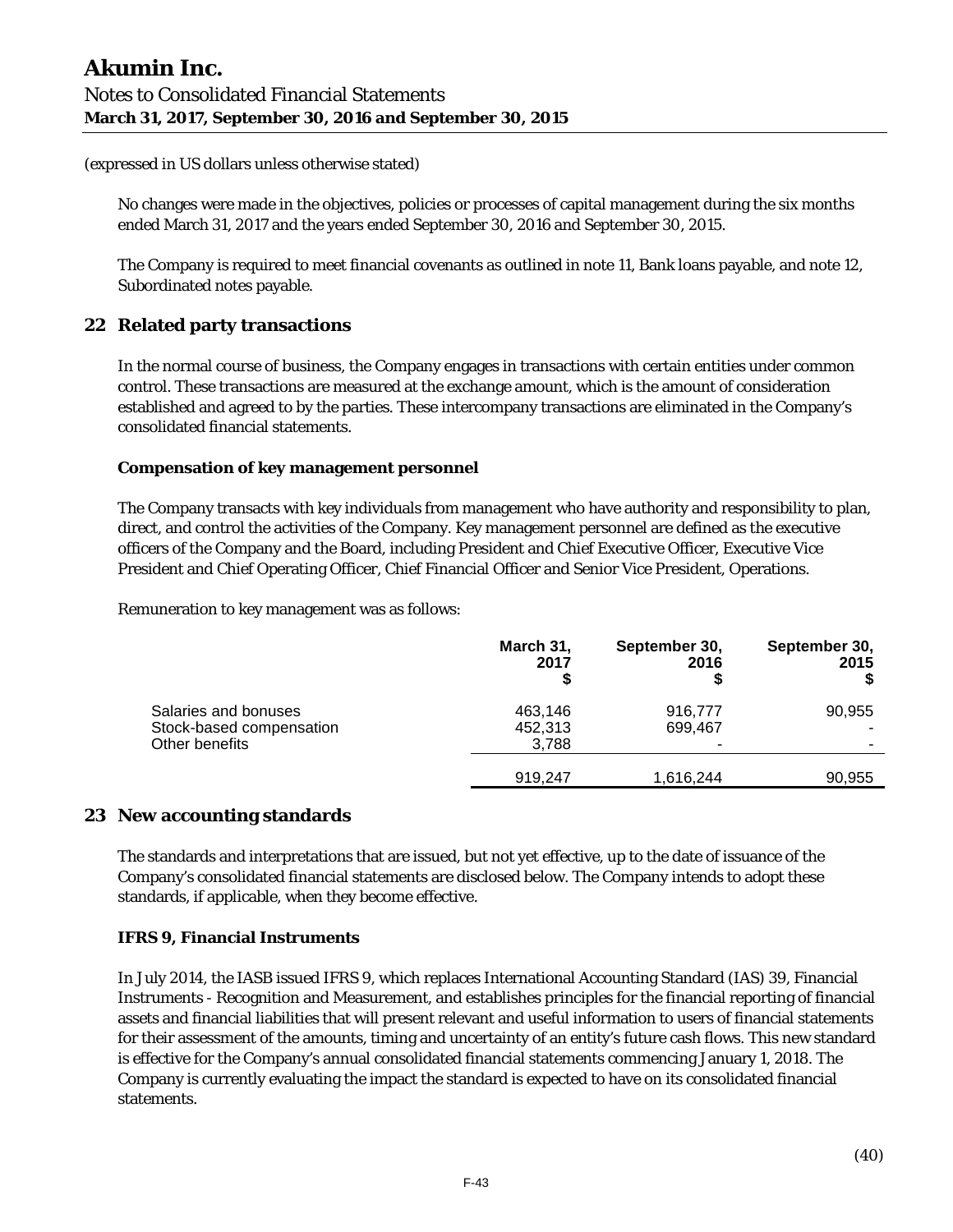#### **IFRS 15, Revenue from Contracts with Customers**

In May 2014, the IASB issued IFRS 15, Revenue from Contracts with Customers, which establishes principles that an entity shall apply to report useful information to users of consolidated financial statements about the nature, amount, timing, and uncertainty of revenue and cash flows arising from a contract with a customer. Application of the standard is mandatory for annual reporting periods beginning on or after January 1, 2018, with early adoption permitted. The Company is currently evaluating the impact the standard is expected to have on its consolidated financial statements.

#### **IFRS 16, Leases**

In January 2016, the IASB released IFRS 16, Leases, replacing IAS 17, Leases, and related interpretations. The new standard eliminates the classification of leases as either operating or finance leases and requires the recognition of assets and liabilities for all leases, unless the lease term is twelve months or less or the underlying asset has a low value. Application of the standard is mandatory for annual reporting periods beginning on or after January 1, 2019, with early adoption permitted. The Company is currently evaluating the impact the standard is expected to have on its consolidated financial statements.

# **International Financial Reporting Interpretations Committee (IFRIC) 23, Uncertainty over Income Tax Treatments**

In June 2017, the IASB issued IFRIC 23, Uncertainty over Income Tax Treatments, with a mandatory effective date of January 1, 2019. The interpretations provide guidance on how to value uncertain income tax positions based on the probability of whether the relevant tax authorities will accept the Company's tax treatments. A company is to assume that a taxation authority with the right to examine any amounts reported to it will examine those amounts and will have full knowledge of all relevant information when doing so. IFRIC 23 is to be applied by recognizing the cumulative effect of initially applying these guidelines in opening retained earnings without adjusting comparative information. The extent of the impact of the adoption of IFRIC 23 has not yet been determined.

#### **IFRIC 22, Foreign Currency Transactions and Advance Consideration**

In December 2016, the IASB issued IFRIC 22, Foreign Currency Transactions and Advance Consideration, with a mandatory effective date of January 1, 2018. The interpretation clarifies the accounting for transactions that include the receipt or payment of advance consideration in a foreign currency. The interpretation covers foreign currency transactions when an entity recognizes a non-monetary asset or non-monetary liability arising from the payment or receipt of advance consideration before the entity recognizes the related asset, expense or income. On initial application, a company may apply the interpretation either retrospectively or prospectively. The extent of the impact of the adoption of IFRIC 22 has not yet been determined.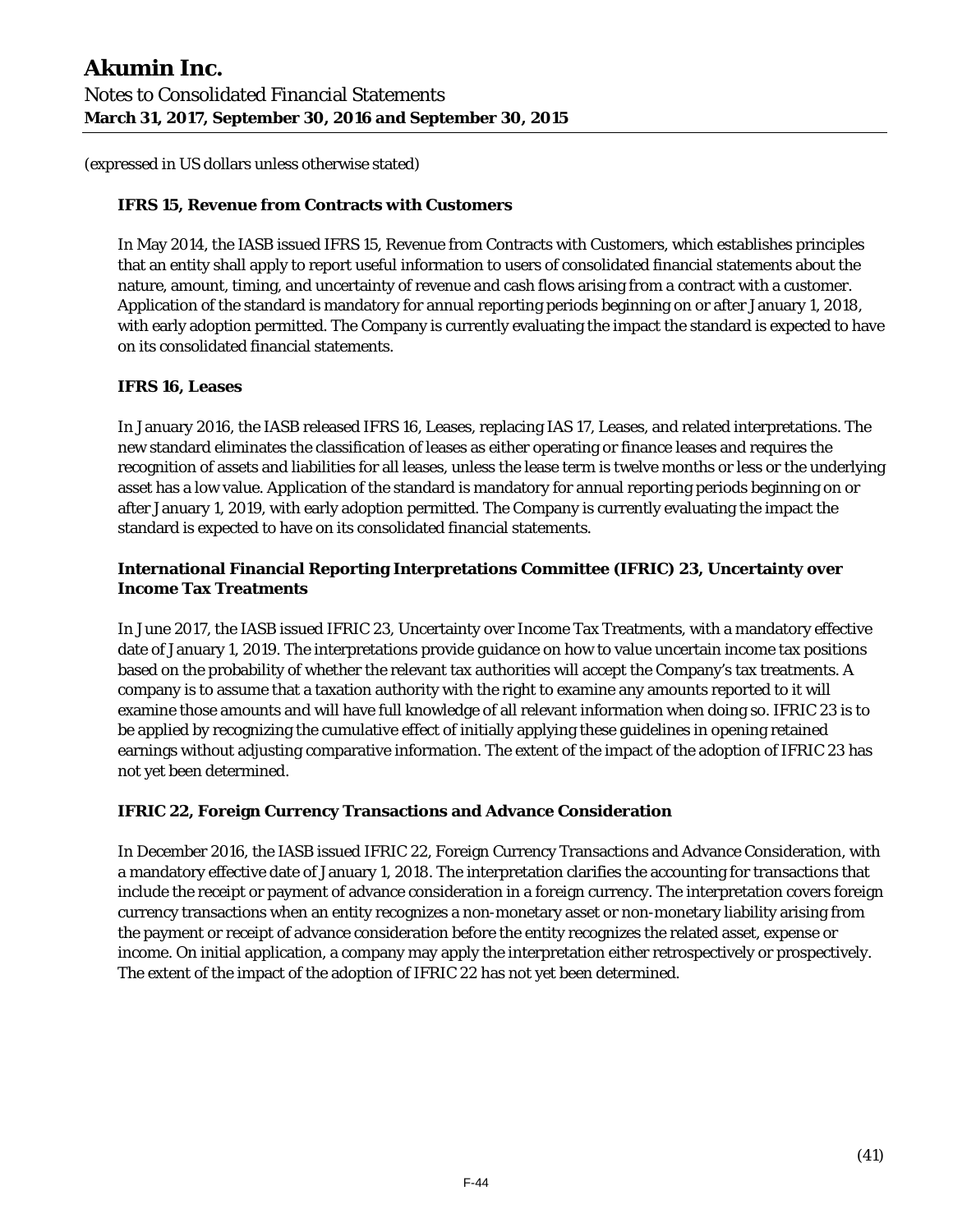# **24 Basic and diluted loss per share**

|                                                                          | March 31,<br>2017<br>\$  | September 30,<br>2016<br>\$ | September 30,<br>2015<br>\$ |
|--------------------------------------------------------------------------|--------------------------|-----------------------------|-----------------------------|
| Net loss attributable to common<br>shareholders                          | (1,608,166)              | (1,986,369)                 | (2,733,382)                 |
| Weighted average common shares<br>outstanding<br><b>Basic</b><br>Diluted | 25,552,072<br>25,552,072 | 22,074,017<br>22,074,017    | 20,252,689<br>20,252,689    |
| Loss per share<br>Basic<br><b>Diluted</b>                                | (0.06)<br>(0.06)         | (0.09)<br>(0.09)            | (0.13)<br>(0.13)            |

# **25 Debt extinguishment gain and other gains**

|                                                                                                                            | March 31,<br>2017<br>S | September 30,<br>2016<br>\$ | September 30,<br>2015 |
|----------------------------------------------------------------------------------------------------------------------------|------------------------|-----------------------------|-----------------------|
| Gain on debt revaluation (note 11)<br>Unrealized foreign exchange gain (loss)<br>Gain (loss) on revaluation of derivatives | 98,337                 | 1,819,149<br>(132, 824)     | 1,235,745             |
| (note 12)<br>Other                                                                                                         | 11.941<br>23,917       | (37,666)<br>2,576           | (34, 595)             |
|                                                                                                                            | 134,195                | 1,651,235                   | 1,201,150             |

#### **26 Subsequent events**

a) On April 1, 2017, the Company, through a subsidiary, acquired six imaging centres in Florida (the MID FL Acquisition) from Altamonte Springs Diagnostic Imaging Inc. for \$9,000,000 (\$6,000,000 in cash and \$3,000,000 face value; estimated fair value of \$2,883,783) in 8.5% per annum unsecured subordinated convertible debenture (MID FL Subordinated Note), with a term of three years). MID FL Subordinated Note will be automatically converted into common shares of the Company in the event the Company completes an IPO during the term of the MID FL Subordinated Note. The price of such common shares on conversion of the MID FL Subordinated Note will be at a 16.67% discount to the offering price in the IPO. The results of operations of MID FL will be included in the Company's consolidated statements of net loss and comprehensive loss from the acquisition date.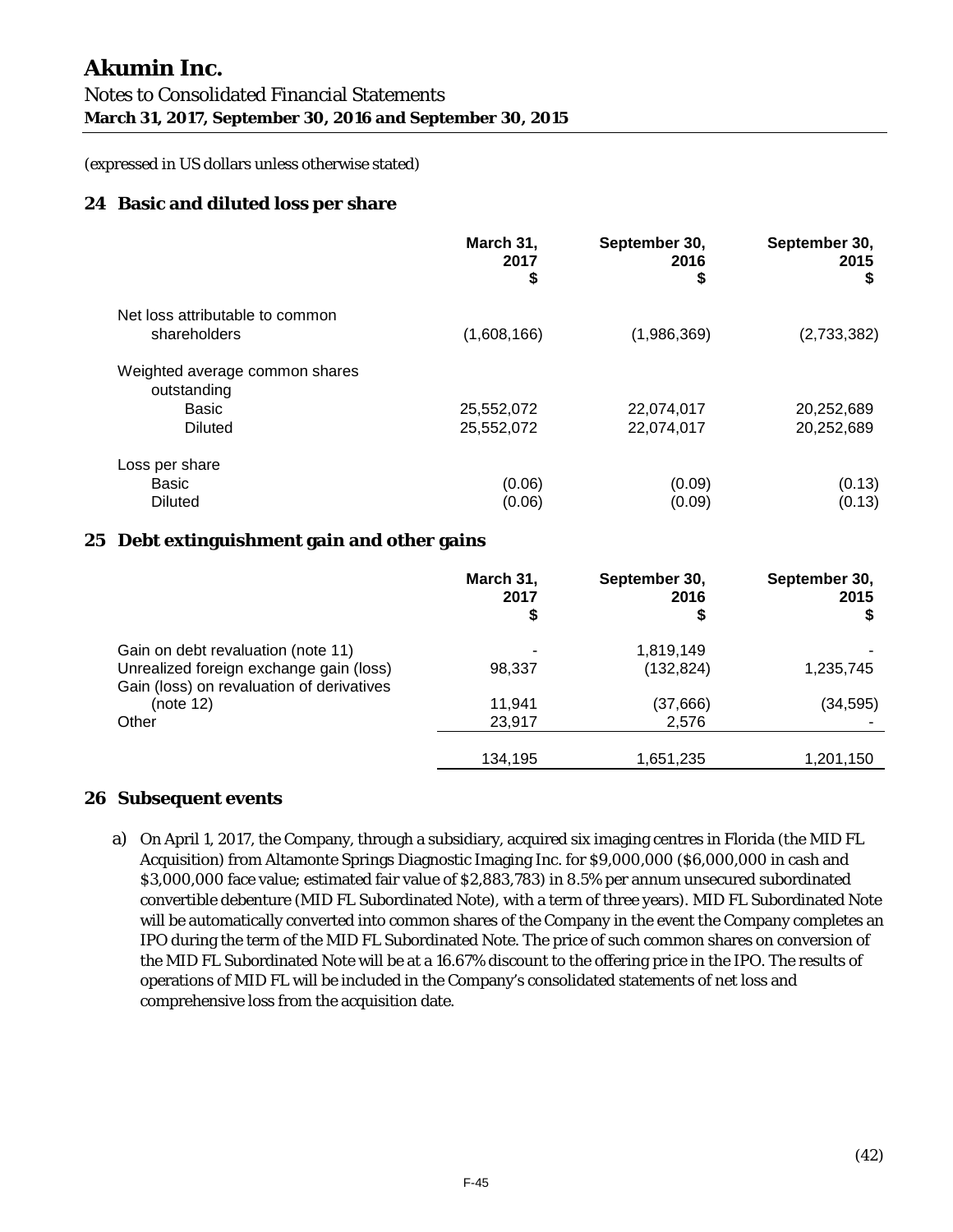- b) On April 1, 2017, the Company, through a subsidiary, acquired one imaging centre in Florida from Hatz, LLC, Imaging Teknix, LLC, and Physicians Imaging Center of Florida, LLC (the Sellers) and certain equipment from a lessor to one of the Sellers (the Hollywood Acquisition) for a \$1,255,000 cash payment. The results of operations of the Hollywood Acquisition will be included in the Company's consolidated statements of net loss and comprehensive loss from the acquisition date.
- c) On August 9, 2017, the Company through a subsidiary entered into a purchase agreement with Preferred Medical Holdings, LLC and other sellers and, pursuant to such purchase agreement, purchased all of the issued and outstanding equity interests in Preferred Medical Imaging, LLC (PMI) for \$94 million (the Texas Acquisition). PMI, through its wholly owned joint venture and managed subsidiaries, operates radiology and imaging centers in the Dallas-Fort Worth, Texas area, as well as additional centers in Chicago, Illinois and Wichita, Kansas. The Texas Acquisition was financed through a subscription receipts offering, which generated gross proceeds of approximately \$33 million (9,407,223 special warrants were issued on the automatic conversion of 9,407,223 subscription receipts in accordance with the subscription receipt agreement. A total of 512,004 broker warrants were issued to the agents in connection therewith), approximately \$20 million in equity issued (5,714,285 common shares) to certain sellers in connection with the Texas Acquisition, and partly through a new senior loan (noted in item (d) below). The results of PMI will be included in the Company's consolidated statements of net loss and comprehensive loss from the acquisition date.
- d) The Company has entered into a new senior loan agreement (New Credit Agreement) with Siemens and Compass Bank on August 9, 2017. Under the New Credit Agreement, the Siemens Loans have been increased by \$2.0 million and become part of a new loan, which has a face value of \$80 million (\$75 million term loan and \$5 million revolving credit facility, currently not drawn upon).
- e) On August 9, 2017, the Company issued 500,000 restricted stock units to an agent that has worked with the Company with respect to its private placement offerings and 500,000 restricted stock units to the President and Chief Executive Officer of the Company, each pursuant to a restricted share unit plan adopted by the Company on March 8, 2017 and approved at the annual and special meeting of shareholders of the Company held on March 20, 2017. The total of 1,000,000 restricted share units vested and settled in accordance with the restricted share unit plan upon the Texas Acquisition, resulting in the issuance of 1,000,000 common shares.
- f) Subsequent to the current reporting period, the Company has entered into the following settlement agreements, liabilities for which have been accrued for as at March 31, 2017:
	- a settlement with Siemens Medical Solutions USA, Inc. for cash of \$500,000, which relates to the acquisition of certain assets as part of the NE Acquisition;
	- a settlement with Orion HealthCorp, Inc. (Orion) for cash of \$200,000, which relates to billing services provided by Orion to FL Holdings in 2013; this liability was ascertained June 2017; and
	- a settlement with a former employee for \$30,000, which relates to employment matters at the Company; this liability was ascertained in July 2017.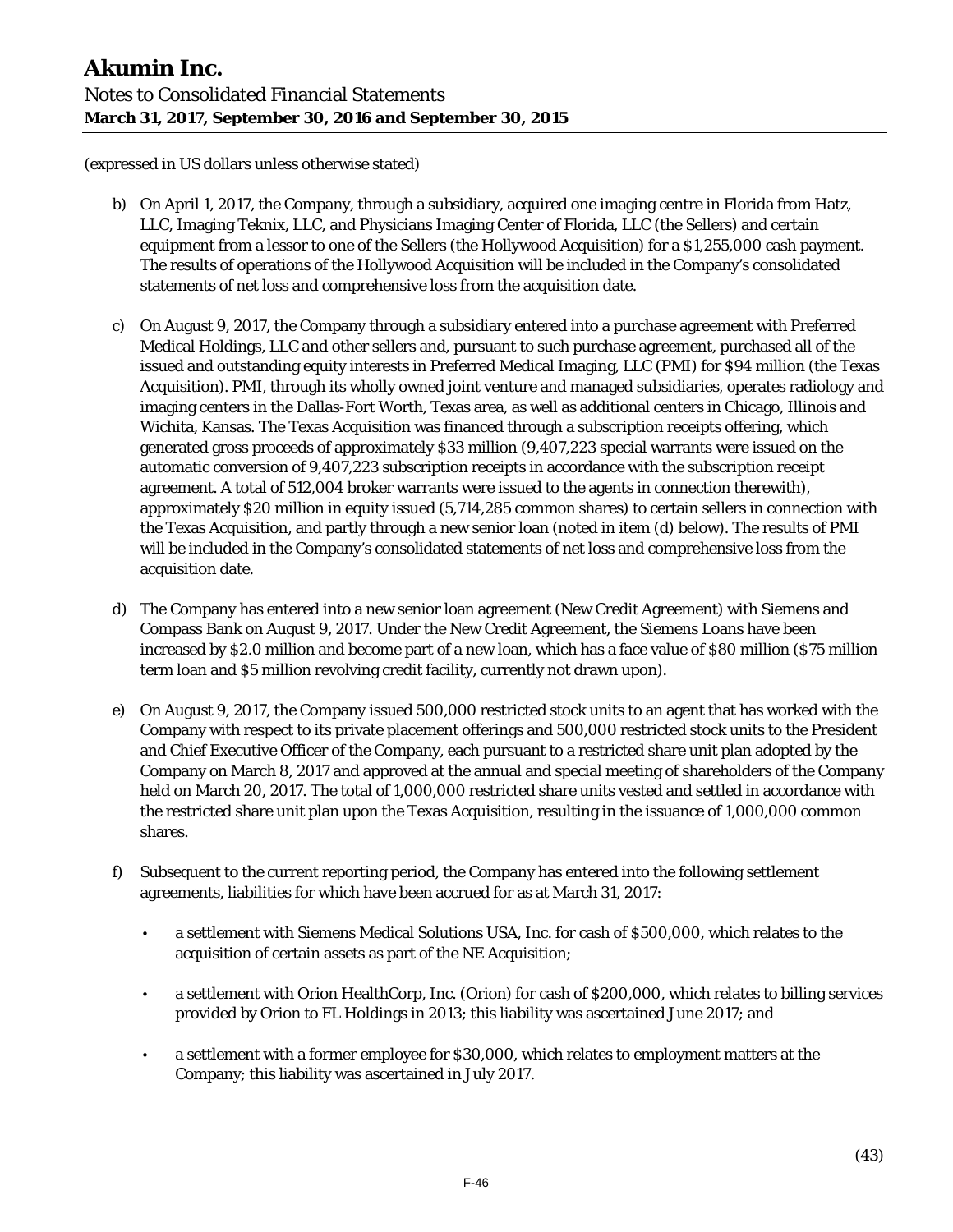- g) The Company has made the following changes in its organizational structure:
	- effective July 25, 2017, the legal name of Elite Imaging Corp. has been changed to Akumin Corp.; and
	- effective July 11, 2017, the Company has created a new US wholly owned subsidiary, Akumin Holdings Corp. (Delaware C-Corp.), which has a 100% ownership of Akumin Corp., effective August 2017.
- h) The Company had 1,360,000 warrants expiring on August 12, 2017, that allowed warrant holders to purchase common shares on a 1:1 basis at an exercise price of \$0.50 per common share. These warrants were exercised into common shares prior to expiry.
- i) The Company's Florida operations were impacted by Hurricane Irma (September 2017), which caused loss of revenue as well as damage to certain equipment. The Company's Florida clinics are now operational and the majority of damaged equipment is in working order. The Company is currently in the process of assessing its losses and working with insurance companies, adjusters and engineers to file appropriate claims.
- j) During September 2017, the Company changed its reporting year-end from September 30 to December 31.
- k) The Company filed a preliminary long form prospectus (Prospectus) with the Ontario Securities Commission on October 13, 2017.

The preliminary Prospectus qualifies for distribution of 9,919,227 common shares (Underlying Shares) of the Company. The Underlying Shares will be distributed by the Company without any additional proceeds upon the deemed exercise of 9,407,223 outstanding special warrants of the Company. 512,004 underlying shares will be distributed by the Company upon the exercise by the agents (that assisted the Company with this equity issuance) of 512,004 broker warrants.

Each special warrant is exercisable to acquire one Underlying Share on the fifth business day after the date a receipt is issued by a securities regulatory authority in a province of Canada (other than Québec) for this Prospectus in final form (the Qualification Date), qualifying the Underlying Shares to be issued upon the deemed exercise of the special warrants, such that the Underlying Shares will be freely tradeable upon the issuance thereof. In the event that the Qualification Date does not occur on or before December 10, 2017, each special warrant will be automatically exercised, for no additional consideration, for 1.1 Underlying Shares.

Each broker warrant issued pursuant to the subscription receipts offering (9,407,223 special warrants were issued on the automatic conversion of 9,407,223 subscription receipts in accordance with the subscription receipts agreement) is exercisable to acquire one Underlying Share, subject to adjustment in certain circumstances, at an exercise price of \$3.50 per broker warrant until August 8, 2019.

l) Subsequent to filing the preliminary Prospectus, the Company filed an amended and restated Prospectus in November 2017. It included among other changes, issuance of a separate tranche of 533,550 special warrants by the Company on November 15, 2017 for gross proceeds of \$1,867,425, along with 32,013 broker warrants.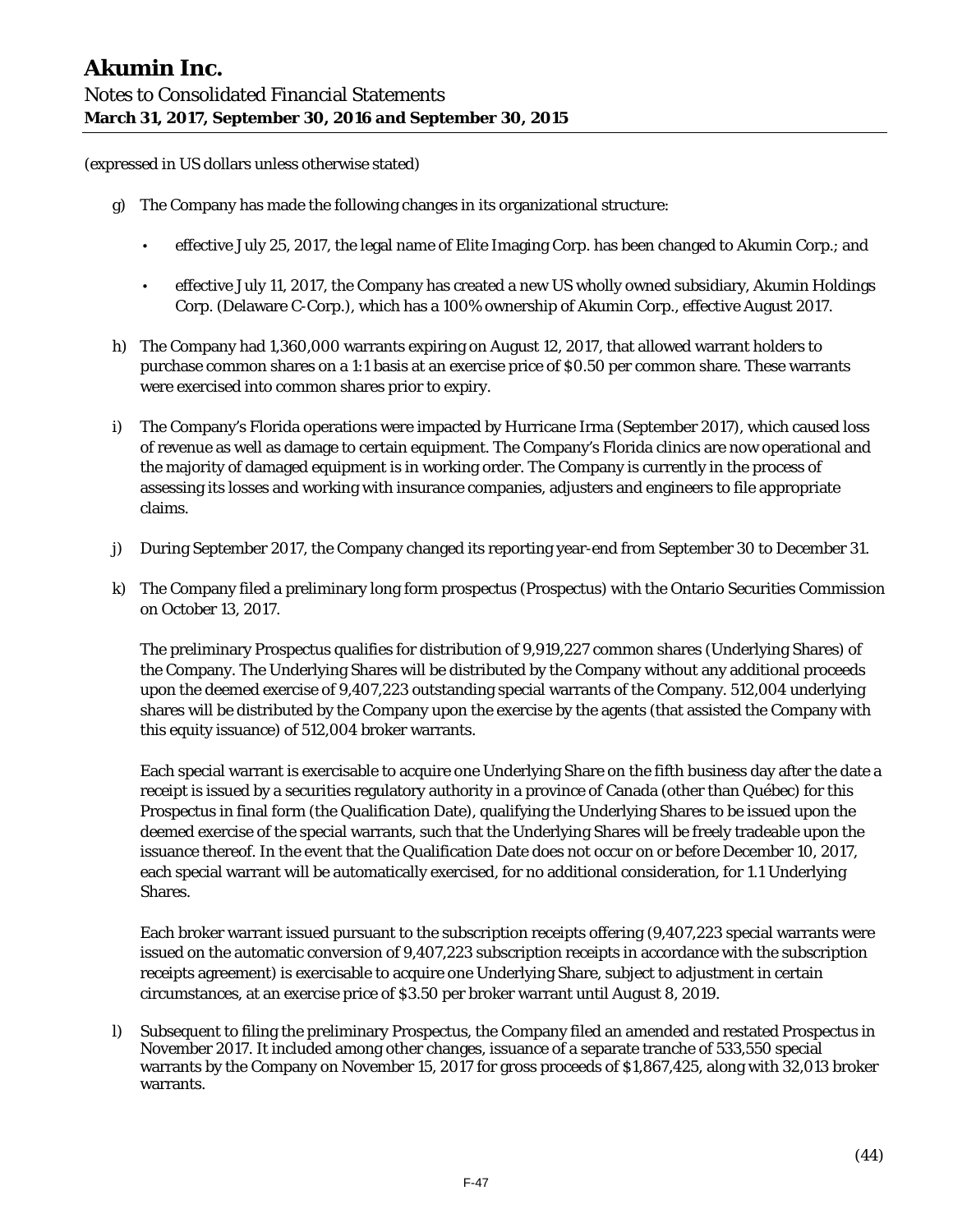The conversion terms of the special warrants to Underlying Shares are identical to those for the special warrants noted in item (a). Also, each broker warrant is exercisable to acquire one Underlying Share, subject to adjustment in certain circumstances, at an exercise price of \$3.50 per broker warrant until November 15, 2019.

- m) On November 1, 2017, the Company executed a six-year finance lease agreement for medical equipment with a third party for \$2.1 million. The equipment is currently located at four clinic locations, previously operated by a third party, in greater Orlando, FL. The Company has entered into facility lease arrangements at three of these locations and will relocate equipment from the fourth location.
- n) Effective November 9, 2017, the Company entered into a derivative instrument contract, with a counterparty, BBVA Compass, in order to mitigate interest rate risk under the variable interest rate S&C Term Loan. The derivative instrument is an interest rate cap rate of 2.5% (LIBOR) on a notional amount of \$37,500,000, representing 50% of the \$75,000,000 S&C Term Loan at face value. The termination date of the arrangement is October 31, 2019. The cost of this derivative instrument is \$49,500. The Company has not designated this interest rate cap agreement as a cash flow hedge for accounting purposes.
- o) On November 14, 2017, the Board granted 1,841,316 RSUs to the officers of the Company and the Board. Each RSU granted entitles the holder to one common share of the Company. These RSUs will vest as follows: 50% on the first anniversary of the date of grant and 50% on the second anniversary of the date of grant.